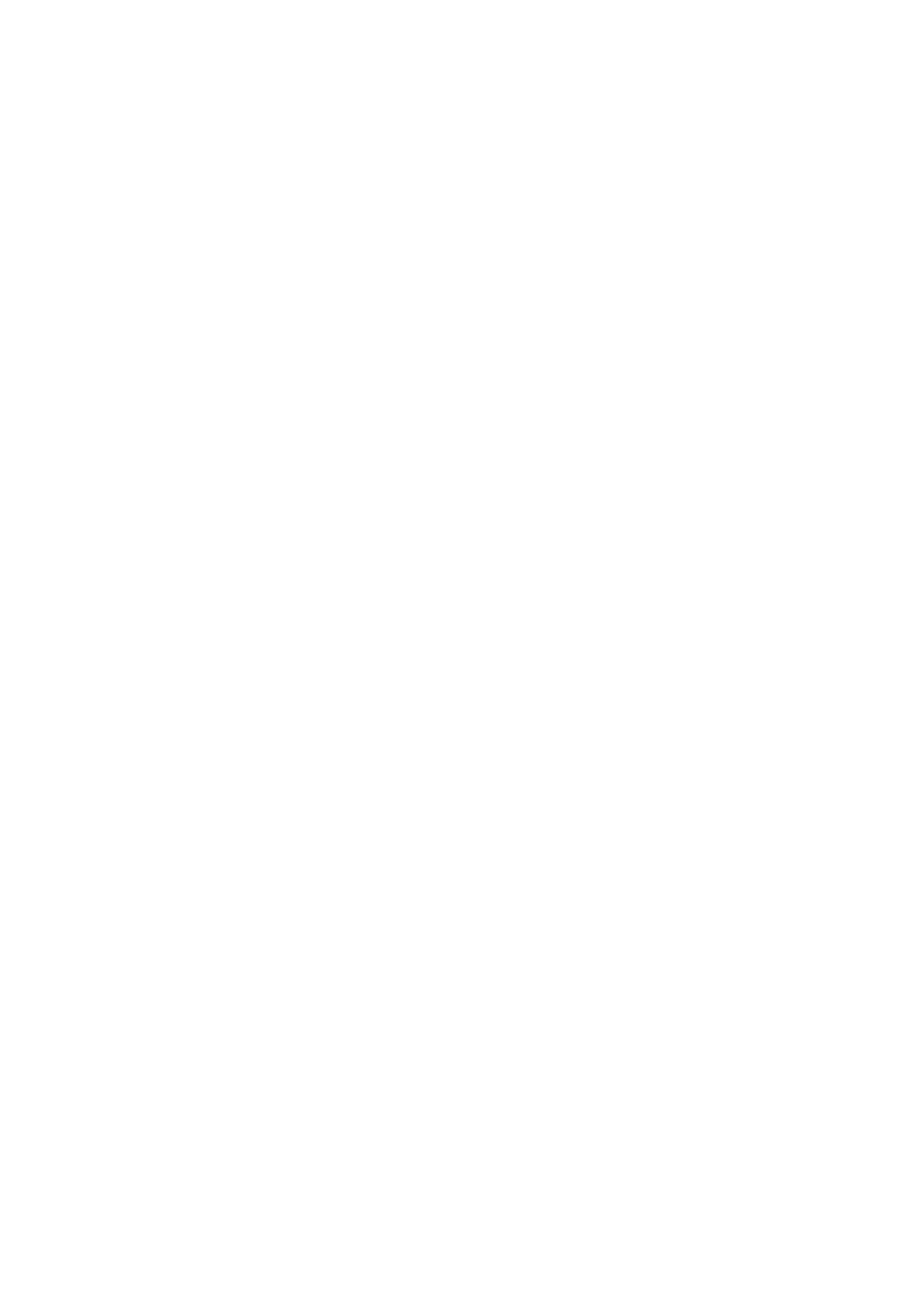## **NO. 34 OF 2016**

## **FOREST CONSERVATION AND MANAGEMENT ACT**

#### ARRANGEMENT OF SECTIONS

### PART I – PRELIMINARY

## *Section*

- 1. Citation
- 2. Interpretation
- 3. Application of the Act
- 4. Guiding Principles
- 5. Public Forest Policy
- 6. Public Forest Strategy

## PART II – ADMINISTRATION

- 7. Establishment of the Kenya Forest Service
- 8. Functions of the Service
- 9. The Board
- 10. Powers of the Board
- 11. Committees of the Board
- 12. Conduct of business and affairs of the Board
- 13. Remuneration and allowances of Board members
- 14. The Chief Conservator of forests of the Service
- 15. Staff of the Service
- 16. Uniformed and disciplined staff
- 17. Kenya Forestry College
- 18. Honorary foresters
- 19. Protection from personal liability
- 20. Forest conservation areas and committees
- 21. Forestry functions of County Governments
- 22. Forestry research and development

## PART III – FINANCIAL PROVISIONS

- 23. Funds of the Service
- 24. Financial Year
- 25. Annual Estimates
- 26. Accounts and audit
- 27. Forest Conservation and Management Trust Fund
- 28. Sources of funds
- 29. Management of the Trust Fund

## PART IV – CONSERVATION AND MANAGEMENT OF FORESTS

- 30. Classification of forests
- 31. Creation and management of public forests
- 32. Management of community forests
- 33. Management of private forests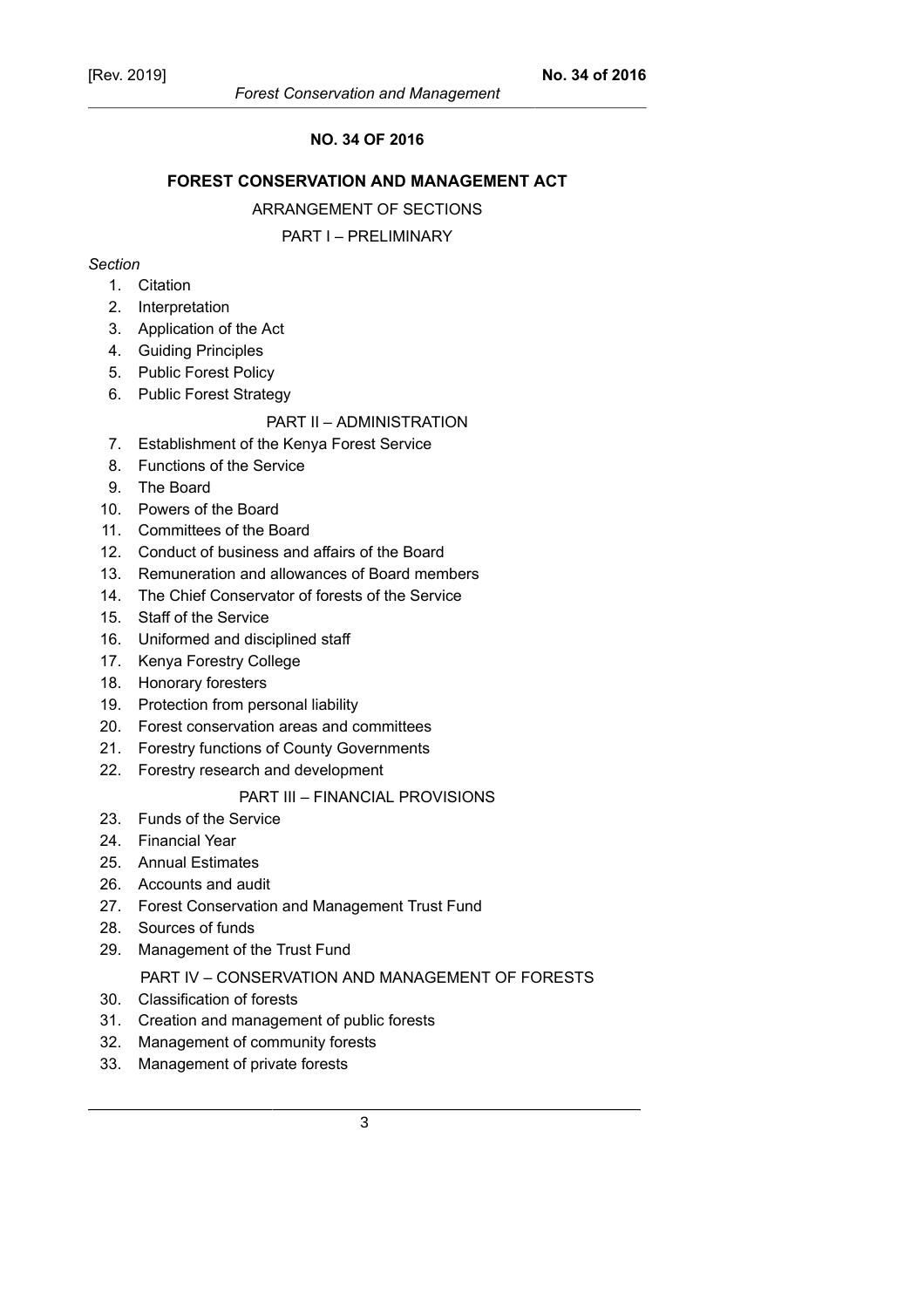- 34. Variation of boundaries or revocation of public forests
- 35. Declaration and reversion of provisional forests
- 36. Exchange of forest area with private land
- 37. Arboreta and recreational parks
- 38. Donations and bequests
- 39. Declaration of nature reserves
- 40. Protection of tree species
- 41. Joint management of forests
- 42. Management of indigenous forests
- 43. Management of plantation forests
- 44. Concession on public forests
- 45. Forest management agreements
- 46. Consent for quarrying
- 47. Management plans

## PART V – COMMUNITY PARTICIPATION

- 48. Application for community participation
- 49. Obligations of a forest association
- 50. Assignment of forest user rights
- 51. Termination or variation of a management agreement
- 52. Customary rights

# PART VI – INCENTIVES FOR

## INCREASING FOREST AND TREE COVER

- 53. Incentives and benefit sharing
- 54. Tax and fiscal incentives
- 55. National tree planting week

## PART VII – LICENSING AND TRADE IN FOREST PRODUCTS

- 56. Authorization and private sector involvement
- 57. Eligibility for authorization
- 58. Chain-of-custody
- 59. Grading and valuation of timber and other forest products
- 60. Export and import procedure
- 61. Prohibition on trade in restricted forest produce

## PART VIII – ENFORCEMENT AND COMPLIANCE

- 62. Powers of officers
- 63. Use of firearms
- 63A. Applicant of public of prosecutors

## PART IX – OFFENCES AND PENALTIES

- 64. Prohibited activities in forests
- 65. Counterfeiting or unlawfully affixing marks
- 66. Offences in relation to quarrying
- 67. Other offences
- 68. Compensation for loss or damage
- 69. General penalty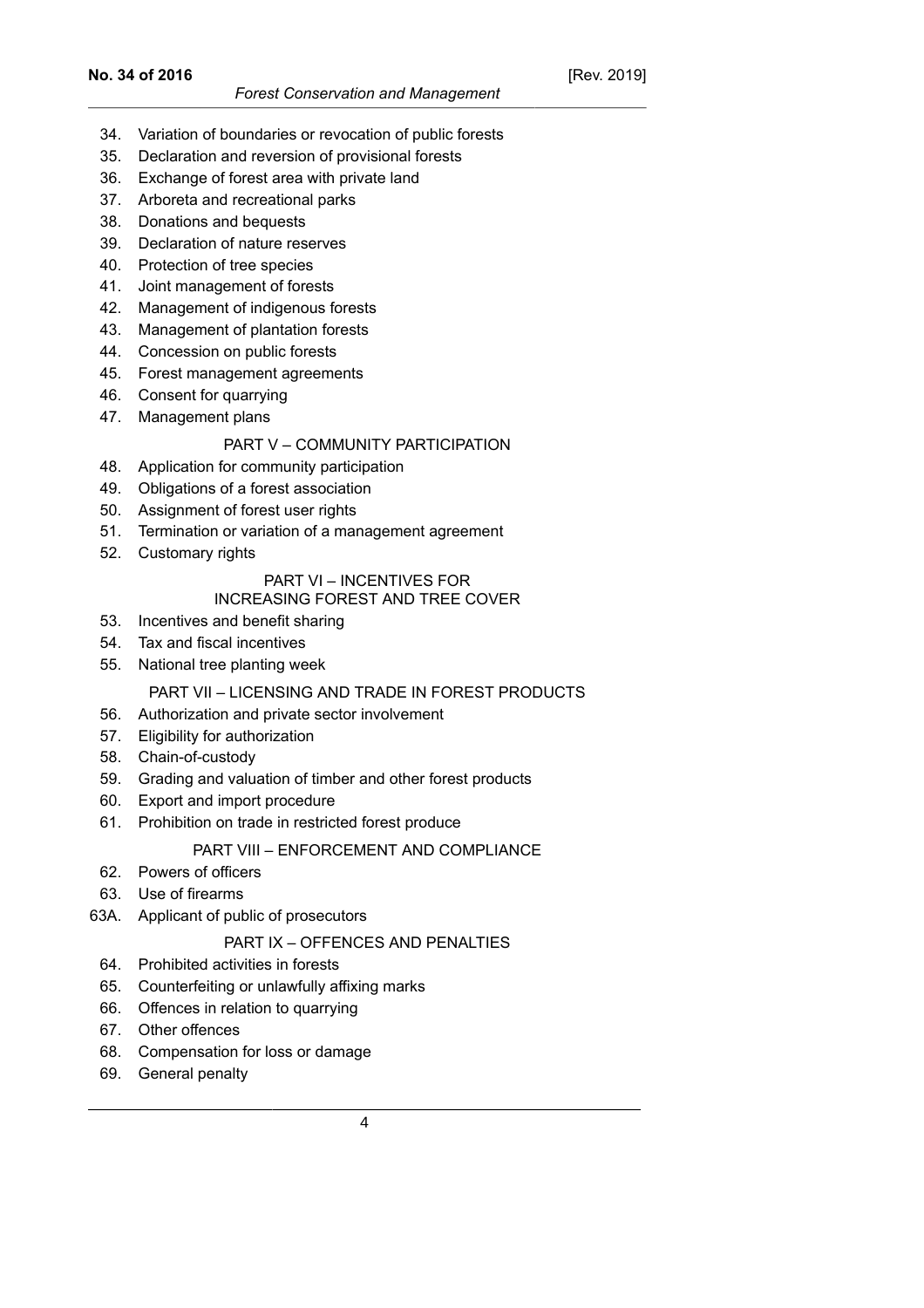70. Disputes

# PART X – MISCELLANEOUS

- 71. Regulations
- 72. Maintenance of registers
- 73. International instruments, conventions and agreements
- 74. Co-operation regarding cross-border forest resources
- 75. No. 9 of 1999 to apply

## PART XI – TRANSITIONAL PROVISIONS

- 76. Repeal of No. 3 of 2005 and Cap. 386
- 77. Savings

**SCHEDULES**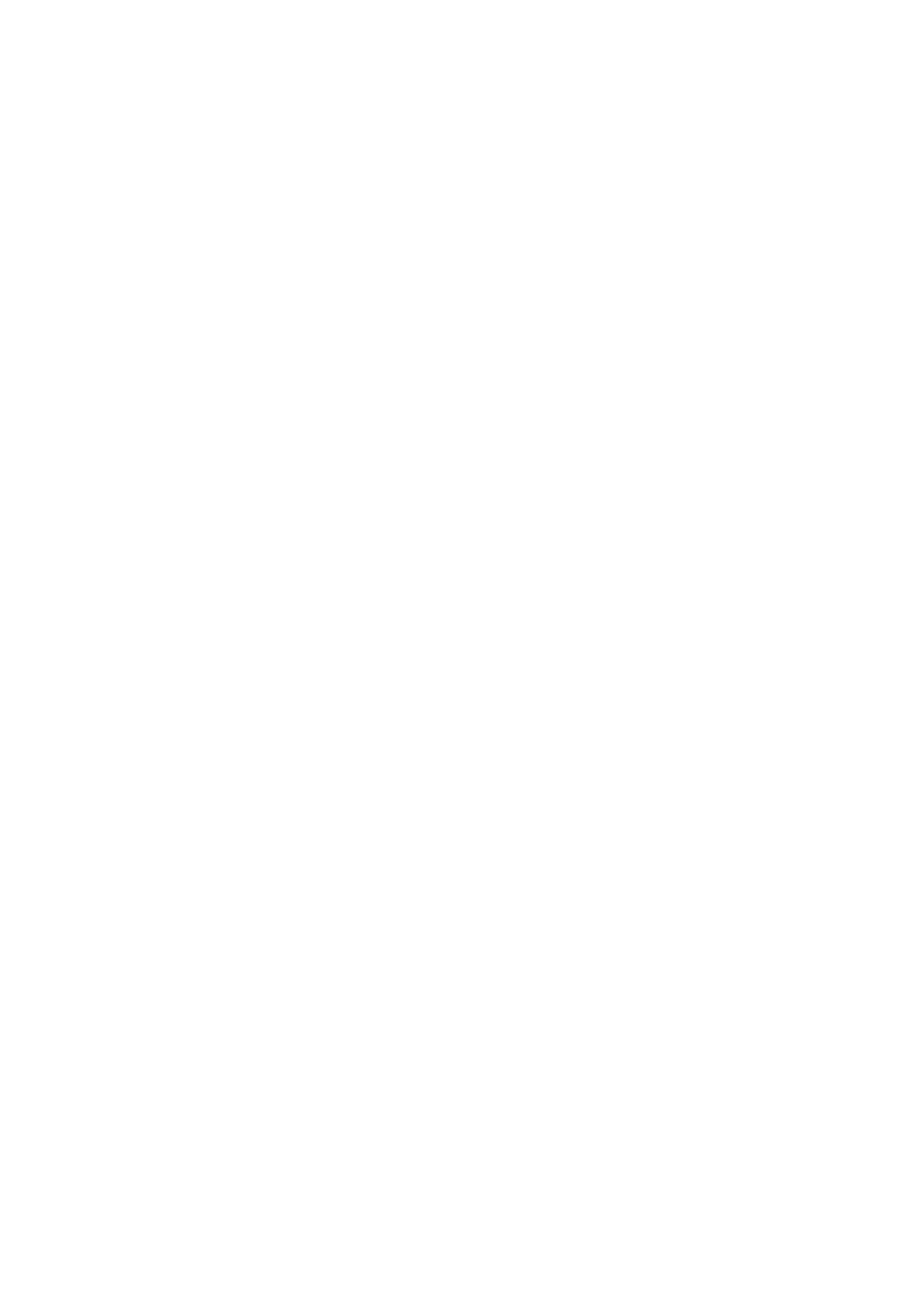#### **NO. 34 OF 2016**

### **FOREST CONSERVATION AND MANAGEMENT ACT**

[*Date of assent: 31st August, 2016*.]

[*Date of commencement: 31st March, 2017*.]

**AN ACT of Parliament to give effect to Article 69 of the Constitution with regard to forest resources; to provide for the development and sustainable management, including conservation and rational utilization of all forest resources for the socio-economic development of the country and for connected purposes**

[Act No. 34 of 2016, Legal Notice 28 of 2017, Act No. 18 of 2018.]

PART I – PRELIMINARY

### **1. Citation**

This Act may be cited as the Forest Conservation and Management Act, 2016.

#### **2. Interpretation**

In this Act unless the context otherwise requires—

**"benefits"** mean quantifiable and non-quantifiable goods and services provided by forest ecosystems;

**"Board"** means the Board of the Kenya Forest Service;

**"Cabinet Secretary"** means the Cabinet Secretary responsible for matters relating to forestry;

**"chain of custody"** means the channel through which products are distributed, tracked and monitored from their origin in the forest to their end-use;

**"commercial use"** means any use of forest products or forest land, other than direct use for personal purposes or infrastructure development and it includes uses involving trade or any other disposition of forest products or forest land for direct or indirect financial benefits;

**"community"** means a clearly defined group of users of forest land identified on the basis of ethnicity, culture or similar community of interests as provided under Article 63 of the Constitution;

**"community forest association"** means a group of local persons who have registered as an association or other organization established to engage in forest management and conservation;

**"concession agreement"** means authorization which is a long term agreement issued by the Service for the management of a specified forest area at a price determined after forest valuation and bidding;

**"customary rights"** mean the rights which result from a long series of habitual or customary actions, constantly repeated, which have, by such repetition and by uninterrupted acquiescence, acquired the force of a law within a geographical or sociological unit;

**"ecosystem"** means a dynamic complex of plant, animal micro-organism communities and their non-living environment interacting as a functional unit;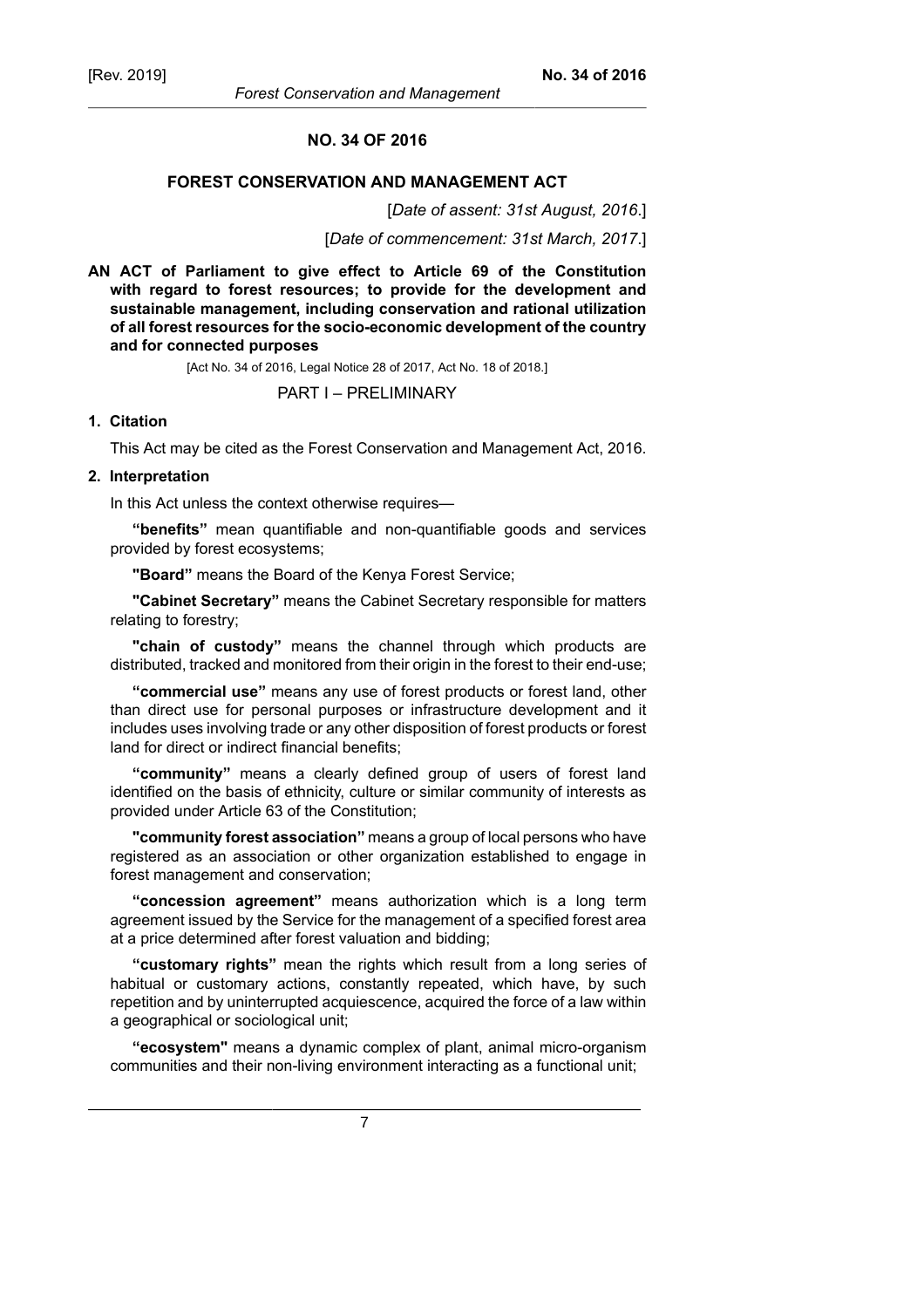**"forest"** means land which is declared or registered as a forest, or woody vegetation growing in close proximity in an area of over 0.5 of a hectares including a forest in the process of establishment, woodlands, thickets;

**"forestland"** means a tract of land, including its flora and fauna, that is devoted to growing trees for the production of timber, wood and other forest products;

**"forest community"** means a group of persons who have a traditional association with a forest for the purposes of livelihood, culture or religion;

**"forest concession"** means the right of use granted to an individual or organization in respect to a specific area in a national or county forest by means of a long-term contract for the purpose of commercial forest management and utilization;

**"forest industries"** means all businesses and organizations whose primary activities include growing, managing, processing or marketing of trees;

**"forest manager"** means a person responsible for the management of a forest under his or her charge and implementation of this Act including—

in the case of a public forest, the Kenya Forest Service or the County Government as the case may be;

in the case of a community forest the person responsible for the management of community land under the relevant law; and

in the case of a private forest, the owner of the private forest;

**"forest management plan"** means a written document establishing direction and goals for the management, conservation and utilization of a specific forest land area; specifying—

all silvicultural practices and activities necessary to accomplish the merchantable production of a forest product; and

all practices that will minimize adverse environmental effects and improve livelihoods;

**"forest officer"** includes the professional, technical and disciplined cadre of the Service;

**"forest owner"** means —

in the case of a public forest, the government as defined in Article 62 (1) (g) of the Constitution;

in the case of a community forest, the community as defined in Article 63 of the Constitution; and

in the case of a private forest, the registered owner of the land as defined in Article 64 of the Constitution.

**"forest produce"** includes bark, animal droppings, beeswax, canes, charcoal, creepers, earth, fibre, firewood, frankincense, fruit, galls, grass, gum, honey, leaves, flowers, limestone, moss, murram, soil, myrrh, peat, plants, reeds, resin, rushes, rubber, sap, soil, seeds, spices, stones, timber, trees, water, wax, withies, and such other things as may be declared by the Cabinet Secretary to be forest produce for the purpose of this Act;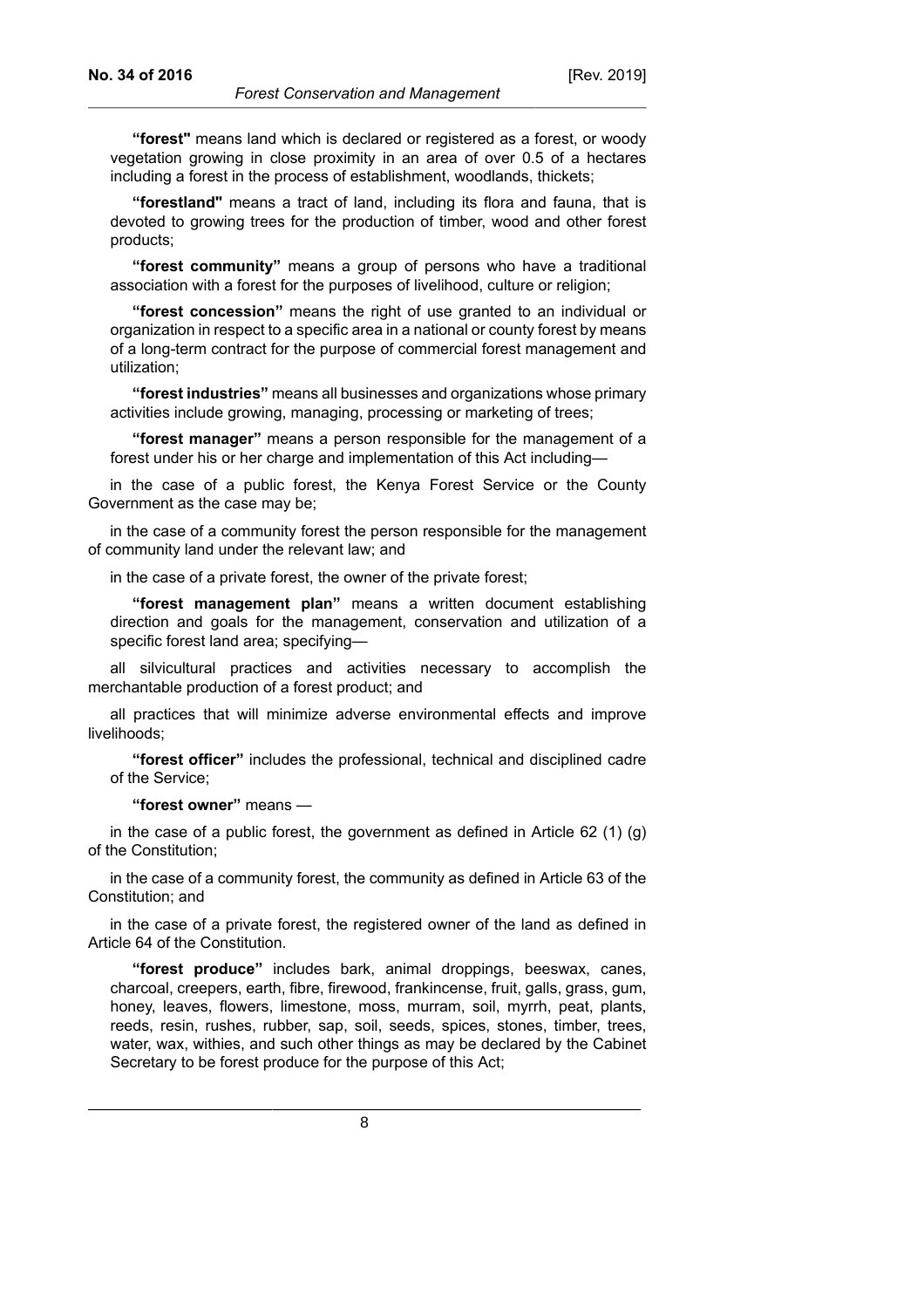**"forest resources"** means anything of practical, commercial, social, religious, spiritual, recreational, educational, scientific, subsistence, or other potential use to humans that exists in the forest environment, including but not limited to flora, fauna, and microorganisms;

**"Fund"** means the fund established pursuant to Section 27;

**"green zone"** trees planted in an urban area covering less than 0.5 ha.

**"indigenous forest"** means a forest which has come about by natural regeneration of trees primarily native to Kenya;

**"Institute"** means the Kenya Forestry Research Institute established under the Science, Technology and Innovation (Act No. 28 of 2013);

**"joint management agreement"** means authorization where the Service or the County Department responsible for forestry agrees to enter into partnership with other persons for the joint management of a specified forest area, specifying the contribution, rights and obligations of each party and setting out the methods of sharing the costs and benefits accruing from the forest so managed;

**"licence"** means a permit or other written authorization issued under the provisions of this Act;

**"livestock"** means domesticated animals such as cattle, goats, sheep, asses, poultry, horses, camels and pigs and includes their young thereof;

**"nature reserve"** means an area of land declared to be nature reserve under Section 39;

**"permit"** means authorization issued to a person to undertake a specified forestry-related activity or service;

**"person"** means a natural person, an association, organization or a corporate body;

**"private forest"** means forest as classified under Section 30(4);

**"property mark"** means a mark placed on a log, timber or other forest produce with a prescribed instrument to denote ownership by the Service or any other person;

**"protected tree"** means any tree or tree species which has been declared under this Act to be protected;

**"provisional forests"** means any forest which has been declared a provisional forest by the Cabinet secretary under Section 35;

**"public forest"** means forests as classified under 30(2) and (3);

**"Service"** means the Kenya Forest Service established under Section 7 of this Act;

**"special use licence"** means authorization issued to a person to undertake an activity whose primary purpose is to yield public benefit in transportation, communication, energy, research or education;

**"timber"** means any tree hat has been felled or which has fallen, and cut wood or logs;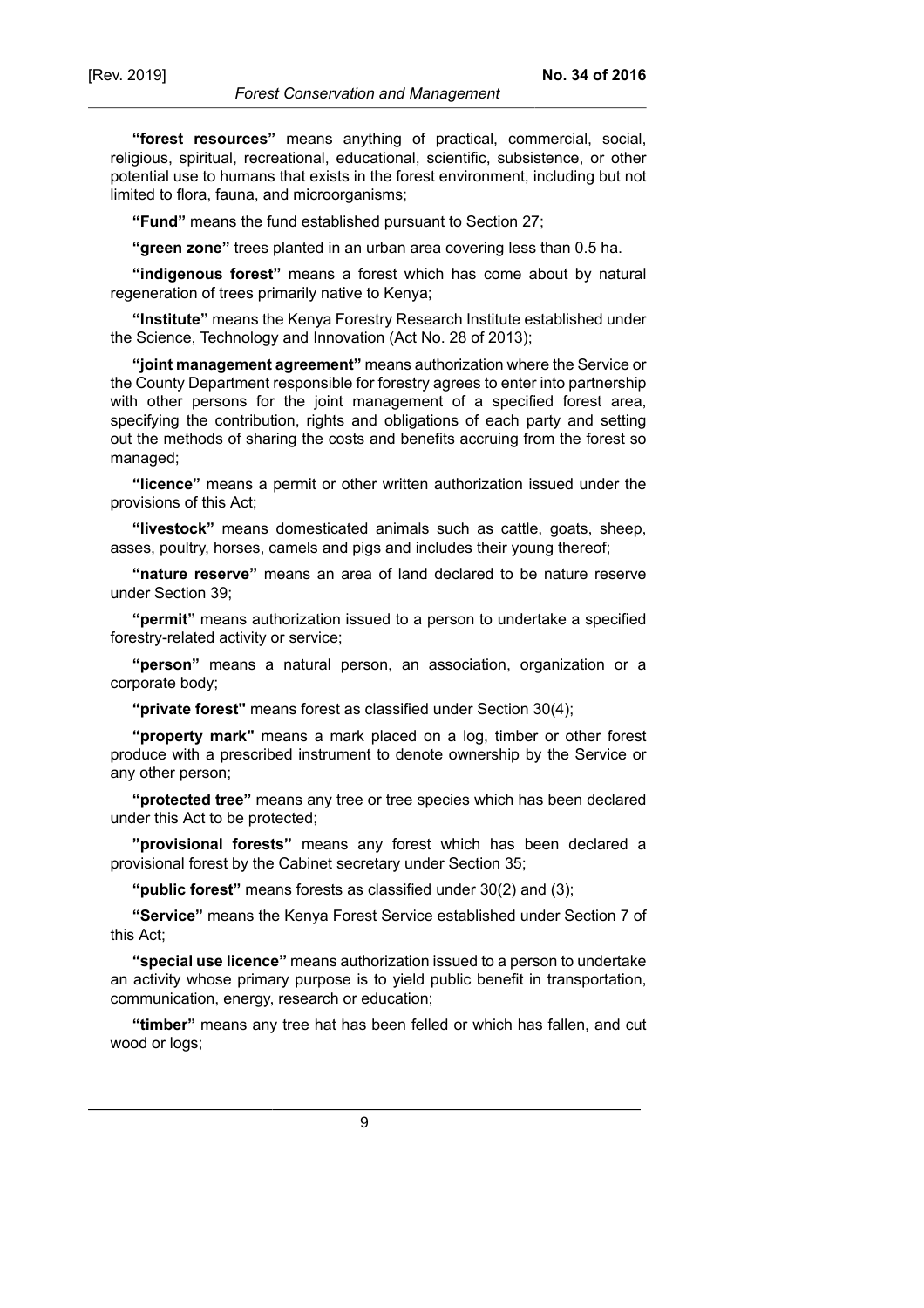**"timber licence"** means authorization issued to a person for timber harvesting in a specified forest area;

**"wildlife"** means all forms of fauna and flora other than domesticated plants and animals.

## **3. Application of the Act**

This Act shall apply to all forests on public, community and private lands.

#### **4. Guiding Principles**

The principles of this Act shall be—

- (a) good governance in accordance with Article 10 of the Constitution;
- (b) public participation and community involvement in the management of forests;
- (c) consultation and co-operation between the national and county governments;
- (d) the values and principles of public service in accordance with Article 232 of the Constitution;
- (e) protection of indigenous knowledge and intellectual property rights of forests resources; and
- (f) international best practices in management and conservation of forests.

#### **5. Public Forest Policy**

(1) The Cabinet Secretary shall, in consultation with the county government and relevant stakeholders, develop a national forest policy for the sustainable use of forests and forest resources.

(2) At least once in every five years, the Cabinet Secretary shall cause the forest policy to be reviewed in consultation with the county government.

#### **6. Public Forest Strategy**

(1) The Cabinet Secretary shall, within one year of the commencement of this Act and every five years thereafter, following public participation, formulate a public forest strategy.

(2) The object of the Forest Strategy shall be to provide the Government's plans and programs for the protection, conservation and management of forests and forest resources.

(3) The Forest Strategy shall contain, among other things, details of —

- (a) existing forests and forest resources—
	- (i) measures for the protection, conservation, and management of forests and forest resources;
	- (ii) minimum forest reserve areas at national and county levels;
	- (iii) programmes for achievement and maintenance of tree cover of at least ten per cent of the land area of Kenya;
	- (iv) institutional capacity for forest research and technological development;
	- (v) functional responsibility for national and county governments in relation to forest resources management; and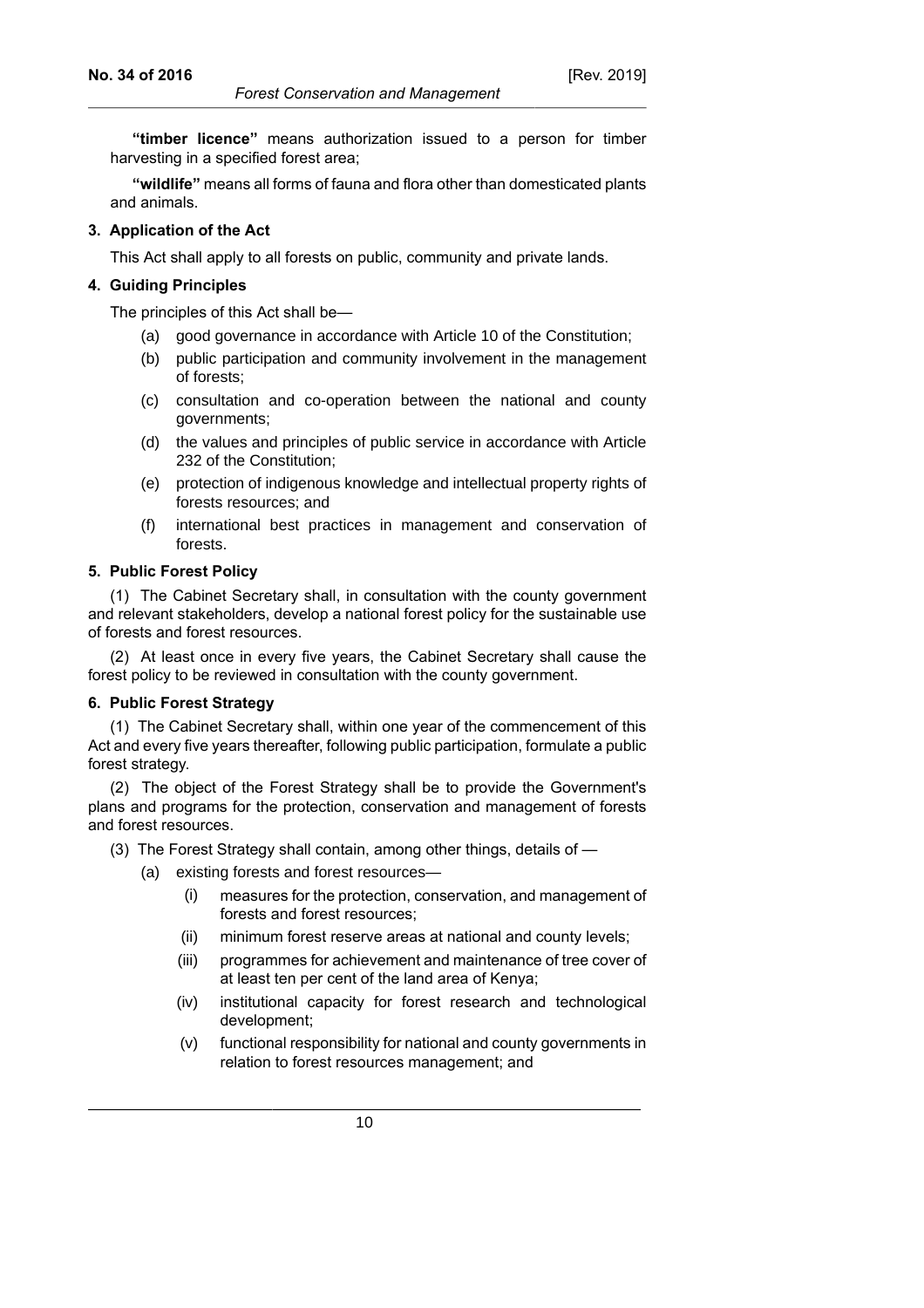- *Forest Conservation and Management*
- (vi) any other matters the Cabinet Secretary considers necessary.
- (4) The Cabinet Secretary shall—
	- (a) prepare and issue an annual report on the state of forests and forest resource strategies in Kenya; and
	- (b) may direct any lead agency to prepare and submit to it, a report on the state of forests and forest resources under the administration of that lead agency.
- (5) The Cabinet Secretary shall review the Forest Strategy every three years.

PART II – ADMINISTRATION

### **7. Establishment of the Kenya Forest Service**

(1) There is established a service to be known as the Kenya Forest Service.

(2) The Service shall be a body corporate with perpetual succession and a common seal and shall, in its corporate name, be capable of—

- (a) suing and being sued;
- (b) taking, purchasing or otherwise acquiring, holding, charging or disposing of moveable and immovable property;
- (c) entering into contracts; and
- (d) undertaking or performing all other activities necessary for the proper performance of its functions under this Act that may lawfully be done or performed by a body corporate.

### **8. Functions of the Service**

The functions of the Service shall be to—

- (a) conserve, protect and manage all public forests in accordance with the provisions of this Act;
- (b) prepare and implement management plans for all public forests and, where requested, assist in preparation of management plans for community forests or private forests in consultation with the relevant owners;
- (c) receive and consider applications for licenses or permits in relation to forest resources or management of forests or any other relevant matter in accordance with this Act;
- (d) establish and implement benefit sharing arrangements in accordance with the provisions of this Act;
- (e) assist county governments to build capacity in forestry and forest management in the counties;
- (f) in consultation with relevant stakeholders, develop programmes for tourism and for recreational and ceremonial use of public forests;
- (g) promote forestry education and training;
- (h) register and maintain a register of all forest management plans prepared for public forests;
- (i) collaborate with relevant persons in identifying research needs and applying research findings in relation to forests and forestry;
- (j) manage water catchment areas in relation to soil and water conservation, carbon sequestration and other environmental services in collaboration with relevant stakeholders;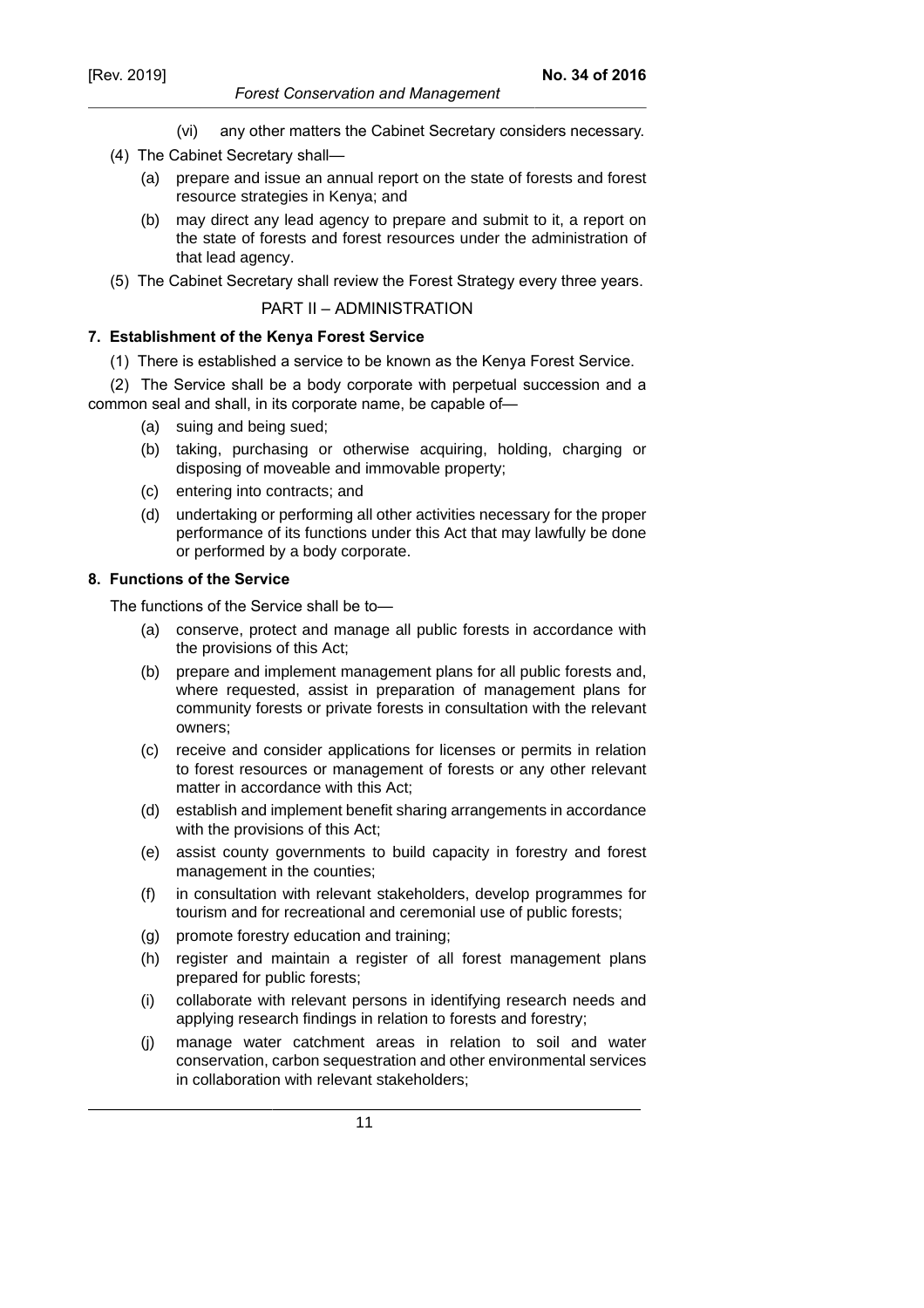- (k) prepare
	- (i) a Forest Status Report for the Cabinet Secretary once in every two years; and
	- (ii) a Resource Assessment Report for the Cabinet Secretary once in every five years;
- (l) consider and recommend to the Cabinet Secretary the establishment of public forests on un-alienated public land or any other public land;
- (m) consider and recommend to the Cabinet Secretary the determination and alteration of boundaries of public forests;
- (n) establish forest conservancy areas for purposes of conservation and management;
- (o) approve the provision of credit facilities and technical training for community-based forest industries, and the provision of incentives to persons for the sustainable utilization of wood and non-wood forest products;
- (p) implement and enforce rules and regulations governing importation, exportation and trade in forest produce; and
- (q) develop, maintain and regularly update a geographic information system database of all forests in Kenya.

## **9. The Board**

(1) The Service shall be managed by a Board of Directors which shall comprise of—

- (a) a chairperson, appointed by the President;
- (b) the Principal Secretary responsible for forestry or a designated representative;
- (c) the Principal Secretary responsible for National Treasury or a designated representative;
- (d) the Inspector-General of the National Police Service or a designated representative;
- (e) the Director of the Kenya Forestry Research Institute or a designated representative;
- (f) the Chief Conservator of Forests who shall be the secretary to the Board but shall not have a vote; and
- (g) four other persons appointed by the Cabinet Secretary, of whom—
	- (i) one shall be nominated by the Forestry Society of Kenya;
	- (ii) one shall be nominated by a national body representing community forest associations;
	- (iii) one shall represent the forest industry; and
	- (iv) one person nominated by the Council of Governors.

(2) A person shall be qualified for appointment as chairperson to the Board if such person—

- (a) holds a minimum of a bachelors degree from a university recognized in Kenya;
- (b) has knowledge and experience of at least ten years in matters relating to any of the following—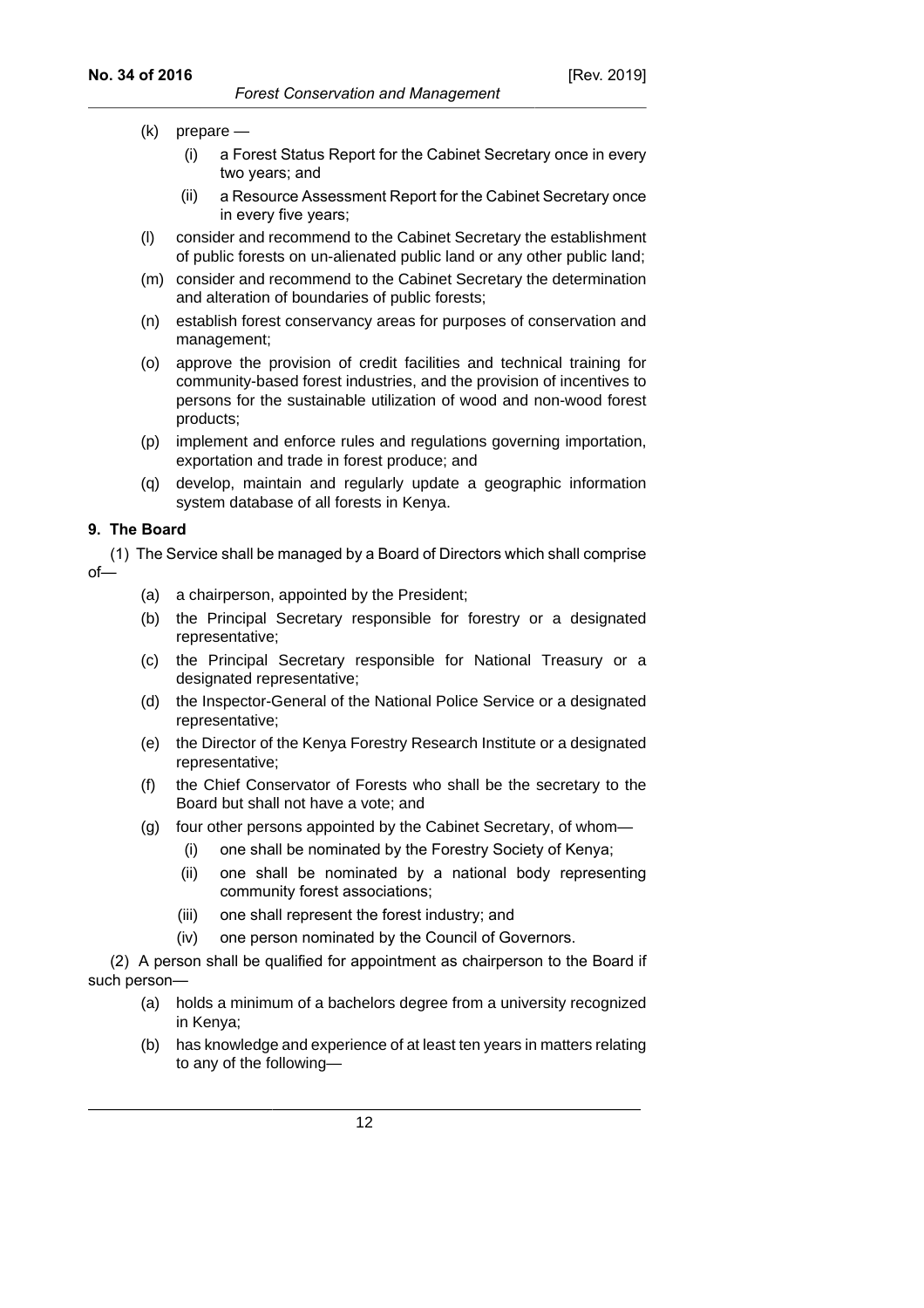- (i) management of natural resources;
- (ii) forest conservation and management; or
- (iii) public administration and planning.
- (c) satisfies the requirements of Chapter six of the Constitution.

(3) The members of the Board under subsection  $(1)(a)$  and  $(1)(g)$  shall hold office for a period of three years and shall be eligible for re-appointment for a further term of three years.

(4) A person shall not be appointed to the Board if the person—

- (a) has been convicted of a criminal offence and imprisoned for a term exceeding six months without the option of a fine;
- (b) is a member of a governing body of a political party;
- (c) has previously been removed from public office for contravention of the provisions of the Constitution or any other written law;
- (d) is an un-discharged bankrupt; and
- (e) violates the Constitution or any other written law.

(5) The appointment of the chairperson and the members appointed under subsection (1)(g) shall be by name and by notice in the *Gazette*.

(6) All appointments made under this section shall be in accordance with the provisions of the Constitution.

## [Act No. 18 of 2018, Sch.]

## **10. Powers of the Board**

The Board shall have all the powers necessary for the proper performance of the functions of the Service under this Act and, in particular, the Board shall have power to—

- (a) invest any moneys of the Service not immediately required for the purposes of this Act;
- (b) co-operate with other organizations undertaking functions similar to its own, whether within Kenya or otherwise;
- (c) set aside land for forestry research;
- (d) offer services to any person upon such terms as the Board may from time to time determine.

## **11. Committees of the Board**

(1) The Board may from time to time establish committees for the better carrying out of its functions.

(2) The Board may, with the approval of the Cabinet Secretary, co-opt into the membership of committees established under subsection (1) other persons whose knowledge and skills are found necessary for the functions of the Board.

(3) The Board may, by resolution either generally or in any particular case, delegate to any committee of the Board or to any member, officer, employee or agent of the Board, the exercise of any of the powers of the Board or the performance of any of the functions or duties of the Board.

## **12. Conduct of business and affairs of the Board**

The business and affairs of the Board shall be conducted in accordance with the First Schedule to this Act.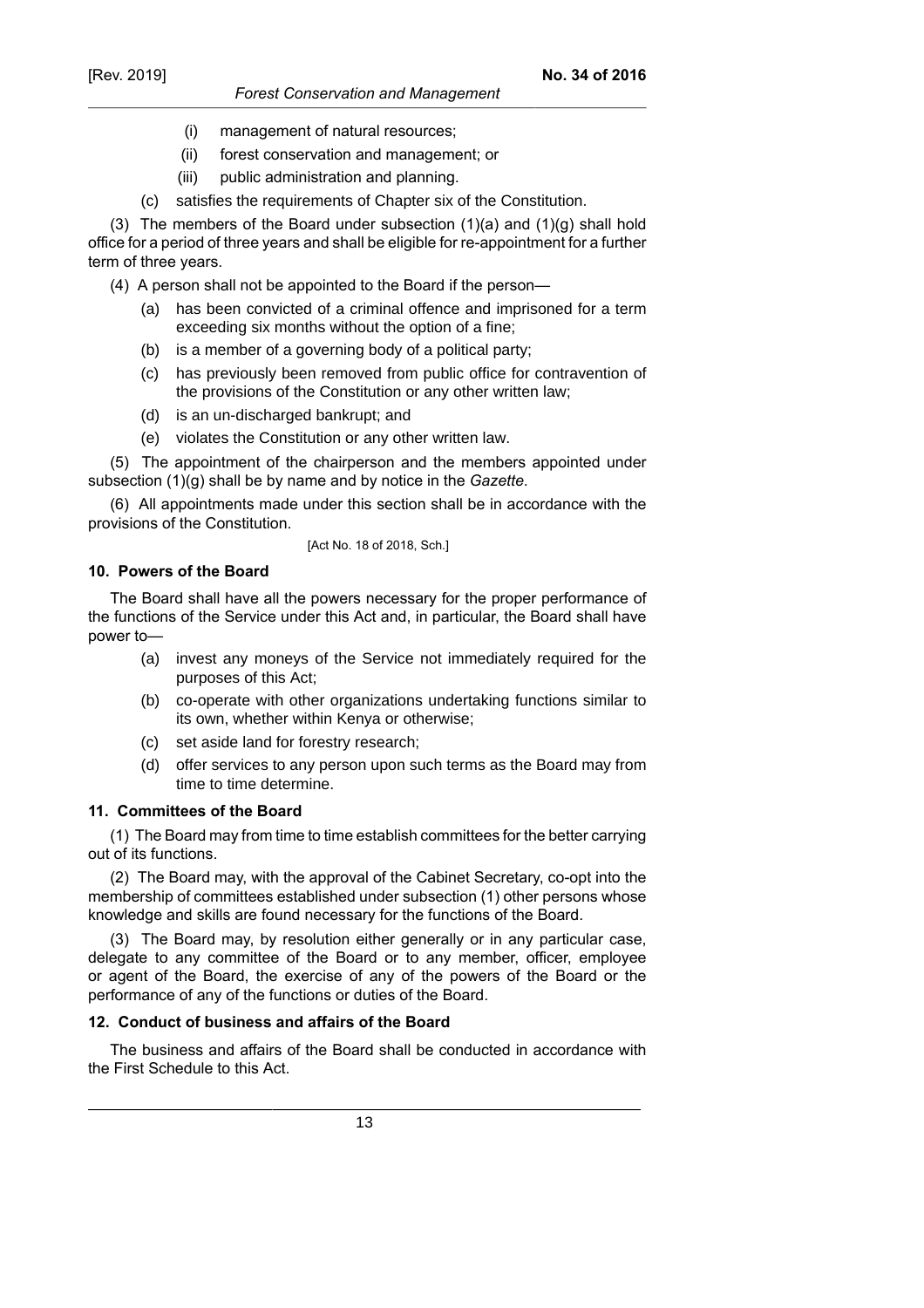#### **13. Remuneration and allowances of Board members**

A member of the Board shall be paid such remuneration or allowances, as the Salaries and Remuneration Commission may recommend.

#### **14. The Chief Conservator of forests of the Service**

(1) There shall be a Chief Conservator of Forests of the Service who shall be publicly and competitively recruited and appointed by the Board with the approval of the Cabinet Secretary.

(2) A person shall be qualified for appointment as the Chief Conservator of Forests of the Service if the person—

- (a) is a citizen of Kenya;
- (b) satisfies the requirements of Chapter six of the Constitution;
- (c) possesses a first degree in forestry from a university recognized in Kenya; and
- (d) has at least ten years professional experience in the relevant field at management level.

(3) The Chief Conservator of Forests shall hold office for a term of four years, and be eligible for re-appointment for a further term of four years.

(4) The Chief Conservator of Forests shall, subject to the direction of the Board, be responsible for the day to day management of the Service.

(5) The Chief Conservator of Forests shall, subject to the direction of the Board, be responsible for the direction of the affairs and transactions of the Service and the exercise, discharge and performance of its objectives, functions and duties.

#### **15. Staff of the Service**

The Board may appoint such officers and other staff of the Service as are necessary upon such terms and conditions of service as the Board, on the recommendation of the Salaries and Remuneration Commission, may determine.

### **16. Uniformed and disciplined staff**

The Board may, on the recommendation of the Cabinet Secretary responsible for matters related to internal security, designate a specific cadre of the staff of the Service to be a uniformed and disciplined force.

(2) The Board may prescribe a disciplinary code for the cadre of staff designated under this section to be a uniformed and disciplined force.

(3) In the performance of their functions and the exercise of their powers, the rights of the cadre of staff designated under this section may be limited in accordance with the provisions of Article 24(5) of the Constitution.

### **17. Kenya Forestry College**

(1) There is hereby established a college to be known as the Kenya Forestry College that shall—

- (a) provide forestry education;
- (b) provide vocational and technical training courses in forest conservation, and the management and sustainable utilization of forests; and
- (c) provide training in the protection of forests and allied natural resources.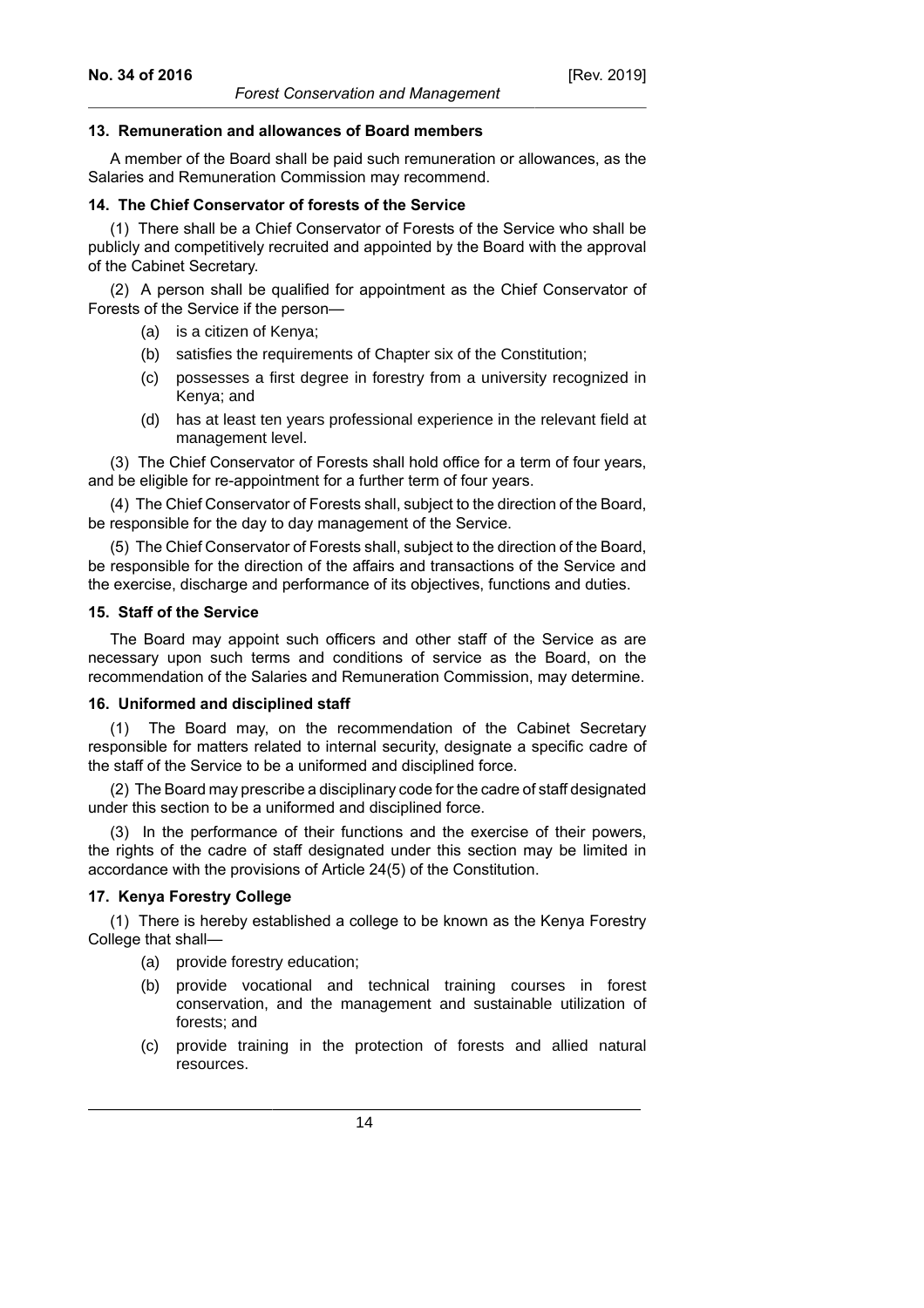**No. 34 of 2016**

(2) The College shall develop training programmes from certificate to diploma level in forest management and utilization.

(3) The College shall, in consultation with stakeholders, design training programmes to support apprenticeship and vocational training in the forest sector including short courses for communities, private forest owners and forest industries.

(4) The Board shall formulate policies for the administration and management of the College.

#### **18. Honorary foresters**

(1) The Cabinet Secretary may, on recommendation of the Board, appoint suitable volunteers to be honorary foresters.

(2) An honorary forester shall—

- (a) be appointed by notice in the Gazette;
- (b) hold office, subject to such conditions as the Cabinet Secretary may prescribe, for a period of three years; and
- (c) have such functions as may be prescribed by rules made under this Act.

### **19. Protection from personal liability**

(1) No matter or thing done by any member of the Board, officer, employee or agent of the Service shall, if the matter or thing is done in good faith for executing the functions, powers or duties of the Service, render the member, officer, employee, agent or any person acting on their directions personally liable to any action, claim or demand whatsoever.

(2) Any expenses incurred by any person in any suit or prosecution brought against him or her in any court, in respect of any act which is done or purported to be done by him or her under the direction of the Board, shall if the court holds that such act was done in good faith, be paid out of the funds of the Service, unless such expenses are recovered by him or her in such suit or prosecution.

(3) For the avoidance of doubt, nothing in this section shall exempt a member of the Board, officer, employee or agent of the Service from individual responsibility for unlawful or criminal acts committed by that member of the Board, officer, employee or agent of the Service.

### **20. Forest conservation areas and committees**

(1) The Board shall establish forest conservation areas for the proper and efficient management of forests and may divide such conservation areas into ecosystems.

(2) There shall be established a forest conservation committee in respect of each forest conservation area.

(3) The functions of a forest conservation committee shall be to—

- (a) make recommendations to the Board and to the relevant county government in relation to the conservation and utilisation of forests;
- (b) identify and recommend areas to be set aside for the creation of public forests; and
- (c) perform any other function that may be assigned to it by the Board.
- (4) A forest conservation committee shall consist of—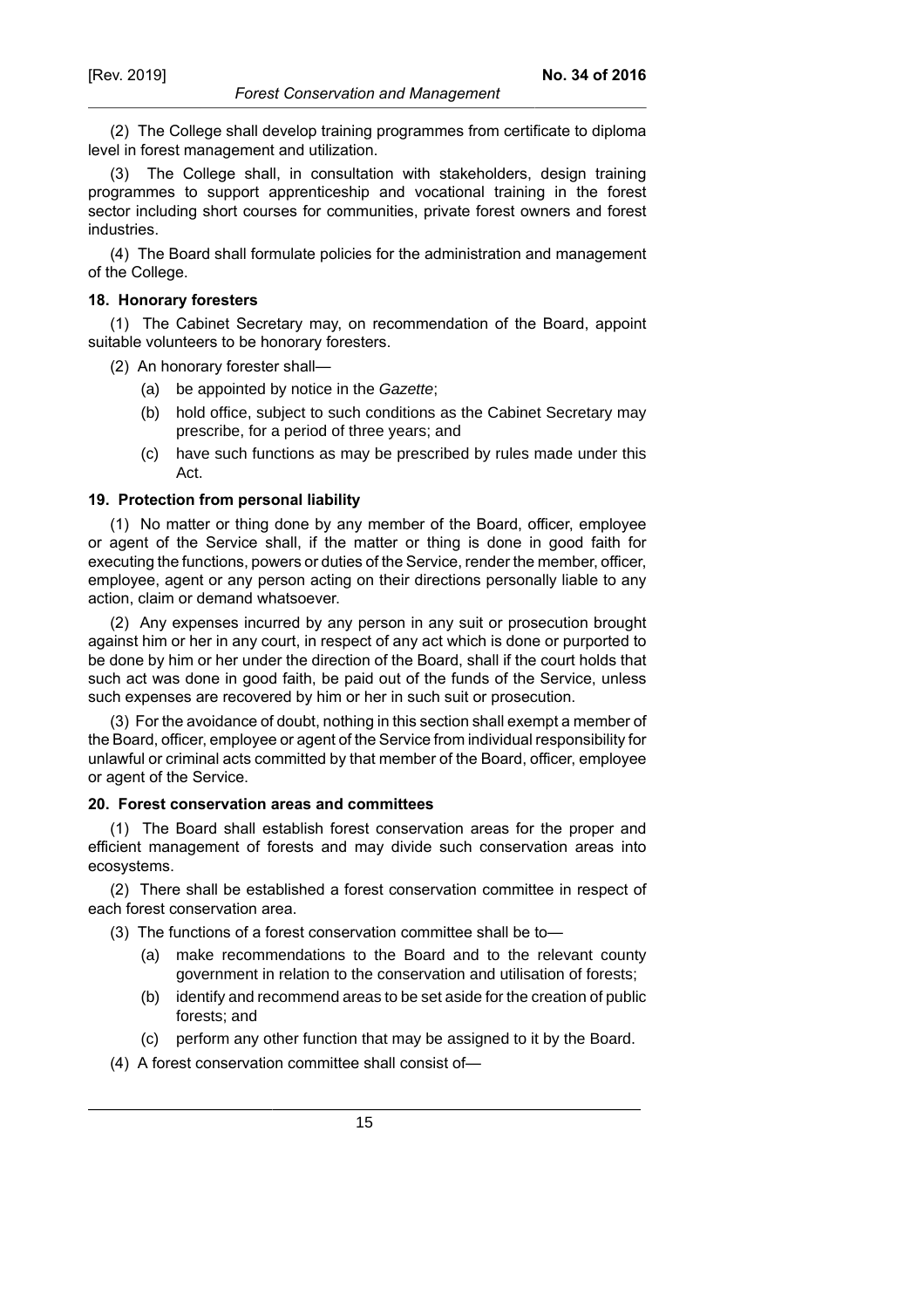- (a) a chairperson appointed by the Board;
- (b) the relevant county executive committee member responsible for forestry or their designated representative;
- (c) the relevant forest officer in-charge;
- (d) three other persons appointed by the Board and nominated by—
	- (i) relevant community forest associations;
	- (ii) relevant forest industries in the forest conservation area; and
	- (iii) relevant civil society organizations involved in forest conservation and operating in the forest conservation area.

(5) The members of a forest conservation committee appointed in accordance with subsection (4)(a) and subsection (4)(d) shall hold office for a period of three years and shall be eligible for a further term of three years.

(6) A person who is not a member of a forest conservation committee may be invited to attend meetings of the committee and take part in its deliberations but shall not have a right to vote.

(7) A member of a forest conservation committee shall be entitled to be paid such allowances as the Salaries and Remuneration Commission may recommend.

(8) The Board may set aside funds for the proper functioning of the committees.

(9) The Cabinet Secretary may, in consultation with the Board, make Regulations governing the procedures of the forest conservation committees.

### **21. Forestry functions of County Governments**

- (1) Each County Government—
	- (a) shall implement national policies on forest management and conservation;
	- (b) shall manage all forests on public land defined under Article 62(2) of the Constitution;
	- (c) shall prepare an annual report, with the approval of the County Assembly, for the Service on the activities of the county government in relation to this Act and any national policies on forest management and conservation;
	- (d) shall promote afforestation activities in the county;
	- (e) shall advice and assist communities and individuals in the management of community forests or private forests; and
	- (f) may enter into joint management agreements with communities or individuals for the management of community forests or private forests.

(2) A county assembly may enact legislation for the better carrying into effect of the provisions of this section.

(3) The Service may if requested, collaborate, partner or offer assistance to the County Government for the better carry out the provisions of this Act.

## **22. Forestry research and development**

(1) The Kenya Forestry Research Institute, as established under the Science, Technology and Innovation Act, (No. 28 of 2013), shall be the agency in forestry research and development.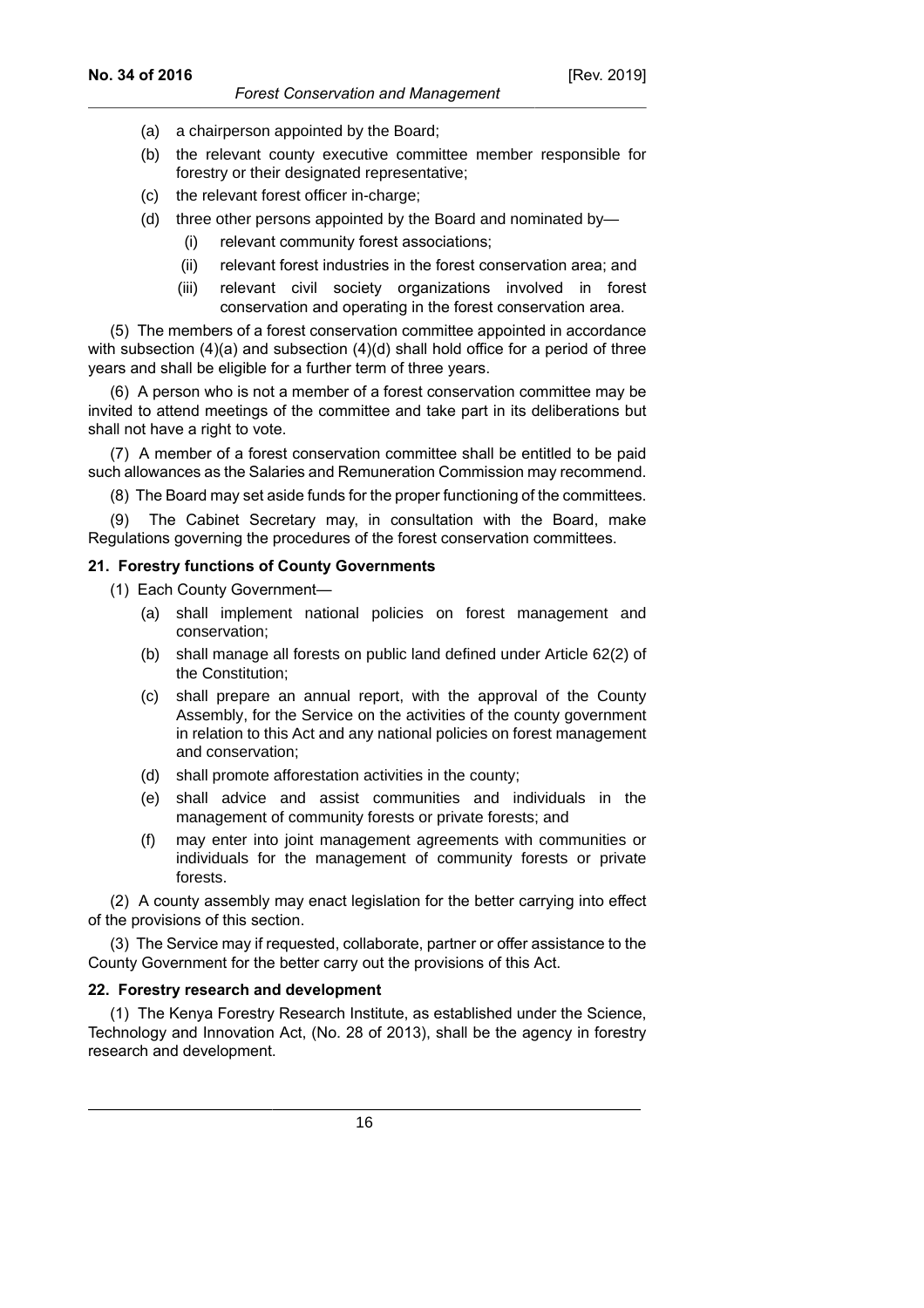#### *Forest Conservation and Management*

(2) The Institute shall develop research and development programmes to provide information and technologies for sustainable development of forestry and allied natural resources.

(3) The Institute shall, in consultation with relevant organizations—

- (a) prepare forestry research and development strategies for the country;
- (b) conduct expert training courses in forestry and allied natural resources;
- (c) disseminate research findings to support forestry development in the country and counties; and
- (d) participate in the development and monitoring of national forest standards.

(4) The Institute shall, on a regular basis, compile and submit a report for the Cabinet Secretary relating to forestry research and development.

### PART III – FINANCIAL PROVISIONS

## **23. Funds of the Service**

The funds of the Service shall consist of—

- (a) such moneys as may be appropriated by Parliament for the purposes of the Service;
- (b) such moneys as may accrue to or vest in the Service in the course of the exercise of their powers or the performance of its functions under this Act;
- (c) such moneys as may be payable to the Service pursuant to this Act or any other written law;
- (d) such gifts as may be given to the Service; and
- (e) all moneys from any other source provided, donated or lent to the Service.

### **24. Financial Year**

The financial year of the Service shall be the period of twelve months ending on the thirtieth June in each year.

### **25. Annual Estimates**

(1) At least two months before the end of each financial year, the Board shall cause to be prepared estimates of the revenue and expenditure of the Service for that financial year.

(2) The annual estimates shall make provision for all estimated expenditure of the Service for the financial year, and in particular shall provide for—

- (a) preparation and operationalization of management plans for all public forests;
- (b) protection and conservation of all indigenous forests in public forests;
- (c) development and promotion under license of timber and bamboo plantations and recreational tourism in public forests;
- (d) fulfillment of any other activities either in the Strategic Plan or as deemed necessary by the Board;
- (e) payment of the salaries, allowances and other charges in respect of the members of staff of the Service;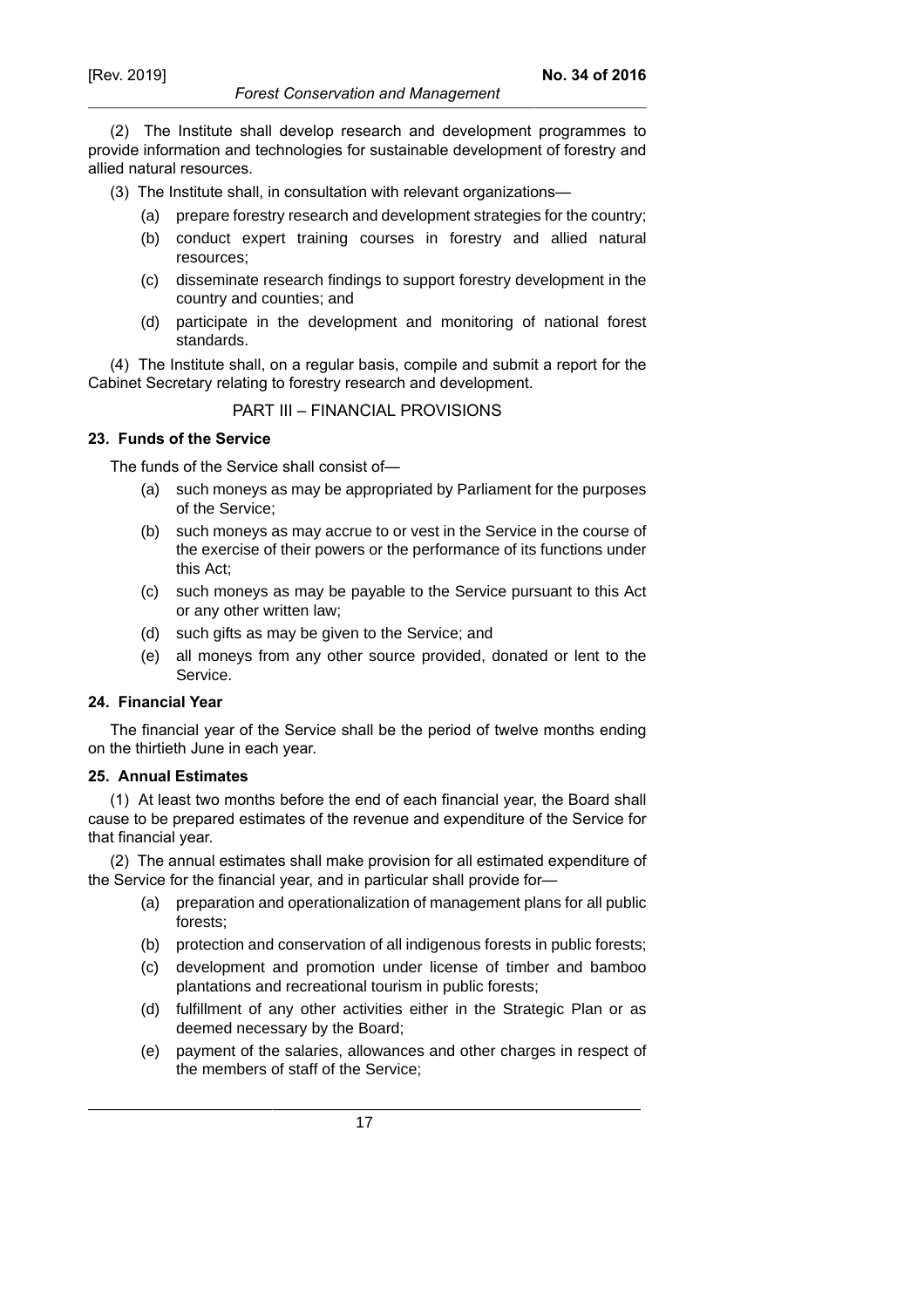- (f) payment of the pensions, gratuities and other charges in respect of retirement benefits payable to the members of staff of the Service;
- (g) proper maintenance of the buildings and grounds of the Service;
- (h) proper maintenance, repair and replacement of the equipment and other movable property of the Service;
- (i) creation of such reserve funds to meet future or contingent liabilities in respect of retirement benefits, insurance, replacement of buildings or equipment, or in respect of such other matters as the Board may deem fit; and
- (j) capacity building for county governments for forestry development.
- (3) The annual estimates shall be submitted to the Cabinet Secretary.

(4) No expenditure shall be incurred for the purposes of the Service except in accordance with the annual estimates submitted under subsection (3), or in pursuance of an authorization of the Board given with prior written approval of the Cabinet Secretary, and the Cabinet Secretary responsible for the National Treasury.

## **26. Accounts and audit**

(1) The Board shall cause to be kept proper books and other records of accounts of the income, expenditure, assets and liabilities of the Service.

(2) Within a period of three months after the end of each financial year, the Board shall submit to the Auditor-General the accounts of the Service, in respect of that year, together with a statement of—

- (a) income and expenditure during that financial year; and
- (b) assets and liabilities of the Service on the last day of that financial year.

(3) The accounts of the Service shall be examined, audited and reported upon annually by the Auditor-General in accordance with the provisions of the law relating to public audit.

## **27. Forest Conservation and Management Trust Fund**

(1) There is hereby established a fund to be known as the Forest Conservation and Management Trust Fund.

(2) The objects of the Trust Fund shall be to nurture, promote and support innovations and best practices in forest conservation and development including the support of—

- (a) community forestry programmes;
- (b) reforestation and afforestation programmes;
- (c) forestry extension programmes;
- (d) apprenticeships and vocational training; and
- (e) programmes for payment for ecosystem services.

(3) The Cabinet Secretary shall make rules for the management of the Trust Fund.

## **28. Sources of funds**

The Trust Fund shall consist of—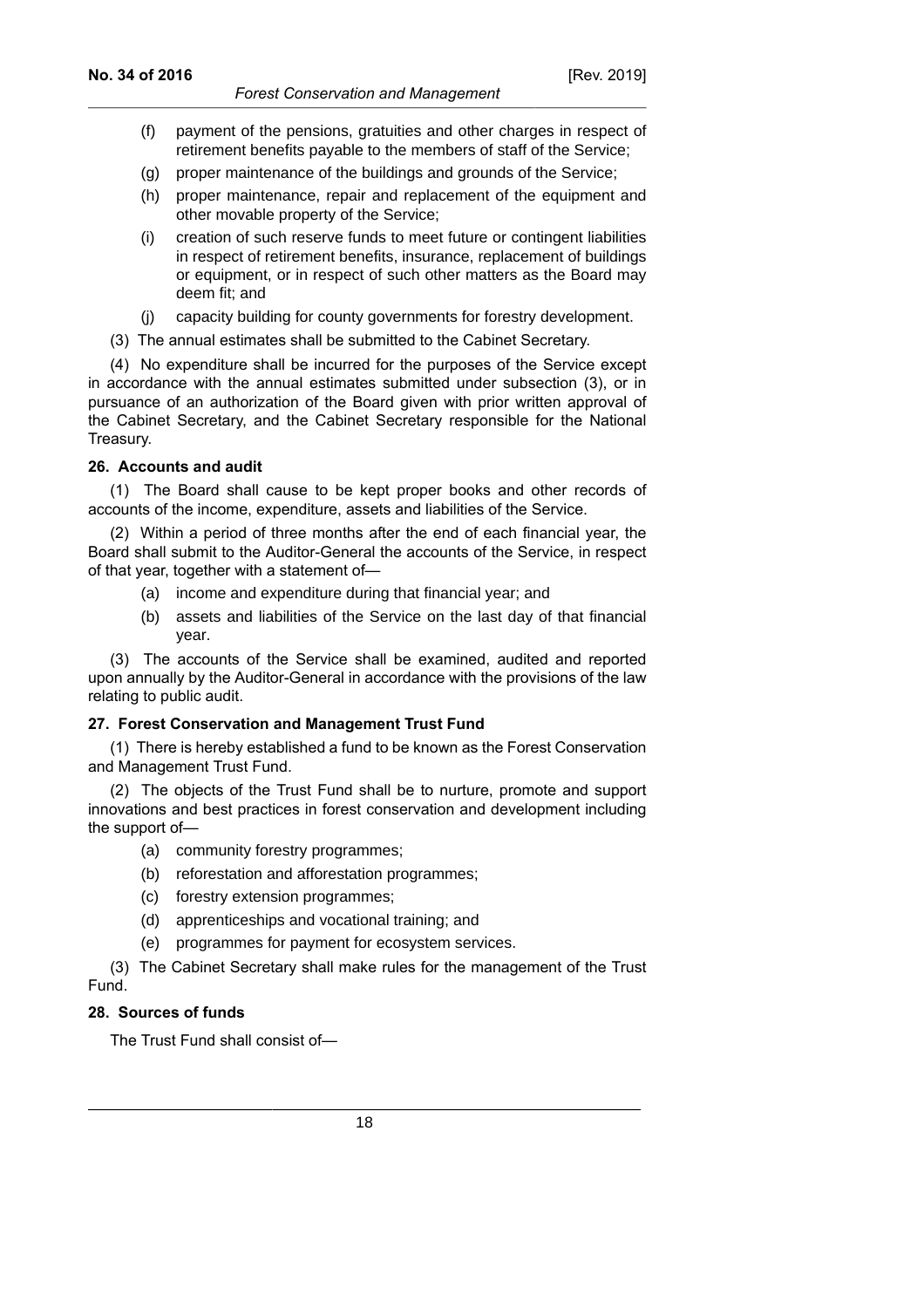- (a) monies from time to time appropriated by Parliament for purposes of the Fund;
- (b) moneys levied for the use of forests or forest lands in such manner as the Cabinet Secretary may, upon the recommendation of the Board of Trustees end the Kenya Forest Service Board and in consultation with the Cabinet Secretary for the National Treasury, determine;
- (c) income from investments made by the Board of Trustees;
- (d) such sums of money or other assets as may be specifically designated from the funds of the Service; and
- (e) such sums of monies as may be received by the Trust Fund in the form of endowments, grants, donations, bequests or other gifts.

### **29. Management of the Trust Fund**

(1) The Trust Fund shall be managed by a Board of Trustees appointed by the Cabinet Secretary.

(2) The Board of Trustees shall comprise of—

- (a) a chairperson and four other members appointed by the Cabinet Secretary in an open and competitive process;
- (b) the Director General or a designated representative, who shall be an ex-officio member of the Board; and
- (c) the principal Secretary responsible for forestry who shall be an exofficio member of the Board.
- (3) The Board of Trustees shall—
	- (a) determine the amounts of money payable in respect of any purpose for which the Fund is established and formulate the conditions for disbursement;
	- (b) make necessary investments from the Fund for the realisation of the Fund's objectives, in securities approved from time to time by the National Treasury; and
	- (c) keep and maintain audited accounts of the Fund and publish such accounts in such manner as may be approved by the National Treasury.

(4) The Cabinet Secretary shall make regulations for the management and administration of the Fund.

## PART IV – CONSERVATION AND MANAGEMENT OF FORESTS

### **30. Classification of forests**

- (1) Forests may be classified as public, community or private forests.
- (2) Public forests include—
	- (a) public forests classified under Article 62 (1)(g) of the Constitution; and
	- (b) forests on land between the high and low water marks classified under Article 62 (1)(1) of the Constitution.
- (3) Community forests include—
	- (a) forests on land lawfully registered in the name of group representatives;
	- (b) forests on land lawfully transferred to a specific community;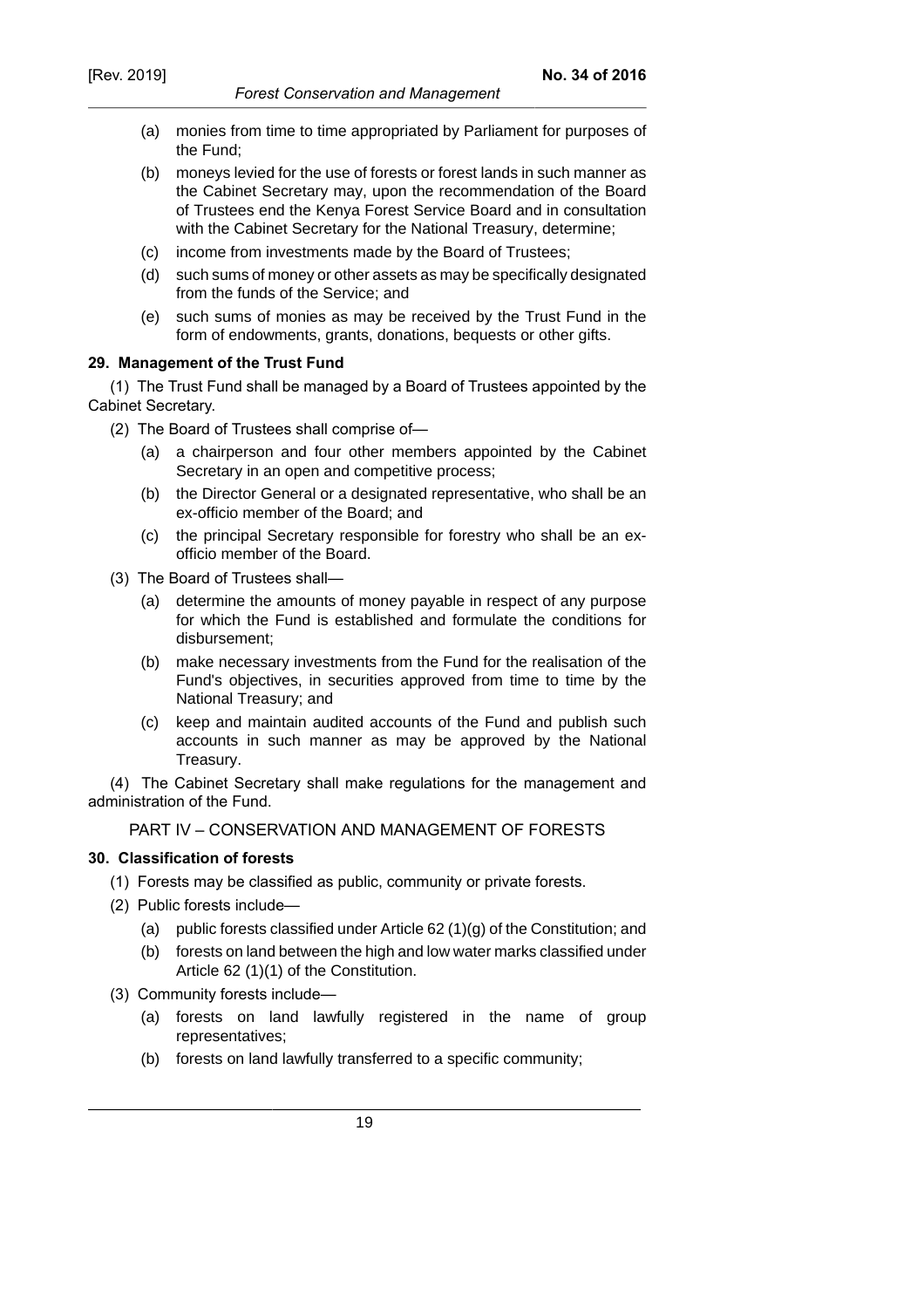- (c) forests on any other land declared to be community land by an Act of Parliament;
- (d) forests on land that is lawfully held, managed or used by specific communities as community forests;
- (e) forests on ancestral lands and lands traditionally occupied by huntergatherer communities; and
- (f) forests lawfully held as trustland by the county governments, but not including any public land held in trust by the county governments under Article 62 (2) of the Constitution.
- (4) Private forests include—
	- (a) forests on registered land held by any person under any freehold tenure;
	- (b) forests on land held by any person under leasehold tenure;
	- (c) any forest owned privately by an individual, institution or body corporate for commercial or non-commercial purposes; and
	- (d) forests on any other land declared private land under an Act of Parliament.

## **31. Creation and management of public forests**

(1) All public forests in Kenya are vested in the Service, subject to any rights of user in respect thereof, which by or under this Act or other written law, have been or are granted to any other person.

(2) The Cabinet Secretary may, on the recommendation of the Board and after consultation with the National Land Commission declare through a *Gazette* notice any un-alienated public land or any land purchased or otherwise acquired by the Service to be a public forest.

## **32. Management of community forests**

(1) All community forests shall be vested in the community, subject to any rights of user in respect thereof, which by or under this Act or other written law, have been or are granted to any other person.

(2) The Service shall register each community forest in accordance with Regulations prescribed in accordance with this Act.

(3) The Service shall notify the relevant county government of the registration of a community forest as soon as is practicable of the registration.

- (4) Upon registration under subsection (2), the community may apply—
	- (a) to the county government for technical advice regarding appropriate forestry practices and conservation; or
	- (b) to the Fund, subject to availability of funds, loans from the Fund for the development of the forest.

(5) A community that establishes or owns a community forest may apply to the relevant authorities for exemption from payment of all or part of the land rates and such other charges as may be levied in respect of the land on which the forest is established.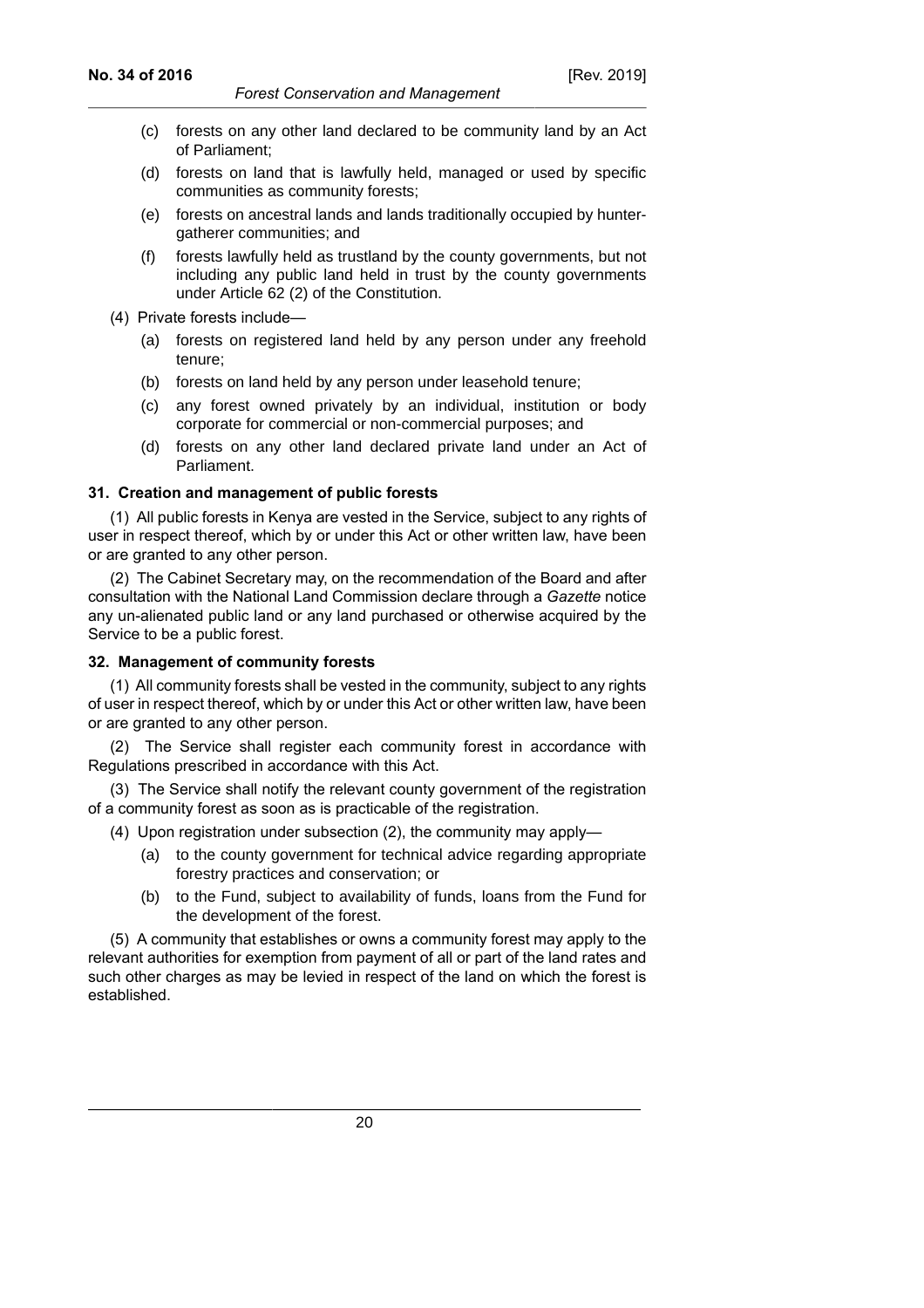#### **33. Management of private forests**

(1) A person who owns a private forest, including a forest in the course of establishment, on land owned by the person, may apply to the Service for registration of the forest under this section.

(2) The Service shall register a forest under subsection (1) where the forest meets the criteria prescribed in rules made under this Act.

(3) Upon registration under subsection (2), the owner of a private forest may apply—

- (a) to the Service for technical advice regarding appropriate forestry practices and conservation; or
- (b) to the Fund, subject to availability of funds, loans from the Fund for the development of the forest,

provided that the funds are obtained and utilised in accordance with the procedures set out by the Service.

(4) A person who establishes or owns a private forest may apply to the relevant authorities for exemption from payment of all or part of the land rates and such other charges as may be levied in respect of the land on which the forest is established.

#### **34. Variation of boundaries or revocation of public forests**

(1) Any person may petition the National Assembly for the variation of boundaries of a public forest or the revocation of the registration of a public forest or a portion of a public forest.

(2) A petition under subsection (1) shall demonstrate that the variation of boundaries or revocation of the registration of a public forest or a portion of a public forest does not—

- (a) endanger any rare, threatened or endangered species; or
- (b) adversely affect its value as a water catchment area; and prejudice biodiversity conservation, cultural site protection of the forest or its use for educational, recreational, health or research purposes.

(2A) A petition under subsection (1) shall only be forwarded to the National Assembly on the recommendation of the Service.

(3) A petition made under subsection (1) shall be considered in accordance with the provisions of the Petitions to Parliament (Procedure) Act and the Standing Orders of the National Assembly.

(4) The Cabinet Secretary shall, within thirty days of the petition being committed to the relevant Committee, submit a recommendation on whether the petition should be approved subject to—

- (a) the petition being subjected to an independent Environmental Impact Assessment; and
- (b) public consultation being undertaken in accordance with the Second Schedule.
- (5) If the relevant Committee, reports that it finds that the petition—
	- (a) does not disclose a ground for the variation of the boundaries of a public forest or the revocation of the registration of a public forest or a portion of a public forest, no further proceedings shall be taken; or
	- (b) discloses a ground for the variation of the boundaries of a public forest or the revocation of the registration of a public forest or a portion of a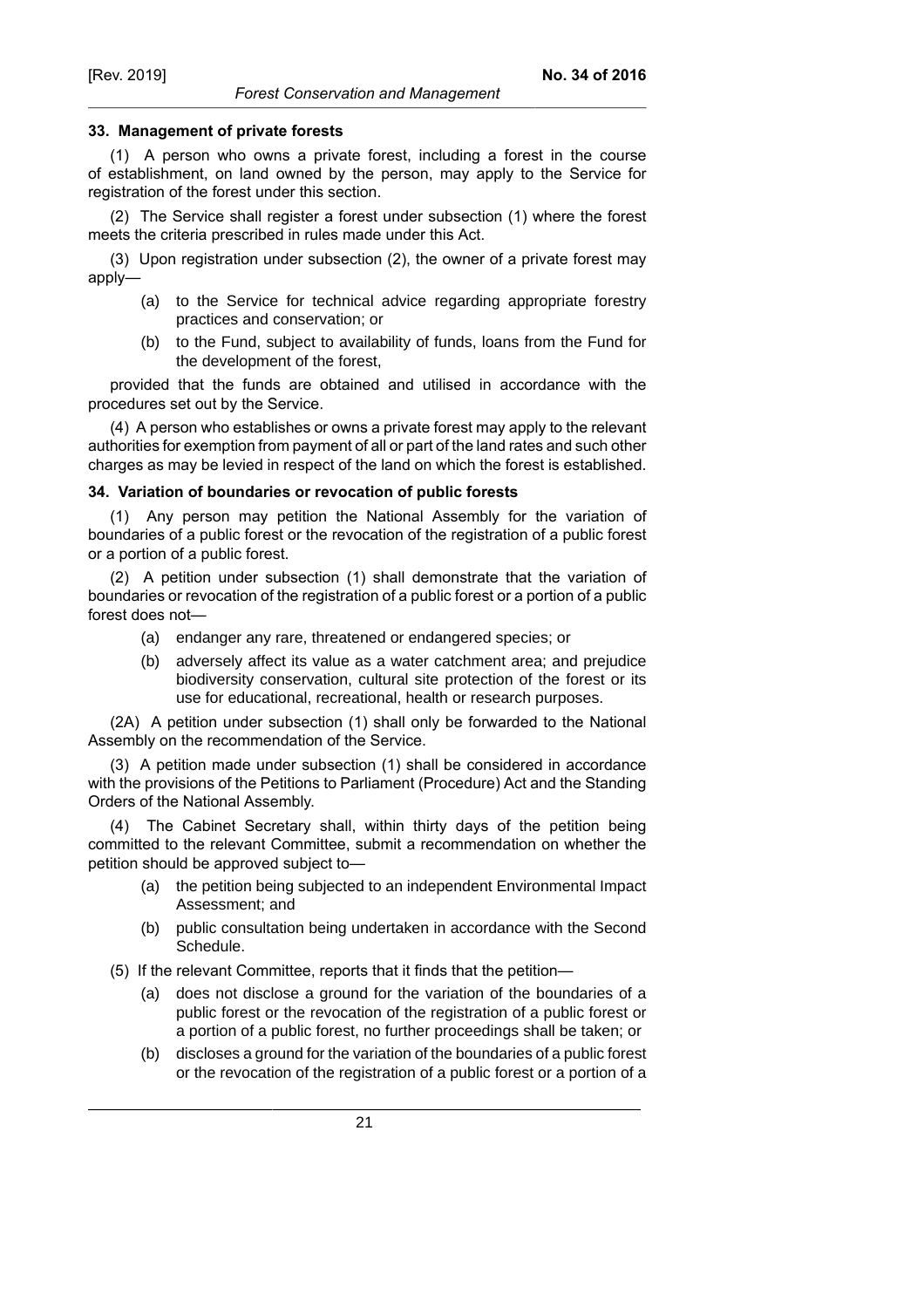public forest, the National Assembly shall vote on whether to approve the recommendation.

(6) If the resolution under subsection (5)(b) is supported by a majority of the members of the National Assembly, present and voting, the Cabinet Secretary shall publish a notice in the *Gazette*.

[Act No. 18 of 2018, Sch.]

## **35. Declaration and reversion of provisional forests**

Upon the recommendation of the Service or the relevant county government, the Cabinet Secretary may, by notice in the *Gazette*, declare any community or private forest, which in the opinion of the Service is mismanaged or neglected, to be a provisional forest.

(2) A notice in accordance with the provisions of this section shall only be made where—

(a) the forest—

- (i) is an important catchment area or a source of water springs;
- (ii) is rich in biodiversity and contains rare, threatened or endangered species;
- (iii) is of cultural or scientific significance; or
- (iv) supports an important industry and is a source of livelihood for the surrounding forest communities; and
- (b) the Chief Conservator of Forests has issued a notice requiring the forest owner, as the case may be, to undertake specific silvicultural practices to improve the forest, and such notice has not been complied with, or the forest owner is unable to undertake the specified practices.

(3) A provisional forest shall be managed by the Service in collaboration with the owner thereof for a period of three years subject to review, and any profits accruing therefrom shall be paid to such owner less the expenses incurred by the Service in managing the forest concerned.

(4) A provisional forest shall revert to the owner where the Board is satisfied that it has been adequately rehabilitated and the owner has given an undertaking to efficiently manage it.

(5) The Board may, upon reversion of a provisional forest, prescribe for observance by the owner such conditions as may be necessary to ensure compliance with the provisions of this Act.

[Act No. 18 of 2018, Sch.]

#### **36. Exchange of forest area with private land**

(1) Subject to sub-section (2), the Service may, in consultation with the relevant government agencies and stakeholders, and with approval of the Cabinet Secretary, exchange part of a forest area with private land with the consent of the owner of such land where—

- (a) the exchange enhances the efficient management and protection of the forest;
- (b) the exchange is equitable to the Service and the land owner, according to an independent valuation;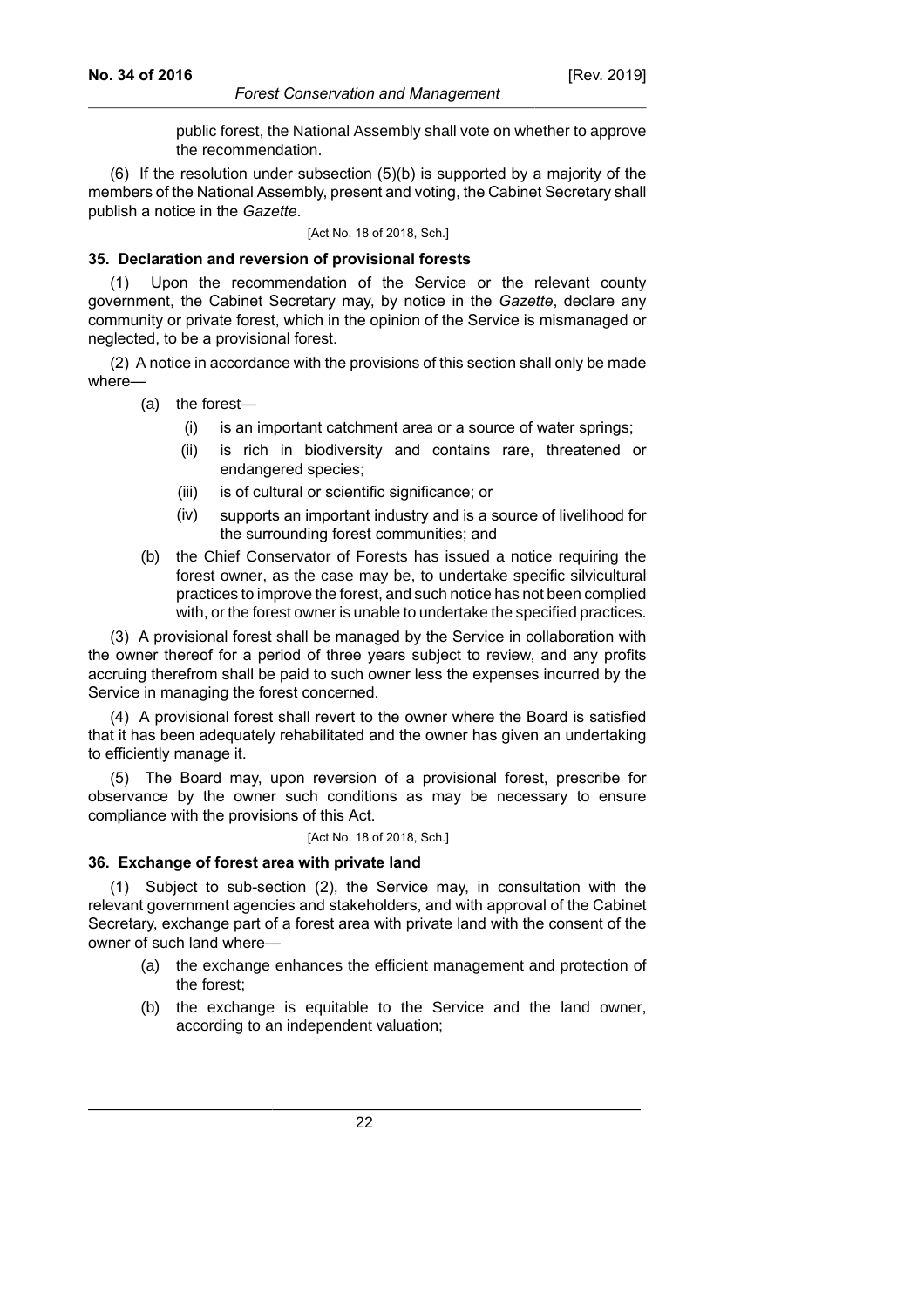#### *Forest Conservation and Management*

- (c) an independent Environmental Impact Assessment has been conducted and has shown that such exchange shall not adversely affect the environment; and
- (d) the forest area to be exchanged does not contain rare, threatened or endangered species and is not a water catchment area or a source of springs.

(2) The Service may, with the approval of the Cabinet Secretary, acquire by purchase any land suitable to be declared a public forest in accordance with this Act.

(3) No purchase or exchange shall be transacted under this section unless prior public consultation is carried out in accordance with the Second Schedule.

(4) The Service may enter into an arrangement with the owner of public forest for the management of the forest.

#### **37. Arboreta and recreational parks**

(1) Every County Government shall, establish and maintain arboreta, green zones or recreational parks for use by persons residing within its area of jurisdiction.

(2) For the purposes of subsection (1), every County Government shall cause housing estate developers within its jurisdiction to make provision for the establishment of green zones at the rate of at least five percent of the total land area of any housing estate intended to be developed.

(3) Every County Government shall, establish and maintain a recreational park in every market centre within its area of jurisdiction.

(4) The Service shall facilitate and initiate the provision of technical assistance in the establishment and maintenance of green zones, recreational parks and arboreta by County Governments.

(5) No arboretum or recreational park shall be converted to any other use unless the County Department responsible for forestry, consults the residents of the area in the jurisdiction within which such arboretum, green zones or recreational park is situated.

(6) For purposes of this section, a County Department responsible for forestry may in consultation with the Service prescribe conditions as to the species of trees to be planted in a green zone, arboretum or recreational park.

#### **38. Donations and bequests**

(1) Any person who is registered as proprietor of land in accordance with the provisions of any written law may donate or bequeath all or part of that land to the Service, County Department responsible for forestry, an educational institution, an association or a non-governmental organisation for the development of forestry and the conservation of biodiversity.

(2) The forest established on the land so donated or bequeathed under subsection (1) shall be gazetted in accordance with this Act.

(3) The forest or land so donated or bequeathed shall not be used for any purpose other than the establishment and conservation of forests as originally desired by the previous owner.

#### **39. Declaration of nature reserves**

(1) The Cabinet Secretary may, upon the recommendation of the Board of the Service and after consultation with the relevant County Government and relevant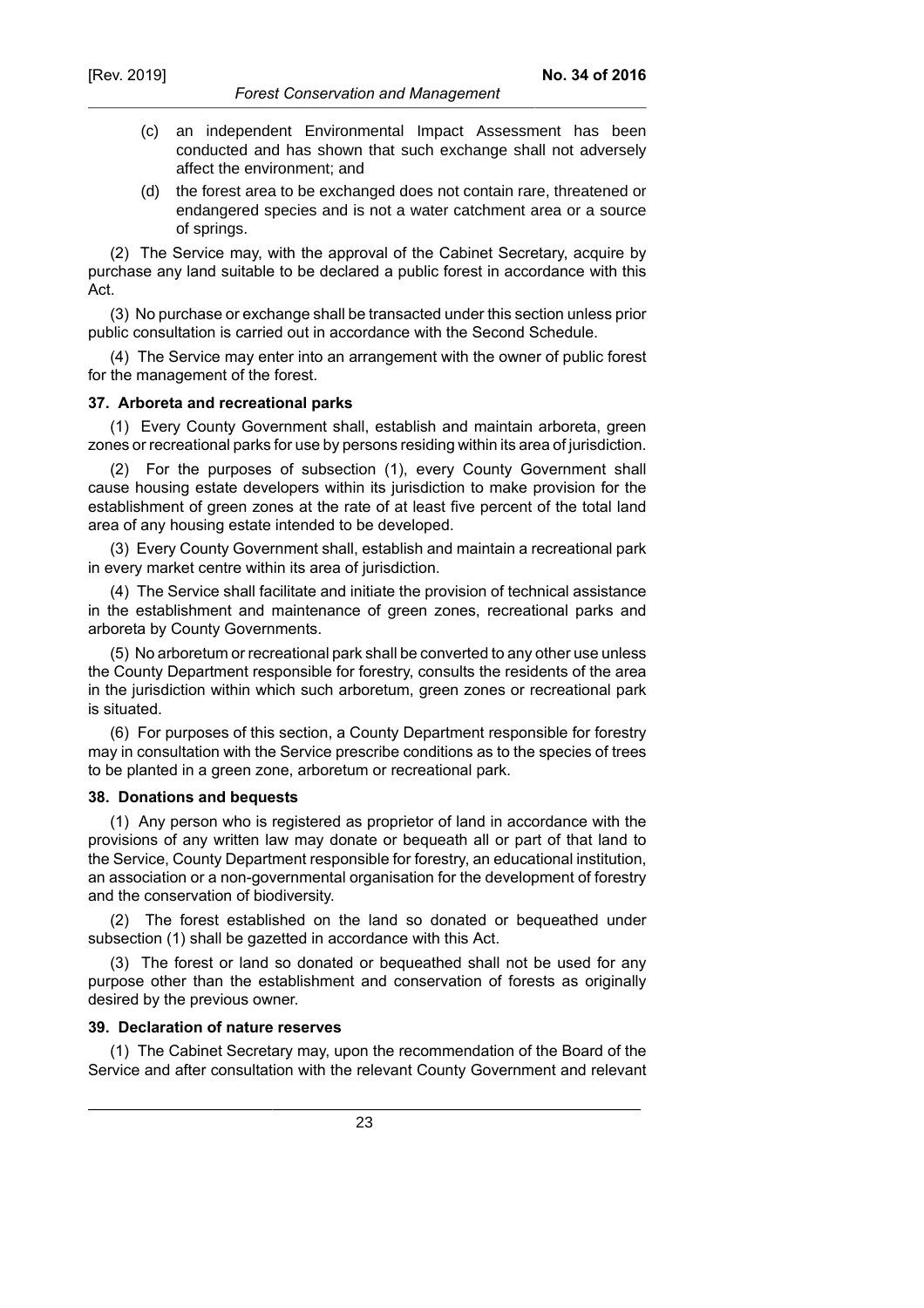stakeholders, by notice in the *Gazette*, declare any national, county, community or private forest, as a nature reserve.

(2) Where a nature reserve is to be declared by the Cabinet Secretary within community or private land, the Cabinet Secretary shall make prior arrangements for compensation to the forest owner.

(3) Every nature reserve shall be established for the following purposes—

- (a) the conservation of forestland of particular environmental, cultural, scientific or other special significance;
- (b) the preservation of biological diversity and threatened or endangered species.

(4) The Cabinet Secretary shall, at least ninety days before the making of an order under this section—

- (a) publish in the Gazette and in at least two newspapers of nationwide circulation a notice of the intention to make the order; and
- (b) invite comments from members of the public.

(5) The Cabinet Secretary shall in consultation with the Service take into account any comments received before making an order under this section.

(6) Whenever the Cabinet Secretary proposes to amend or revoke the order under this section, public notice of such an intention shall be given, and an opportunity for public comment provided as mentioned in subsection (4)(b).

(7) Upon declaration of a national, community or private forest as a nature reserve, the Chief Conservator of Forests shall in consultation with the relevant county governments, government agencies and stakeholders, prepare a management plan in respect to the declared nature reserve.

#### **40. Protection of tree species**

(1) The Cabinet Secretary, on the advice of the Kenya Forestry Research Institute, by order published in the *Gazette*, declare any tree species or family of tree species to be protected in the whole country or in specific areas thereof, and shall cause this information to be disseminated to the public.

(2) No person shall fell, cut, damage or remove, trade in or export or attempt to export any protected tree species or family of trees or regeneration thereof or abet in the commission of any such act.

(3) The provisions of subsection (1) shall be reversed when the Cabinet Secretary, on the advice of the Kenya Forestry Research Institute, is satisfied that the protection is no longer necessary.

(4) The Cabinet Secretary may prescribe Regulations or guidelines for the protection and regeneration of a protected tree species.

(5) Any person who fells, cuts, damages or removes, trades in or exports or attempts to export any protected tree, species or family of trees or regeneration thereof, or abets the commission of such act, commits an offence.

#### [Act No. 18 of 2018, Sch.]

#### **41. Joint management of forests**

(1) A forest owner may enter into an agreement with any person for the joint management of any forests for a period to be specified in the agreement.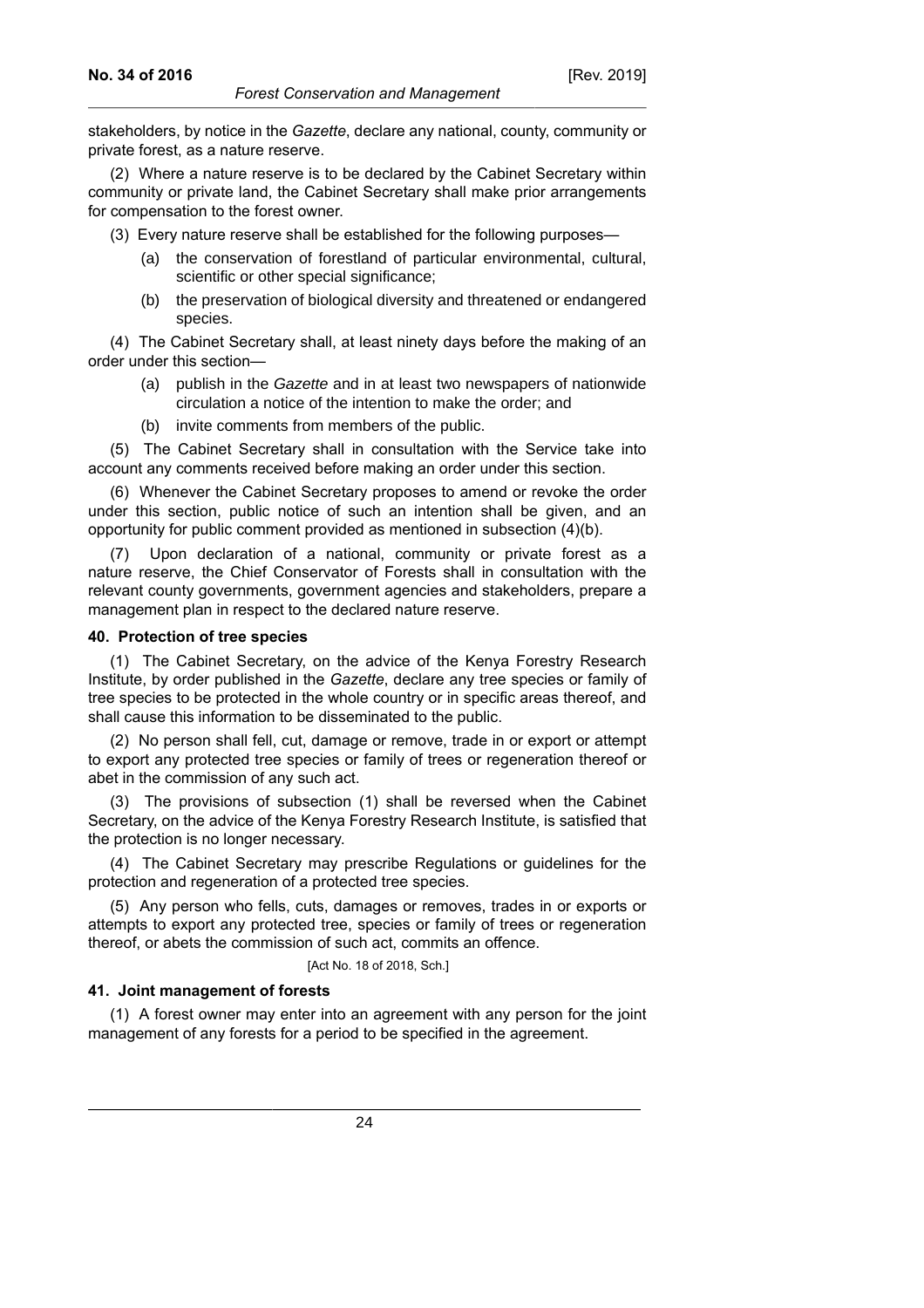(2) The agreement referred to in subsection (1) may enjoin such person to use or refrain from using such forest or any part thereof in order to ensure the conservation of biodiversity:

Provided that where an agreement enjoins such person to use or refrain from using the forest in any particular manner, it shall contain modalities of payment of compensation to such person for any loss incurred thereby.

(3) Where any person enters into an agreement in accordance with sub-section (1) of this section, the agreement shall be enforceable against such person or his successors in title, assignees or any or all other persons deriving title from him.

(4) Nothing in this section shall render enforceable any conservation agreement entered into under sub-section (1) where the use of such forest in accordance with such agreement contravenes the provisions of any law for the time being in force, or is inconsistent with any prior agreement relating to the use of such forest and which is binding on such owners, their successors in title.

### **42. Management of indigenous forests**

(1) All indigenous forests and woodlands shall be managed on a sustainable basis for purposes of—

- (a) conservation of water, soil and biodiversity;
- (b) riparian and shoreline protection;
- (c) cultural use and heritage;
- (d) recreation and tourism;
- (e) sustainable production of wood and non-wood products;
- (f) carbon sequestration and other environmental services;
- (g) education and research purposes;
- (h) habitat for wildlife in terrestrial forests and fisheries in mangrove forests.

(2) In pursuance of sub-section (1), the Service shall, in consultation with the forest conservation committee for the area where the indigenous forest is situated, prepare forest management plans.

(3) The Service may enter into a joint management agreement for the management of any indigenous forest or part thereof with any person, institution, government agency or forest association.

#### **43. Management of plantation forests**

(1) All plantation forests in a public forest shall be managed on a sustainable basis for the production of wood and other forest products and services for commercial purposes.

(2) Where the Service is satisfied that all or part of a public forest which is a plantation forest may be efficiently managed through a licence, concession, contract, joint agreement, it may place an advertisement in at least two daily newspapers of national circulation calling for applications from interested persons for the management of the public forest.

(3) An applicant for the management of a public forest in accordance with this section shall submit the application together with a proposed management plan in respect of the forest.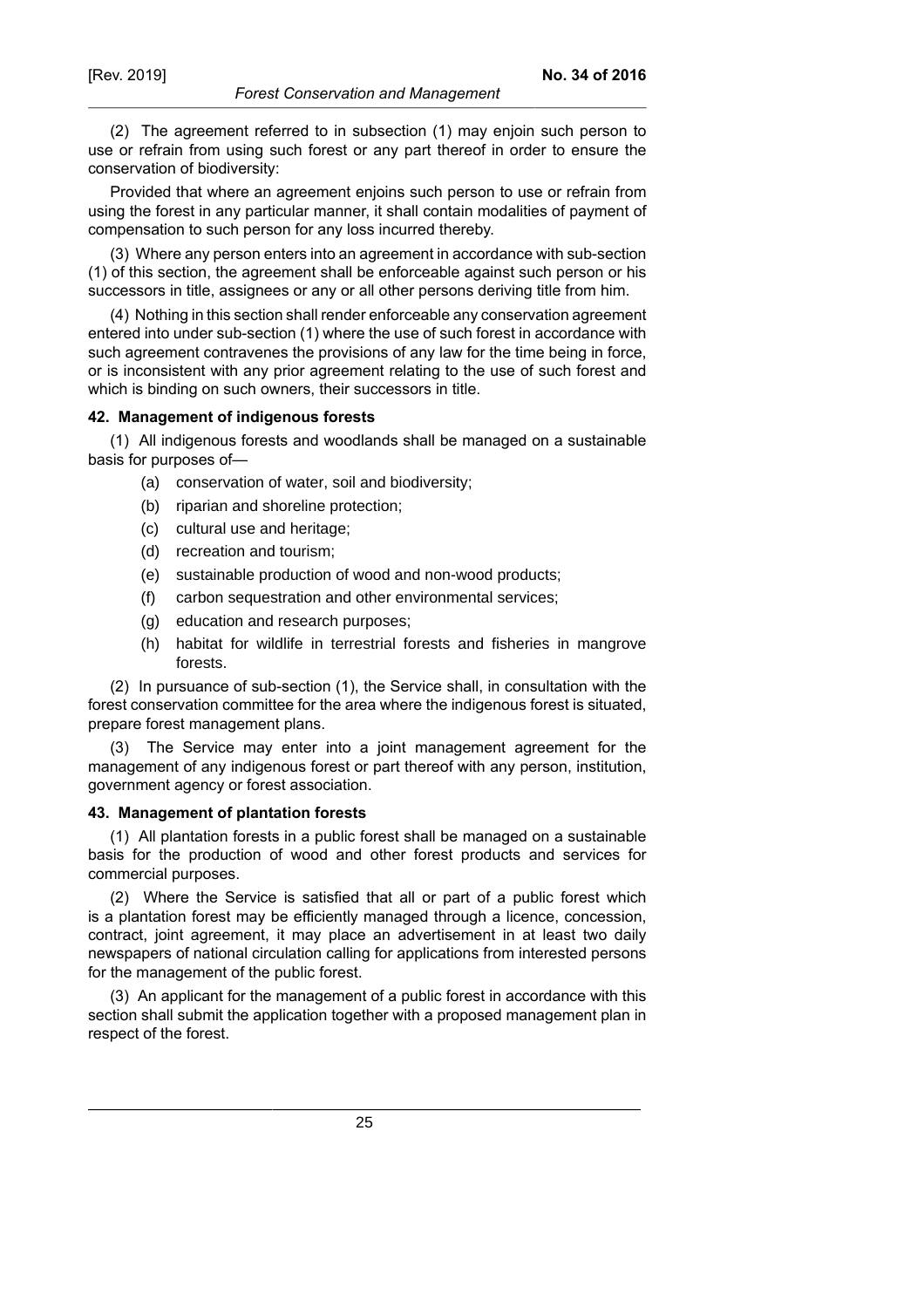(4) A person aggrieved by the decision of the Service in relation to the application made in accordance with this may appeal to the Environment and Land Court within sixty days of the decision.

*Forest Conservation and Management*

(5) A licence, concession, contract or joint management agreement made in accordance this section shall comply with the Constitution, this Act and any relevant written law.

(6) The Service shall consider the interests of the local communities in the management of public forests.

#### **44. Concession on public forests**

(1) Where the Service is satisfied that utilization of a public forest can be done through the granting of a concession, the Service shall grant the concession subject to the provisions of the Constitution, this Act and any other relevant written law.

- (2) The Service shall not recommend any such proposal unless—
	- (a) the proposal has been subjected to an independent environmental impact assessment; and
	- (b) public consultation in accordance with the Second Schedule has been undertaken and completed.
- (3) The grantee of a concession shall—
	- (a) comply with the guidelines or management plans prescribed by the Service;
	- (b) prepare environmental and social impact assessments as may be required under any other written law;
	- (c) prepare a concession area forest management plan that shall include inventories, reforestation or replanting programmes, annual operation plans and community user rights and benefits;
	- (d) protect the concession area from destruction and encroachment by any other person;
	- (e) ensure that the forest areas under his management are maintained for the conservation of biodiversity, cultural or recreational use;
	- (f) maintain the physical boundaries of the concession;
	- (g) take precautions to prevent the occurrence or spread of forest fires in connection with any or all operations within or outside the concession area;
	- (h) ensure that all structures and facilities constructed or operated by and in connection with any activities are maintained according to the conditions of the licence; and
	- (i) pay applicable land rent, fees and other charges for utilizing forest resources within the concession area;

(4) The concession shall indicate the nature of the concession, including its physical location and boundaries, and the purpose for which it is granted.

(5) A grantee of a concession shall be personally responsible for any loss or damage, including the negligence of the grantee's employees, arising from the grantee's operations on the land for which the concession has been obtained.

(6) The Service may, by notice in the *Gazette*, withdraw a concession granted under this section where a grantee breaches any of the conditions prescribed by this section or prescribed in the concession agreement.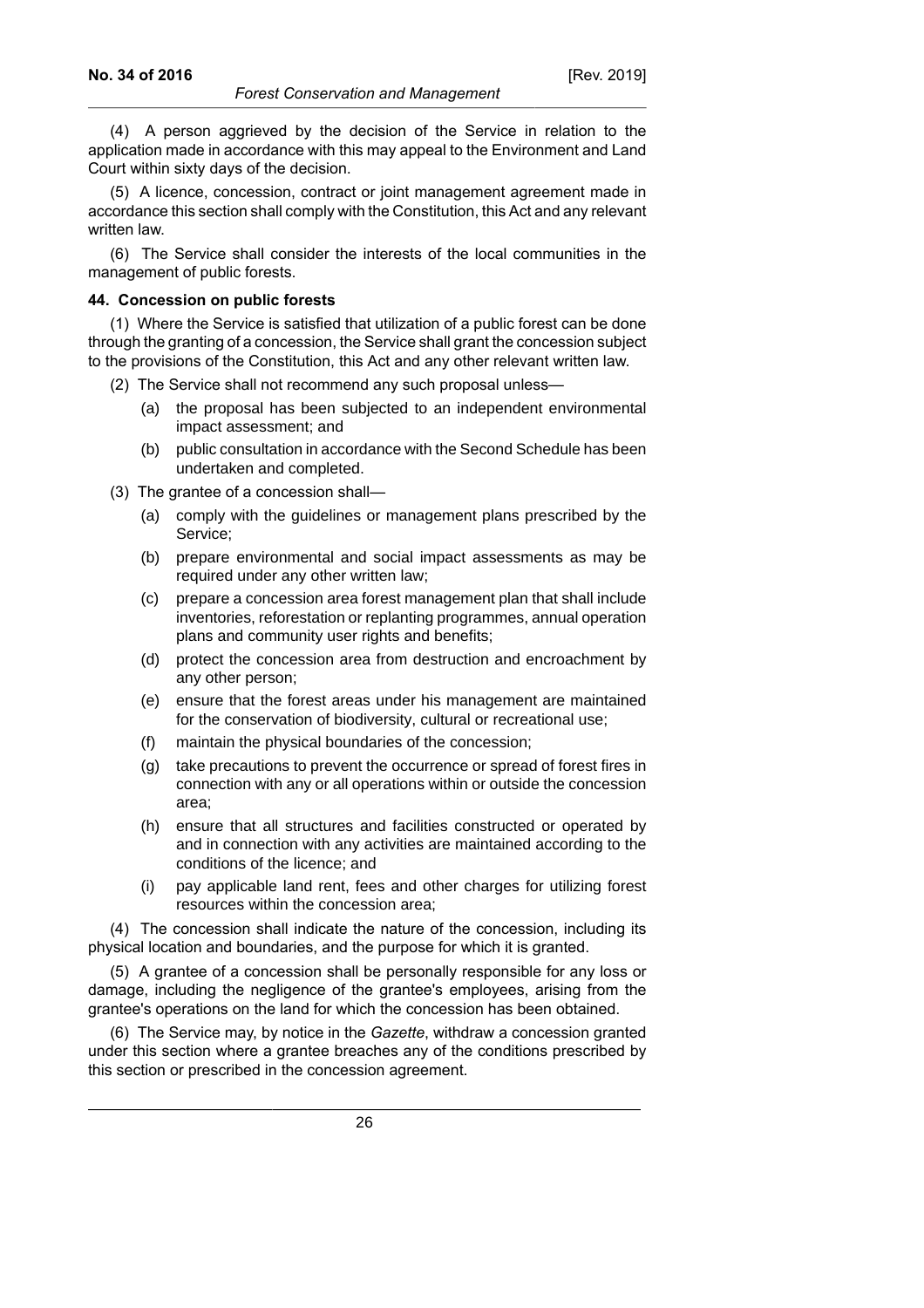#### *Forest Conservation and Management*

(7) A grantee of a concession shall provide a bond or some other form of financial security in this section referred to as "an Environmental Protection Bond".

(8) An Environmental Protection Bond shall be of an amount sufficient to cover the costs associated with the implementation of the environmental obligations of the holder under this Act.

(9) An Environmental Protection Bond shall be in a form and for an amount as may be determined by the Cabinet Secretary having regard to the particular characteristics of the concession.

#### **45. Forest management agreements**

(1) The Service may advertise, receive applications from any person, institution or organization and through a competitive process, approve and enter into an appropriate management agreement for all or part of a public forest.

(2) A management agreement entered into under subsection (1) shall specify—

- (a) the period for which the forest shall be managed;
- (b) the terms and conditions under which the applicant shall manage the forest;
- (c) any royalties and charges payable in respect thereof to the Service;
- (d) the mechanism for settlement of disputes arising in respect of the agreement;
- (e) the circumstances under which the agreement may be terminated; and
- (f) the benefits which the applicant shall extend to the local community.

(3) Nothing in this section shall be deemed to transfer or to vest in any person, institution, or organisation any right of ownership of any land declared to be a public, other than the privilege of management and control.

(4) No management agreement shall convert a public forest into a settlement area.

(5) The Cabinet Secretary may prescribe Regulations to give effect to this section.

## **46. Consent for quarrying**

(1) The Service shall only give its consent for quarrying operations in a forest area where—

- (a) the area does not contain rare, threatened or endangered species;
- (b) the forest does not have any cultural importance or contain sacred trees or groves;
- (c) an independent Environmental Impact Assessment or audit has been carried out;
- (d) the forest is not an important catchment area or source of springs:

Provided that the Cabinet Secretary shall, on the recommendation of the Service, and in consultation with the Cabinet Secretary responsible for environment, and the relevant government agencies, publish rules to Regulate and govern quarrying operations in forest areas; and

(e) the carrying on of the quarrying operations shall not contravene any Regulations made in accordance with this Act.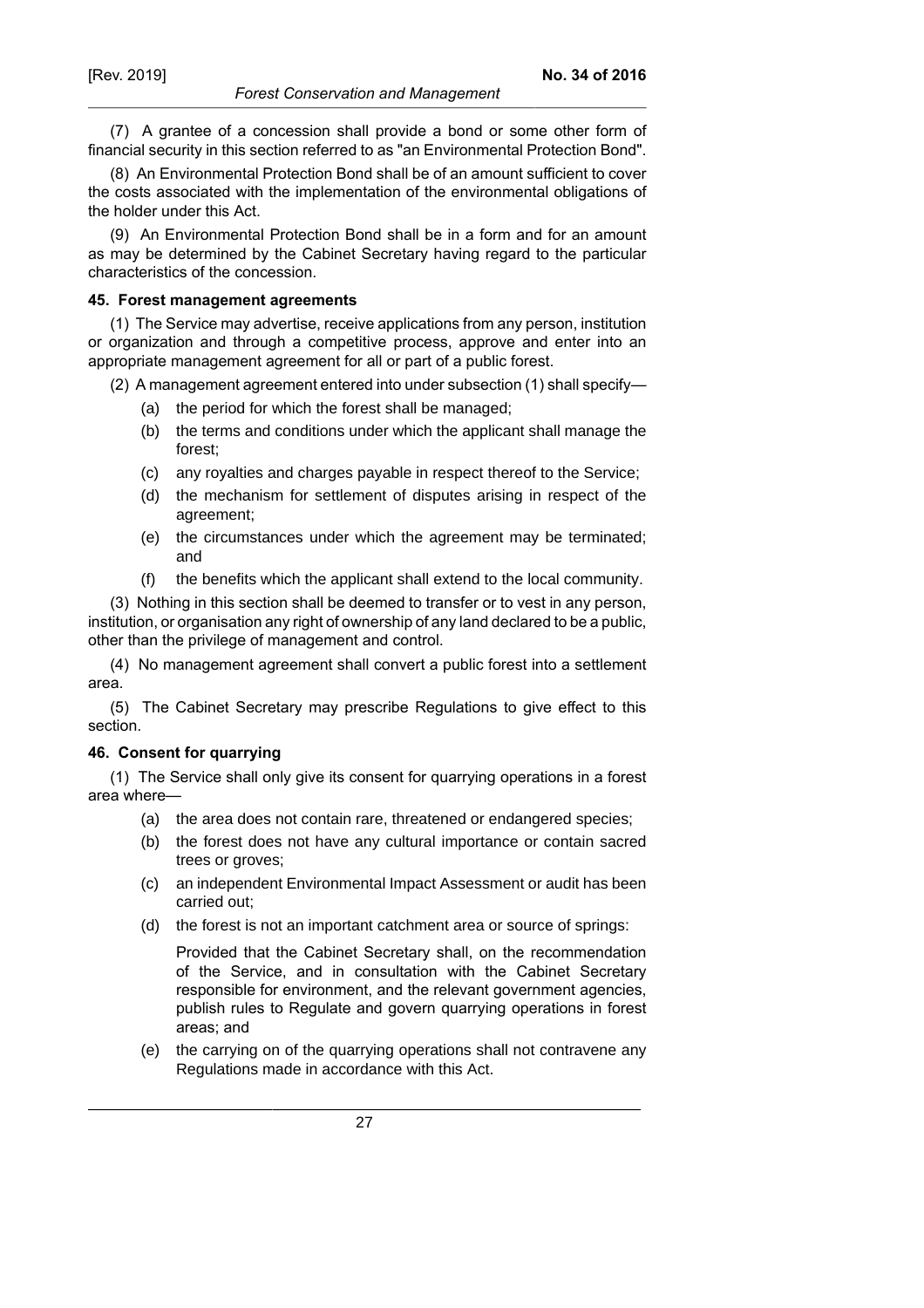(2) Subject to subsection (1), quarrying may be carried out in a public forest under the authority of a licence issued by the Service and in accordance with any other relevant written law.

(3) A licence under subsection (2) shall not be issued unless the applicant has implemented safety measures to prevent injury to human beings, livestock and wildlife traversing the forest.

(4) The conditions on which a licence for m quarrying an any allied activity carried out in the forest, shall, where the activity concerned is likely to result in the depletion of forest cover in any forest, include a condition requiring the licensee to undertake compulsory restoration and re-vegetation immediately upon the completion of the activity.

(5) Re-vegetation shall be undertaken in consultation with the Service, which shall determine the seeds and seedlings proposed to be used in such revegetation.

#### **47. Management plans**

(1) Every public forest, nature reserve and provisional forest shall be managed in accordance with a management plan that complies with the requirements prescribed by Regulations made by the Cabinet Secretary.

(2) The Service shall be responsible for the preparation of a management plan with respect to each public forest, nature reserve and provisional forest.

(3) Every county government shall be responsible for the preparation of a management plan with respect to forests in the county.

(4) A community that owns a community forest may prepare a management plan for that community forest or it may request the relevant county government to prepare a management plan for the community forest.

(5) In preparing a management plan, the Service shall consult with the relevant forest conservation committees.

(6) The Chief Conservator of Forests and relevant county governments shall supervise the implementation of forest management plans for public forests in the case of the Chief Conservator of Forests and community and private forests in the relevant county in the case of the county government.

### PART V – COMMUNITY PARTICIPATION

#### **48. Application for community participation**

(1) A member of a forest community may, together with other members or persons resident in the same area, register a community forest association in accordance with the provisions of the Societies Act (Cap. 108).

(2) A community forest association registered in accordance with this section may apply to the Service for permission to participate in the conservation and management of a public forest:

Provided no such application shall be made where there is an existing prior agreement or license in relation to that forest.

(3) An application made in accordance with this section shall be in the prescribed form and shall provide—

- (a) a list of the members of the association and its address;
- (b) the Constitution of the association;
- (c) the association's financial regulations;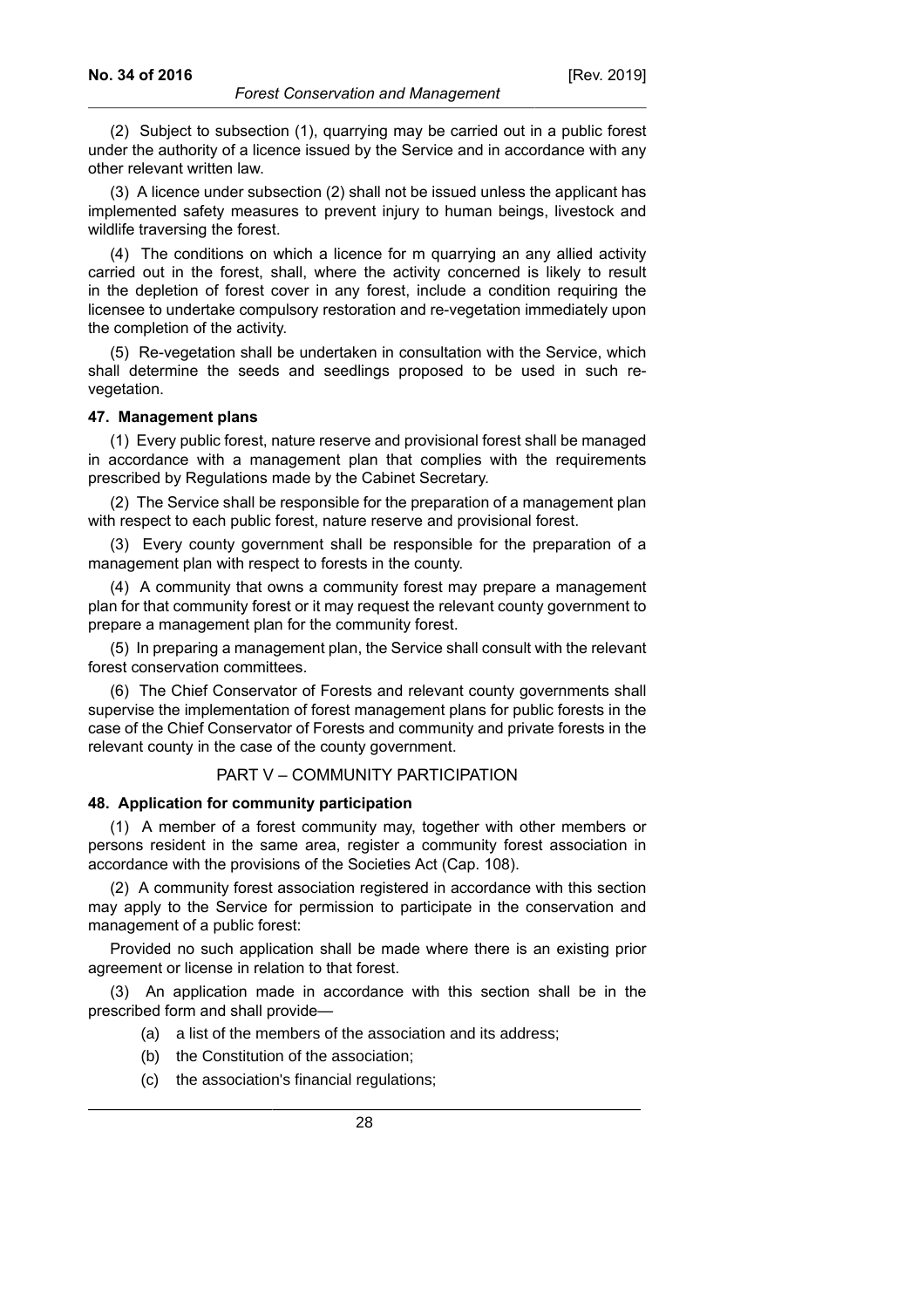(d) the area of forest for which the association proposes to undertake conservation and management;

**No. 34 of 2016**

- (e) the association's proposals concerning—
	- (i) use of forest resources;
	- (ii) methods of conservation of biodiversity;
	- (iii) methods of monitoring and protecting wildlife and plant populations and enforcing such protection; and
- (f) such other information as the Chief Conservator of Forests may require.

(4) Where the Service grants permission in accordance with this section, it may impose such conditions as it may deem fit including the development of a forest management plan in accordance with this Act.

(5) The Service shall maintain an up to date record of all associations that have been granted permissions in accordance with this section.

## **49. Obligations of a forest association**

(1) Where a community forest association has been granted permission to participate in the management or conservation of a forest in accordance with the provisions of his Act, that association shall—

- (a) protect, conserve and manage the forest or part of the forest in accordance with an approved management agreement entered into with the Service and the provisions of the management plan for the forest;
- (b) formulate and implement sustainable forest programmes that shall be consistent with the traditional forest user rights of the relevant forest community;
- (c) protect sacred groves and protected trees;
- (d) assist the Service or any other relevant authority in enforcing the provisions of this Act including in relation to illegal harvesting of forest products;
- (e) with the approval of the Service enter into partnerships with other persons for the purposes of ensuring the efficient and sustainable conservation and management of the forest;
- (f) inform the Service of any developments, changes and occurrences within the forest which are critical for the conservation of biodiversity;
- (g) help in firefighting; and
- (h) do any other act that is necessary for the efficient conservation and management of the forest.

(2) The management agreement between the Service and the community forest association shall confer on the association all or any of the following forest user rights—

- (a) collection of medicinal herbs;
- (b) harvesting of honey;
- (c) harvesting of timber or fuel wood;
- (d) grass harvesting and grazing;
- (e) collection of forest produce for community based industries;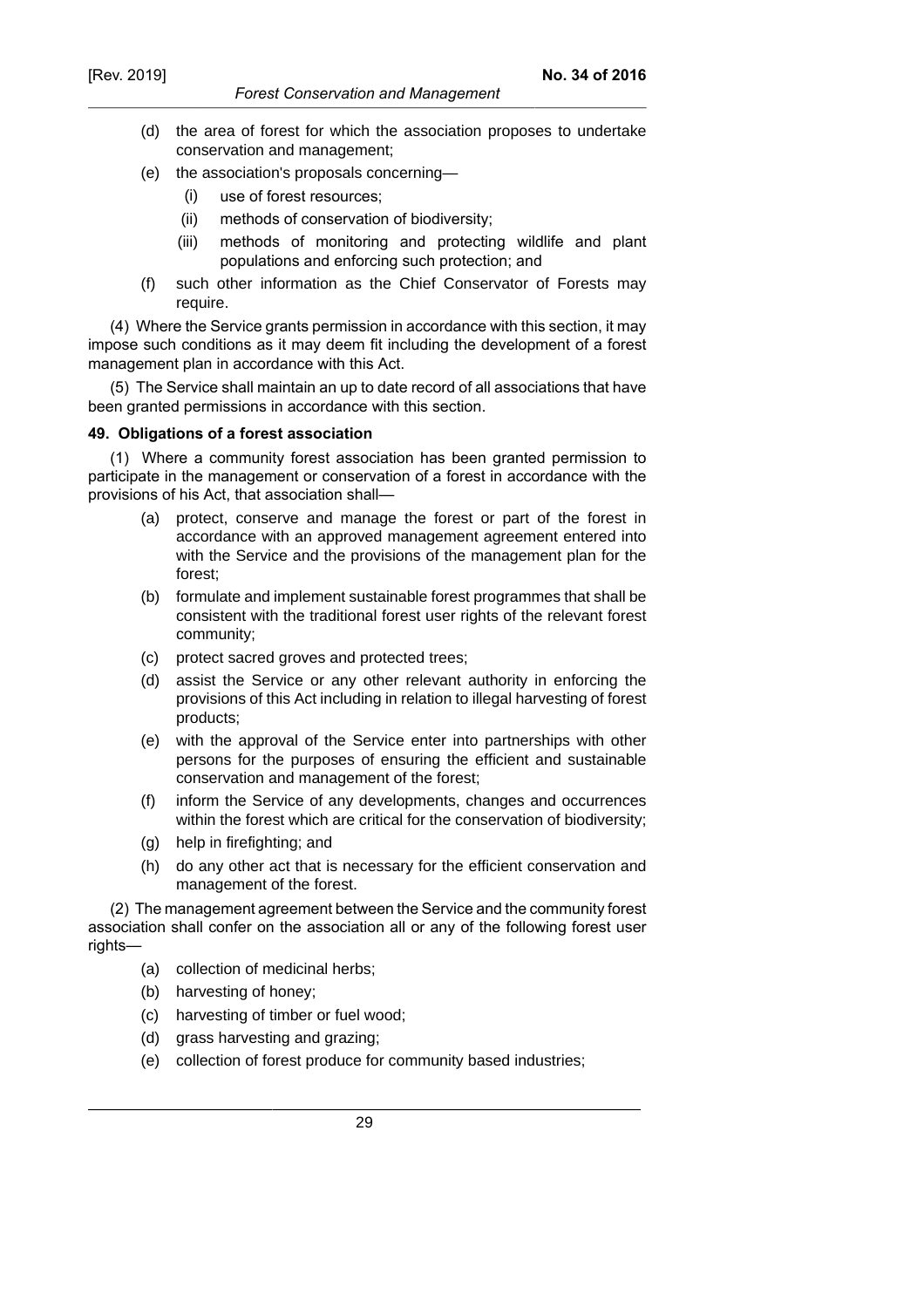- (f) ecotourism and recreational activities;
- (g) scientific and education activities;
- (h) plantation establishment through non-resident cultivation;
- (i) contracts to assist in carrying out specified forestry operations;
- (j) development of community wood and non-wood forest based industries; and
- (k) other benefits which may from time to time be agreed upon between an association and the Service.

(3) Subject to sub section (1)—

- (a) none of the activities specified in this section shall be carried out so as to conflict with the conservation of biodiversity; and
- (b) the Chief Conservator of Forests may, in consultation with the association, prescribe rules for the conduct of the activities specified in this section.

## **50. Assignment of forest user rights**

(1) A community forest association that has been granted permission to participate in the management or conservation of a forest association may, with the approval of the Chief Conservator of Forests, assign any or all its rights under a management agreement to a suitably qualified agent on mutually agreed terms.

(2) The Chief Conservator of Forests shall not approve any assignment under this section that is inconsistent with the main objectives and purposes set out in the management agreement between the Service and the community forest association.

(3) The community forest association shall be responsible for the acts of the agent that contravene the provisions of this Act or the terms and conditions of the management agreement between the association and the Service.

[Act No. 18 of 2018, Sch.]

## **51. Termination or variation of a management agreement**

(1) The Chief Conservator of Forests may terminate a management agreement with a community forest association that has been granted permission to participate in the management or conservation of a forest or withdraw a particular user right where—

- (a) the association breaches the terms and conditions thereof;
- (b) it is necessary for the purpose of protecting or conserving biodiversity; or
- (c) the association asks the Chief Conservator of Forests to terminate the agreement or withdraw the user right.

(2) Where the Chief Conservator of Forests intends to terminate a management agreement or withdraw a particular user right the Chief Conservator of Forests shall notify the association at least thirty days before the management agreement is terminated or the user rights withdrawn.

(3) The Chief Conservator of Forests shall give the association an opportunity to challenge the decision to terminate the management agreement or withdraw the user right ad where the association is aggrieved by the decision of the Chief Conservator of Forests the association may appeal against the decision to the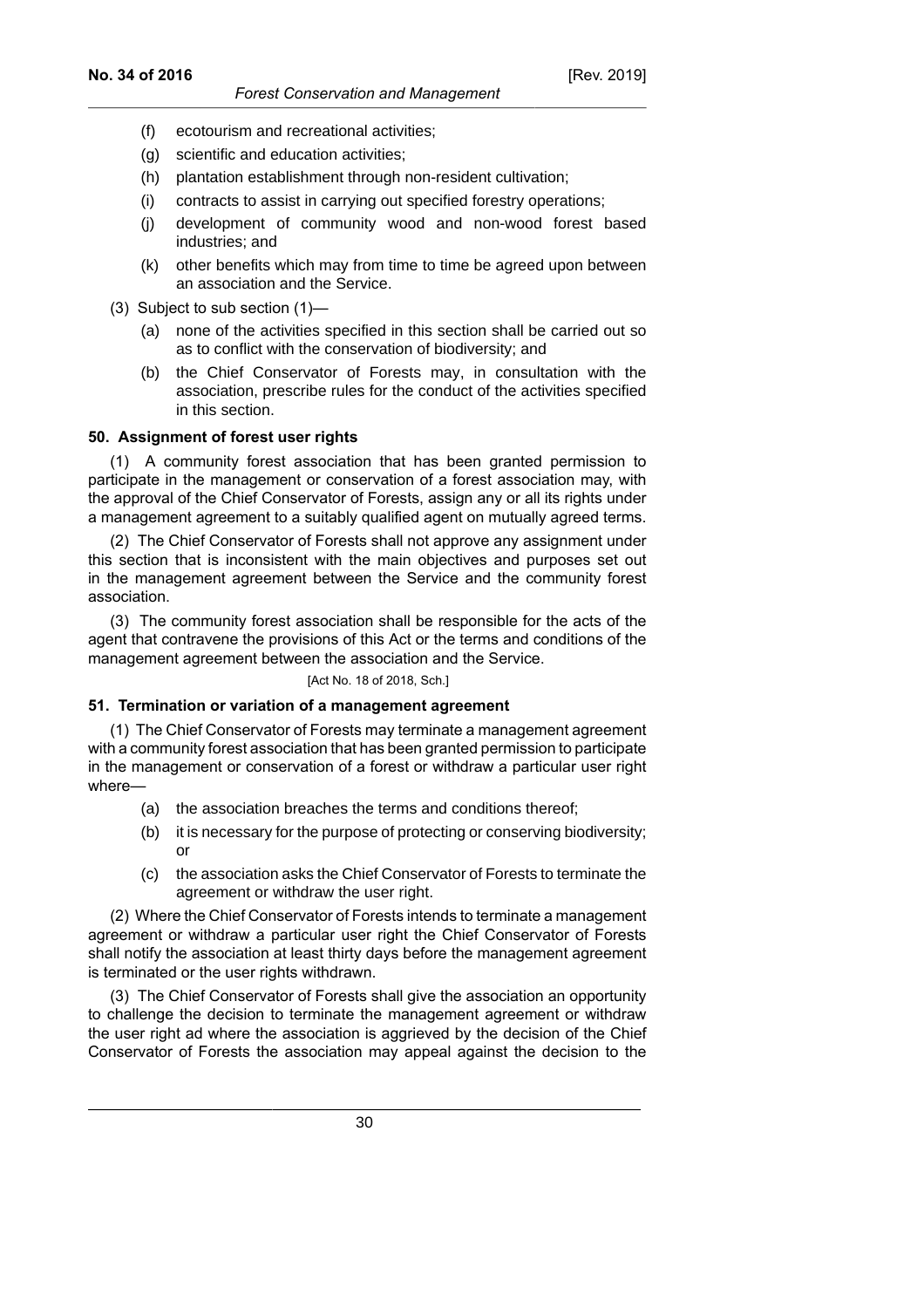*Forest Conservation and Management*

Board within thirty days of being notified of the decision of the Chief Conservator of Forests.

(4) Nothing in this section shall be construed to limit the grounds on which, in accordance with the terms of a management agreement, the agreement or any user right may be terminated.

#### **52. Customary rights**

Nothing in this Act shall be deemed to prevent any member of a forest community from using, subject to such conditions as may be prescribed by this Act or any other written law, such forest produce as it has been the custom of that community to take from such forest otherwise than for the purpose of sale.

PART VI – INCENTIVES FOR INCREASING FOREST AND TREE COVER

#### **53. Incentives and benefit sharing**

Subject to Article 66 of the Constitution, investors in forests shall share the benefits of their investment with local communities by applying various options including but not limited to infrastructure, education, employment and social amenities and in accordance with rules made under this act or other relevant laws.

#### **54. Tax and fiscal incentives**

(1) The Cabinet Secretary for the National Treasury, may on the recommendation by the Cabinet Secretary, propose tax and other fiscal incentives to increase investments in forest land use and forest resource utilization in order to promote forest conservation and management, and to prevent or abate forest degradation.

(2) Without prejudice to the generality of subsection (1), the tax and fiscal incentives, may include—

- (a) customs and excise waiver in respect of imported capital goods or tax rebates to forest industries and other establishments investing in plants, equipment and machinery for improved resource utilization and for using other energy resources as substitutes for hydrocarbons;
- (b) exemption from payment of all or part of the land rates and such other charges as may be levied in respect of the land on which a private forest is established; and
- (c) income and other tax deductions to landowners in exchange for the establishment of a forest conservation easement.

#### **55. National tree planting week**

The Cabinet Secretary shall plan and execute programmes necessary for observing the national tree-planting week and the International Day of Forests.

PART VII – LICENSING AND TRADE IN FOREST PRODUCTS

#### **56. Authorization and private sector involvement**

(1) The Service may, whenever circumstances make it necessary or appropriate to do so, invite the private sector to participate in the sustainable management of forests under their jurisdiction.

(2) The Service may issue authorisations for forestry activities in form of—

- (a) a permit;
- (b) a timber licence;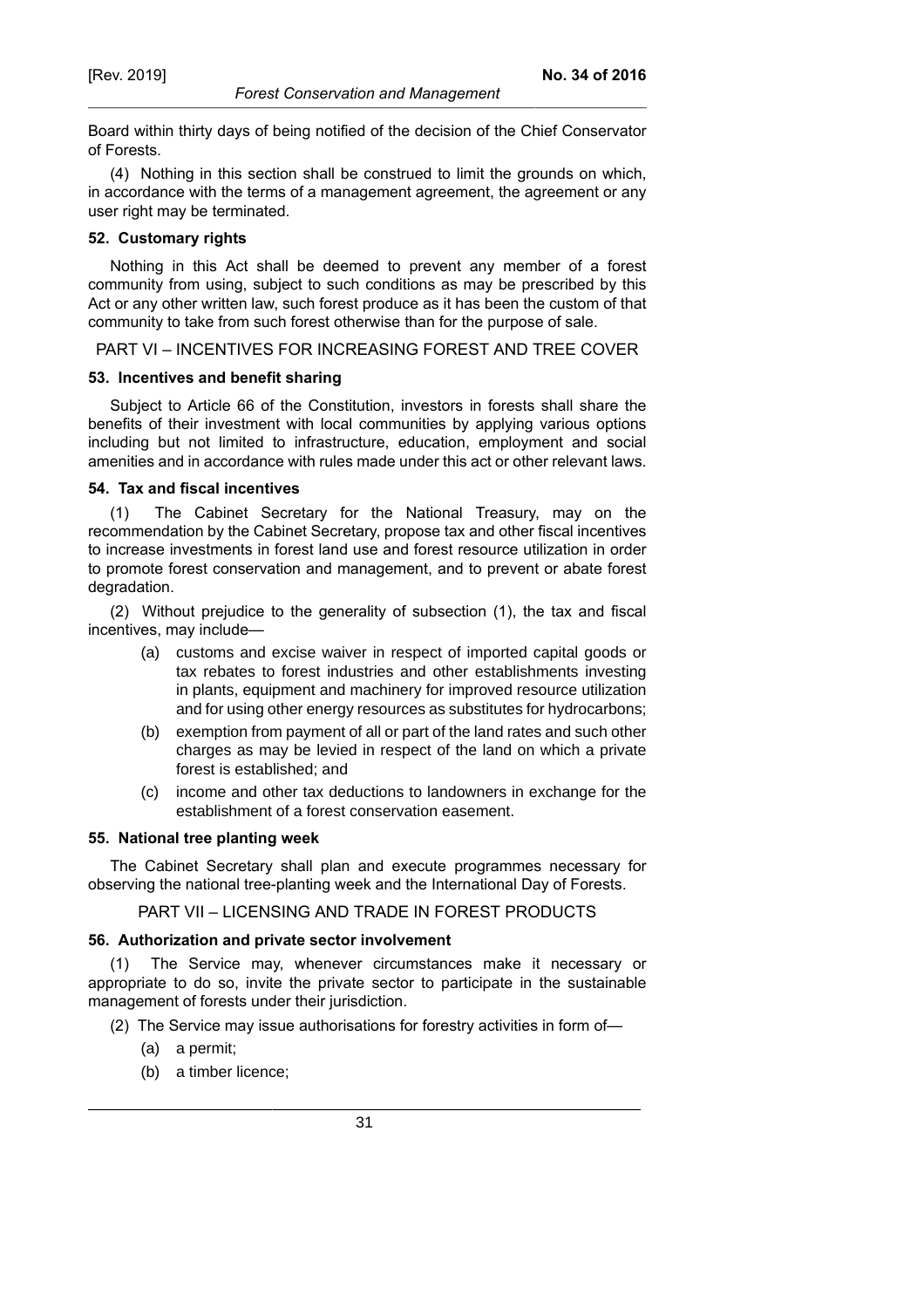- (c) a special use licence;
- (d) a contract;
- (e) a joint management agreement; or
- (f) a concession agreement.

(3) No authorization shall be issued in respect of a forest for which there is a pre-existing authorization, except on terms mutually agreed upon by all the parties involved.

## **57. Eligibility for authorization**

(1) A person shall not be eligible to apply for an authorisation under section 56 unless that person—

- (a) possesses the capacity to enter into binding agreements with the Service;
- (b) has the technical and financial capacity to undertake the forestry activities for which the authorisation is sought; and
- (c) in the case of a foreign investor, has complied with all the laws for the time being in force relating to investment by foreigners.

(2) In the case of a timber licence, special use licence, contract, joint management agreement or concession—

- (a) capacity under subsection (1)(a) includes competence to enter into contracts;
- (b) technical capacity under subsection (1)(b) includes the competence to undertake forestry activities, as demonstrated by employment of technical staff, access to equipment, satisfactory past performance and a record of statutory and regulatory compliance; and
- (c) financial capacity under subsection (1)(b) includes solvency and ability to conform to good business practices as demonstrated by the applicant's financial statements for the past three years, where applicable, and tax compliance certificates.

(3) When issuing authorizations under this Act, the Service shall comply with the relevant public procurement and asset disposal laws, and any other relevant written law.

### **58. Chain-of-custody**

(1) The Service shall publish in the *Gazette* a chain-of-custody system for the verification of the origin of forest products from public, community and private forests and the compliance of license holders in accordance with this Act.

(2) The Service shall upon request support the process of establishing and maintaining the chain of custody for a county government.

(3) A person in possession of or trading in forest products shall comply with the requirements of the chain-of-custody system established under this section.

### **59. Grading and valuation of timber and other forest products**

(1) The Cabinet Secretary in consultation with the relevant stakeholders shall prescribe Regulations for the grading and valuation of timber and other forest products.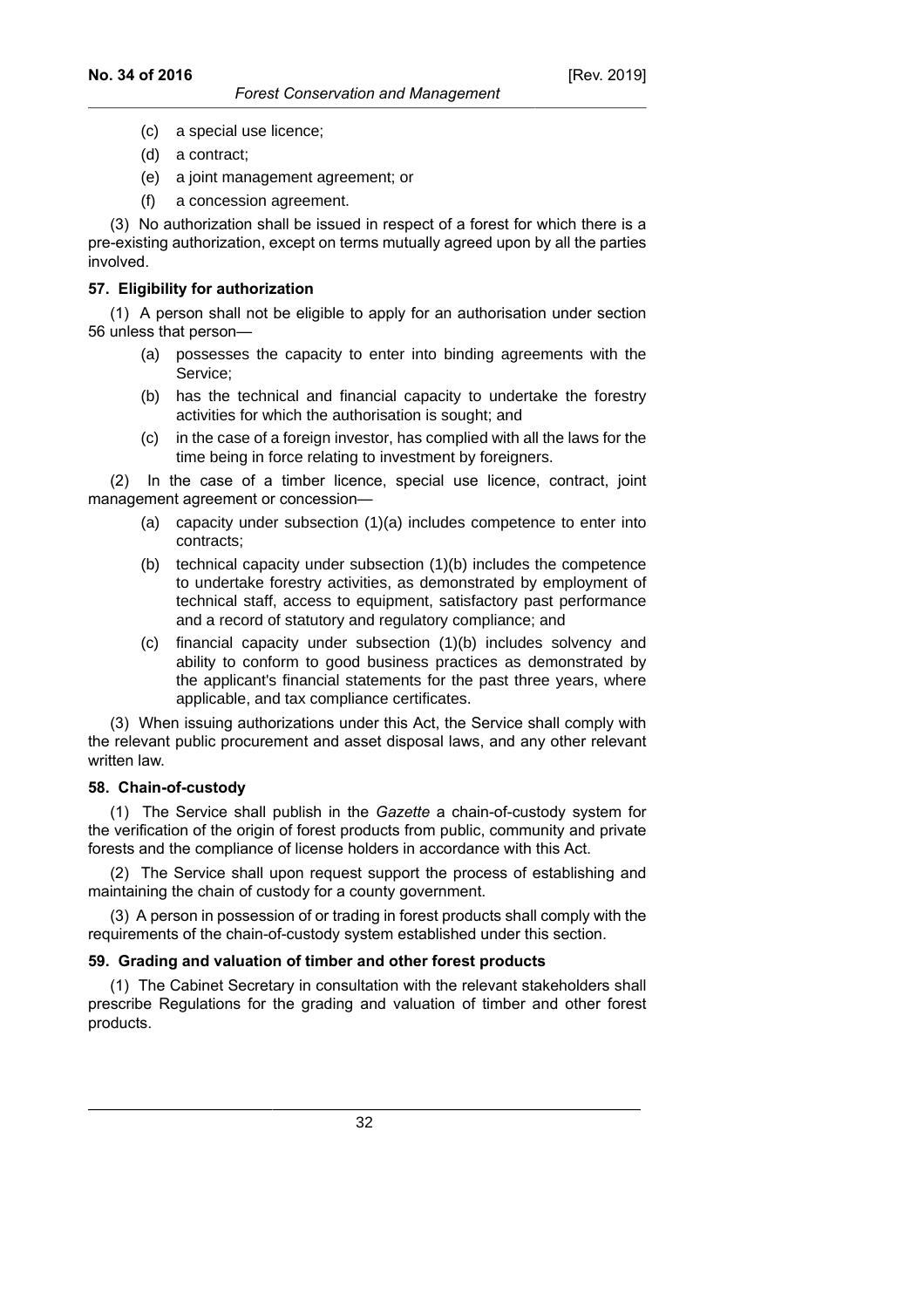*Forest Conservation and Management*

(2) On the advice of the registered association of professional foresters, the Cabinet Secretary may, by notice in a *Gazette*, authorize any person to be a timber grader or valuer for the purposes of this Act.

### **60. Export and import procedure**

(1) No person shall import, export, re-export or introduce any forest products into or from Kenya without a permit issued by the Service under this Act.

(2) To give effect to this provisions, the Cabinet Secretary shall by notice in the *Gazette*, publish rules regulating the export and import of forest products.

#### **61. Prohibition on trade in restricted forest produce**

The Cabinet Secretary may declare by Notice in the *Gazette* any forest produce that may not be exported or imported.

### PART VIII – ENFORCEMENT AND COMPLIANCE

#### **62. Powers of officers**

(1) The Chief Conservator of Forests or any authorized officer of the Service may—

- (a) demand from any person the production of an authority or licence for any act done or committed by that person in a national, county or provisional forest, or in relation to any forest produce for which a licence required under this Act or under any rules made thereunder;
- (b) require any person found within a national, county or provisional forest who has in his possession any forest produce suspected to have come from such forests, to give an account of the manner in which he became possessed thereof, and, where the account given is not satisfactory, arrest and take such person before a court of competent jurisdiction;
- (c) search any person suspected of having committed an offence under this Act or of being in possession of any forest produce in respect of which an offence has been committed, and arrest the person, seize and detain any baggage, package, parcel, conveyance, tent, hut or building under the control of that person or his agent or servant:

Provided that no person shall be arrested under this section unless the officer has reasonable cause to believe that that person may fail to appear to answer a summons, or unless that person refuses to give his name and address or gives a name and address which there is reasonable cause to believe is false;

(d) search any vehicle or vessel and seize and detain any forest produce in respect of which there is reason to believe that an offence has been committed, together with any tools, equipment, vessels, vehicles or livestock used in the commission of the offence:

Provided that the officer seizing such property shall forthwith report the seizure to the court of competent jurisdiction having jurisdiction over the area where the offence takes place;

- (e) seize and detain any livestock found in a national, county or provisional forest without any person in charge of them;
- (f) confiscate any equipment or receptacle placed without authority in a national, county or provisional forest.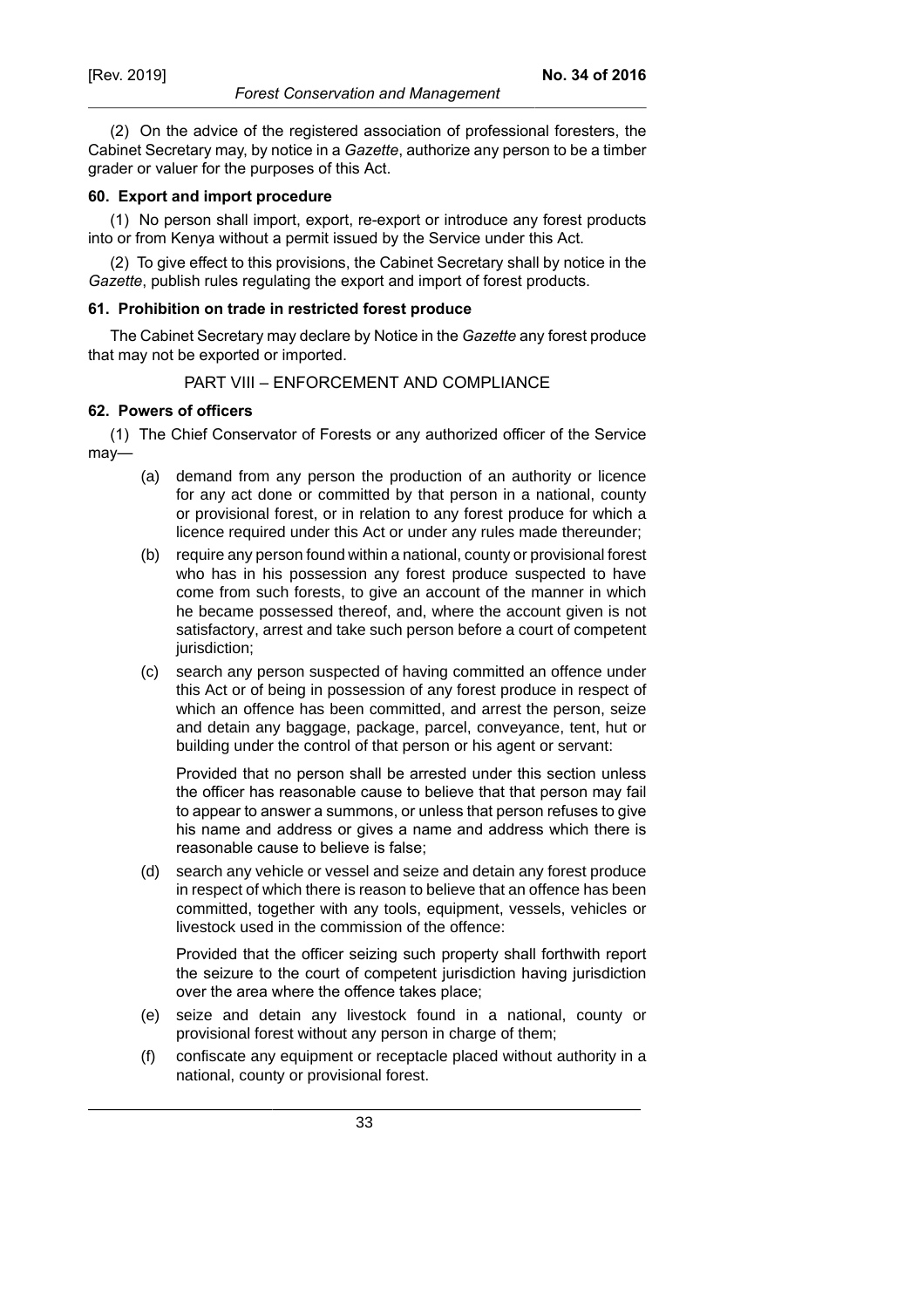(2) The Chief Conservator of Forests or any authorized officer of the Service may—

- (a) enter any private forest registered under section 33(1) in order to assess the condition thereof or to perform any such other act which he considers necessary in the circumstances; or
- (b) enter the premises of any forest-based industry or forest produce dealer to inspect any forest produce placed or found within the premises to satisfy himself that the industry or dealer is abiding by the provisions of a licence issued under this Act:

Provided that during such inspection due regard shall be given to the rights of the proprietor.

- (c) take all reasonable steps to prevent the commission of an offence under this Act; and
- (d) where qualified to do so, administer oaths and take sworn testimony for the purposes of an investigation conducted under this Act.

(3) In enforcing this section, any officer of the Service who is of or above the rank of Sergeant Forest Ranger shall have the same powers conferred on a police officer under the Criminal Procedure Code (Cap. 75) and the National Police Service Act, (No. 11 of 2011).

## **63. Use of firearms**

(1) The Cabinet Secretary responsible for matters relating to firearms may, through the Inspector-General of Police, make available to the Service such firearms as may be necessary for the Service to carry out its functions under this Act.

(2) Any uniformed and disciplined officer of the Service, after acquiring the requisite paramilitary and skill at arms training, and when authorised by the Chief Conservator of Forests, may use a lawfully issued firearm—

- (a) in the course of the enforcement of the provisions of this Act against—
	- (i) any person charged with an offence punishable under this Act, when that person is escaping or attempting to escape from lawful custody;
	- (ii) any person who, by force, removes or attempts to remove any other person from lawful custody;
	- (iii) any person who, by force, attempts to prevent the lawful arrest of himself or any other person; or
	- (iv) any person unlawfully hunting any animal within a forest area or nature reserve.
- (b) for the protection of people and property against any animal causing destruction to human life or property or crops; and
- (c) in the course of animal population control.

(3) Notwithstanding the foregoing, an officer of the Service shall not use a firearm—

(a) under sub-section (2) (a)(i), unless the officer has reasonable grounds to believe that he or she cannot otherwise prevent the escape, and unless he or she has given ample warning to such person that he or she is about to use a firearm against that person, and the warning is unheeded;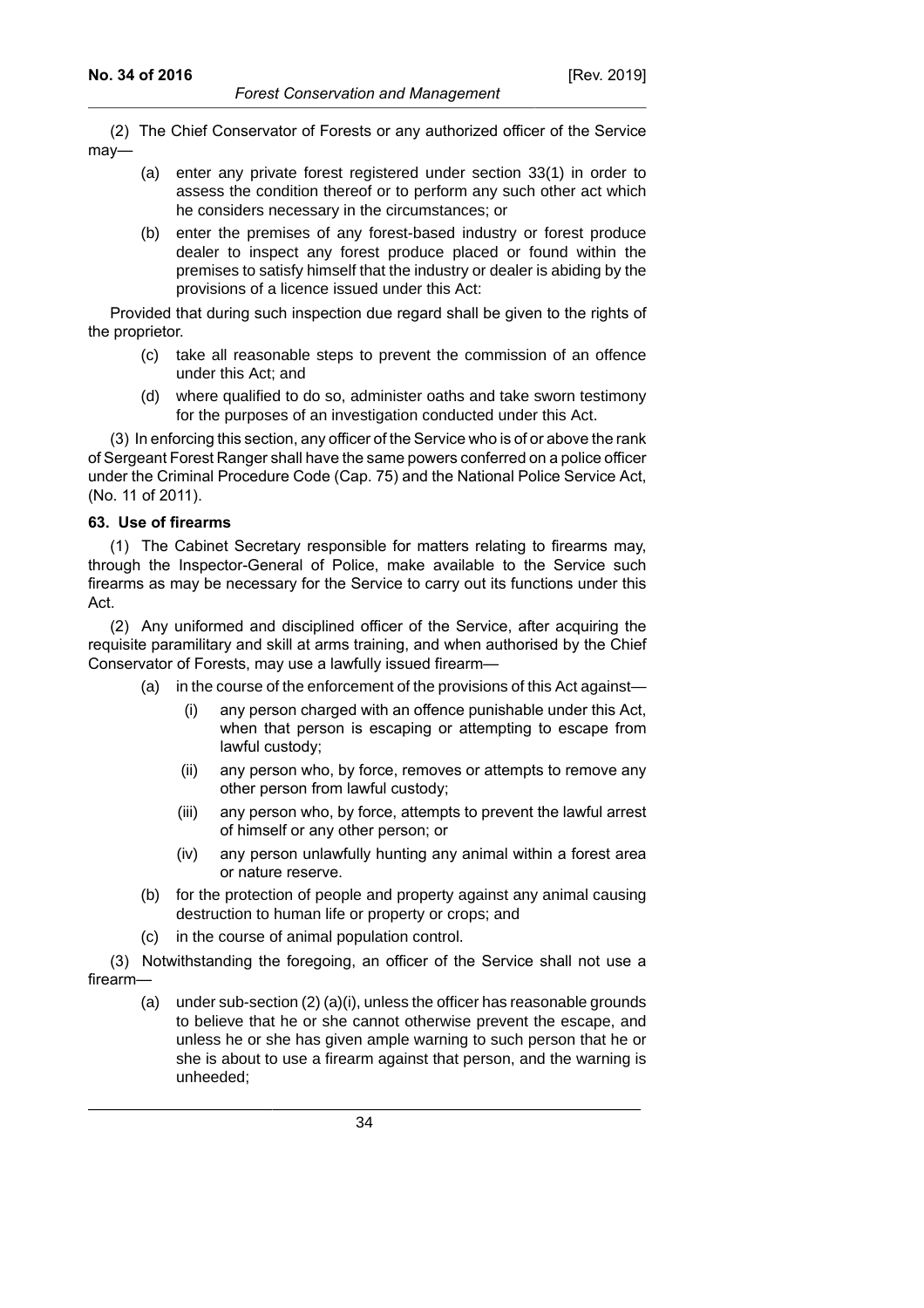(b) under sub-section (2)(a) (ii) or (iii) of, unless the officer concerned believes on reasonable grounds that the officer or any other person is in danger of grievous bodily harm, or that the officer cannot otherwise prevent the removal, or, as the case may be, effect the arrest.

### **63A. Applicant of public of prosecutors**

The Director of Public Prosecutions may, pursuant to the Criminal Procedure Code, by notice in the *Gazette*, appoint a forest officer to be a public prosecutor for the purposes of this Act.

[Act No. 18 of 2018, Sch.]

#### PART IX – OFFENCES AND PENALTIES

#### **64. Prohibited activities in forests**

(1) Except under a licence or permit or a management agreement issued or entered into under this Act, no person shall, in a public or provisional forest—

- (a) fell, cut, take, burn, injure or remove any forest produce;
- (b) be or remain therein between the hours of 7 p.m. and 6 a.m. unless using a recognised road or footpath, or is taking part in cultural, scientific or recreational activities;
- (c) erect any building or livestock enclosure, except where the same is allowed for a prescribed fee;
- (d) smoke, where smoking is by notice prohibited, or kindle, carry or throw down any fire, match or other lighted material;
- (e) de-pasture or allow any livestock to be therein;
- (f) clear, cultivate or break up land for cultivation or for any other purpose;
- (g) enter any part thereof which may be closed to any person;
- (h) collect any honey or beeswax, or hang on any tree or elsewhere any honey barrel or other receptacle for the purpose of collecting any honey or beeswax, or enter therein for the purpose of collecting honey and beeswax, or be therein with any equipment designed for the purpose of collecting honey or beeswax;
- (i) construct any road or path;
- (j) set fire to, or assist any person to set fire to, any grass or undergrowth or any forest produce;
- (k) possess, bring or introduce any chain saw or logging tools or equipment;
- (l) damage, alter, shift, remove or interfere in any way whatsoever with any beacon, boundary mark, fence notice or notice board.

(2) Any person who contravenes the provisions of subsection (1) of this section commits an offence and is liable on conviction to a fine not exceeding one hundred thousand shillings or to imprisonment for a term not exceeding six months, or to both such fine and imprisonment.

(3) Any person who contravenes the provisions of section 60 shall be guilty of an offence and is liable on conviction to a fine not exceeding one million or to imprisonment for a term not exceeding three years, or to both such fine and imprisonment.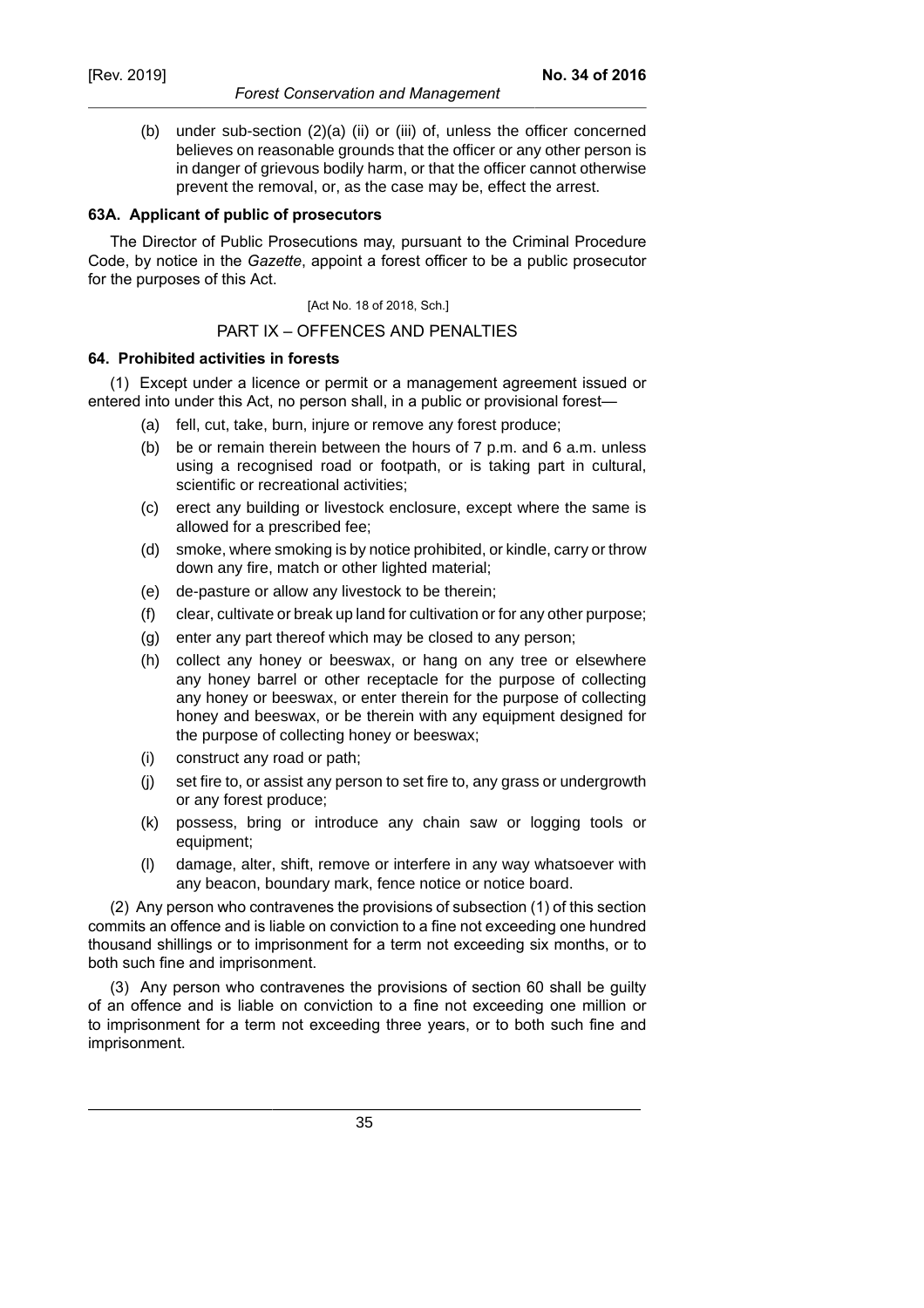[Act No. 18 of 2018, Sch.]

### **65. Counterfeiting or unlawfully affixing marks**

Any person who, without lawful authority—

- (a) marks any forest produce, or affixes upon any forest produce, a mark ordinarily used by a forest officer to indicate that the forest produce is the property of the Service or the County Department responsible for forestry, or that it may or has been lawfully cut or removed;
- (b) alters, obliterates, removes or defaces any stamp, mark, sign, licence, permit or other document lawfully issued under the authority of this Act, or removes or destroys any part or a tree bearing the stamp or other mark used by any forest officer;
- (c) covers any tree stump in any national or county forest with brushwood or earth, or by any other means whatsoever conceals, destroys, or removes or attempts to conceal, destroy or remove such tree stump or any part thereof;
- (d) wears any uniform or part of a uniform, or any badge or other mark issued by the Service to be worn by forest officers or other employees of the Service, or who in any other way holds himself out to be an employee of the Service; or
- (e) counterfeits or issues without lawful authority any licence or other document purporting it to be a licence or document issued under this Act or any rules made thereunder,

commits an offence and shall be liable on conviction to a fine not exceeding five hundred thousand shillings or to imprisonment for a term not exceeding three years, or to both such fine and imprisonment.

### **66. Offences in relation to quarrying**

Any person who contravenes the provisions of this Act in relation to activities in forest areas relating to quarrying or re-vegetation commits an offence and shall be liable on conviction to a fine not exceeding one million shillings or to imprisonment for a term not exceeding two years or to both such fine and imprisonment.

## **67. Other offences**

(1) Any person who—

- (a) commits a breach of, or fails to comply with the provisions of this Act;
- (b) commits a breach of, or fails to comply with any of the terms or conditions of a licence issued to him or her under this Act;
- (c) fails to comply with a lawful requirement or demand made or given by a forest officer;
- (d) obstructs a person in the execution of his or her powers or duties under this Act;
- (e) makes or is found in possession of charcoal in a national, county or provisional forest; or in community forest, private forest or farmlands without a licence or permit of the owner as the case may be: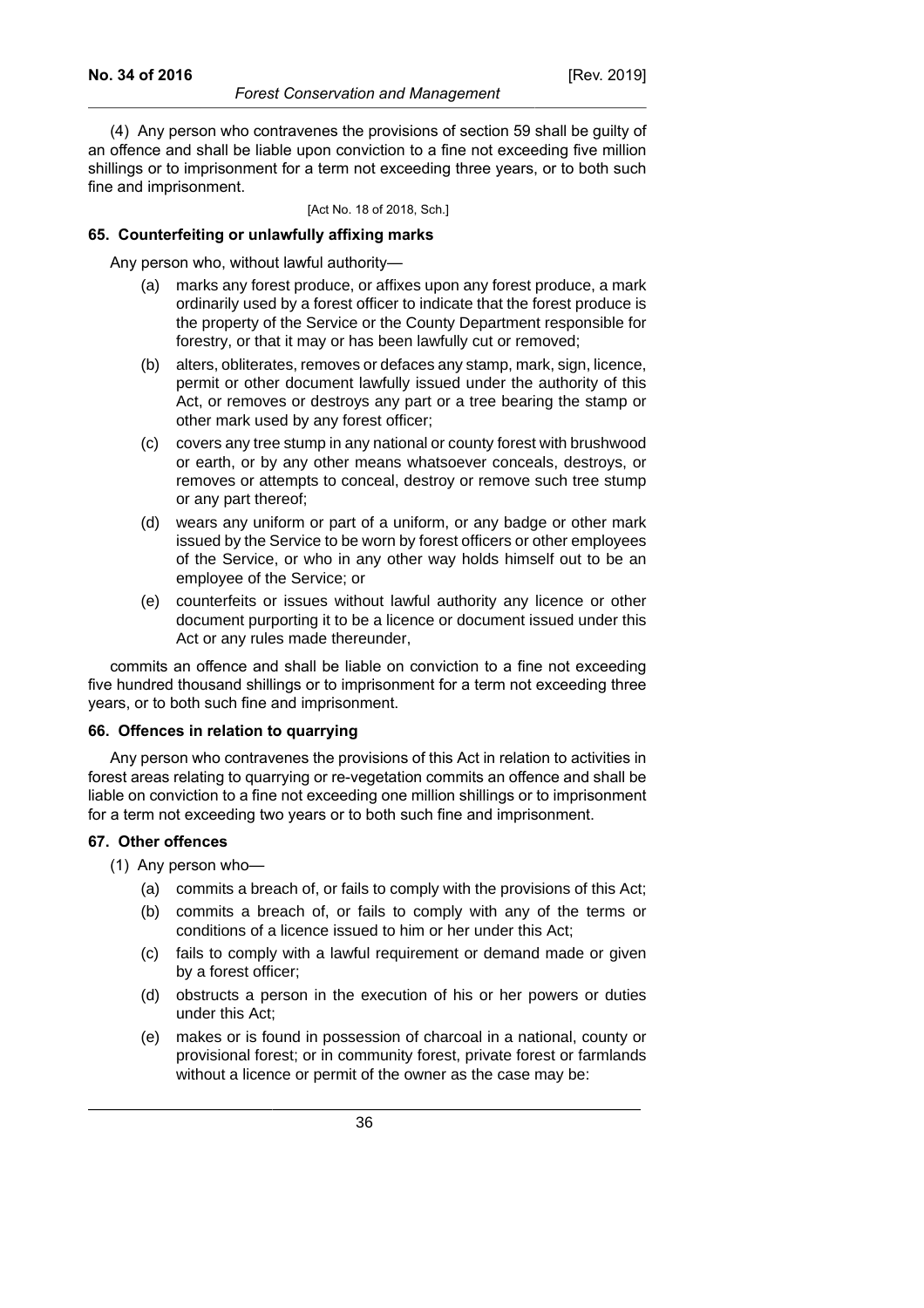commits an offence and is liable on conviction to a fine not exceeding fifty thousand shillings or to imprisonment for a term not exceeding six months, or to both such fine and imprisonment.

(2) Any person who wilfully or maliciously sets fire to any public, provisional, community or private forest commits an offence and is liable on conviction to a fine not exceeding one hundred thousand shillings or to imprisonment for a term not less than one year, or to both such fine and imprisonment.

(3) Any person who operates a sawmill in a manner contrary to that prescribed in rules made under this Act commits an offence and is liable on conviction to a fine not exceeding one million shillings or to imprisonment for a term not exceeding three years, or to both such fine and imprisonment.

(4) Save under a licence or permit or a management agreement issued or entered into under this Act, no person shall, in a forest capture or kill any animal, set or be in possession of any trap, snare, gin or net, or dig any pit, for the purpose of catching any animal, or use or be in possession of any poison or poisoned weapon:

Provided that nothing in this sub paragraph shall be deemed to prohibit the capturing or killing of an animal in accordance with the conditions of a valid license or permit issued under the Wildlife Conservation and Management Act, (No. 47 of 2013).

(5) Any livestock found in any forest shall, unless the owner thereof proves to the contrary, be deemed to be there under the authority of the owner as well as the person, if any, actually in charge of the livestock.

(6) The livestock detained under this section shall be auctioned at the expiry of seven days if the owner does not reclaim it, and the proceeds of such auction shall be paid to the Service.

(7) Neither the Service nor the County Government or any of their officers shall be liable for the injury, loss or death of any livestock so seized and detained under Section 64 (1)(e).

- (8) Any person who, in any forest area—
	- (a) introduces any exotic genetic material or invasive plants without authority from the forest manager;
	- (b) dumps any solid, liquid, toxic or other wastes in a forest without authority of the forest manager;
	- (c) grows any plant from which narcotic drugs can be extracted; or
	- (d) extracts, removes, or causes to be removed, any tree, shrub or part thereof for export;

commits an offence and is liable on conviction to a fine not exceeding three million shillings or to imprisonment for a term not exceeding ten years, or to both such fine and imprisonment.

#### **68. Compensation for loss or damage**

(1) Where a person is convicted of an offence of damaging, injuring or removing forest produce from any forest, the forest produce shall be forfeited to the owner. The court may in addition to any other ruling order—

(a) that such person pay to the forest owner, by way of compensation, a sum equal to the determined value of the forest produce so damaged, injured or removed and where the value cannot be estimated, ten thousand shillings for each offence;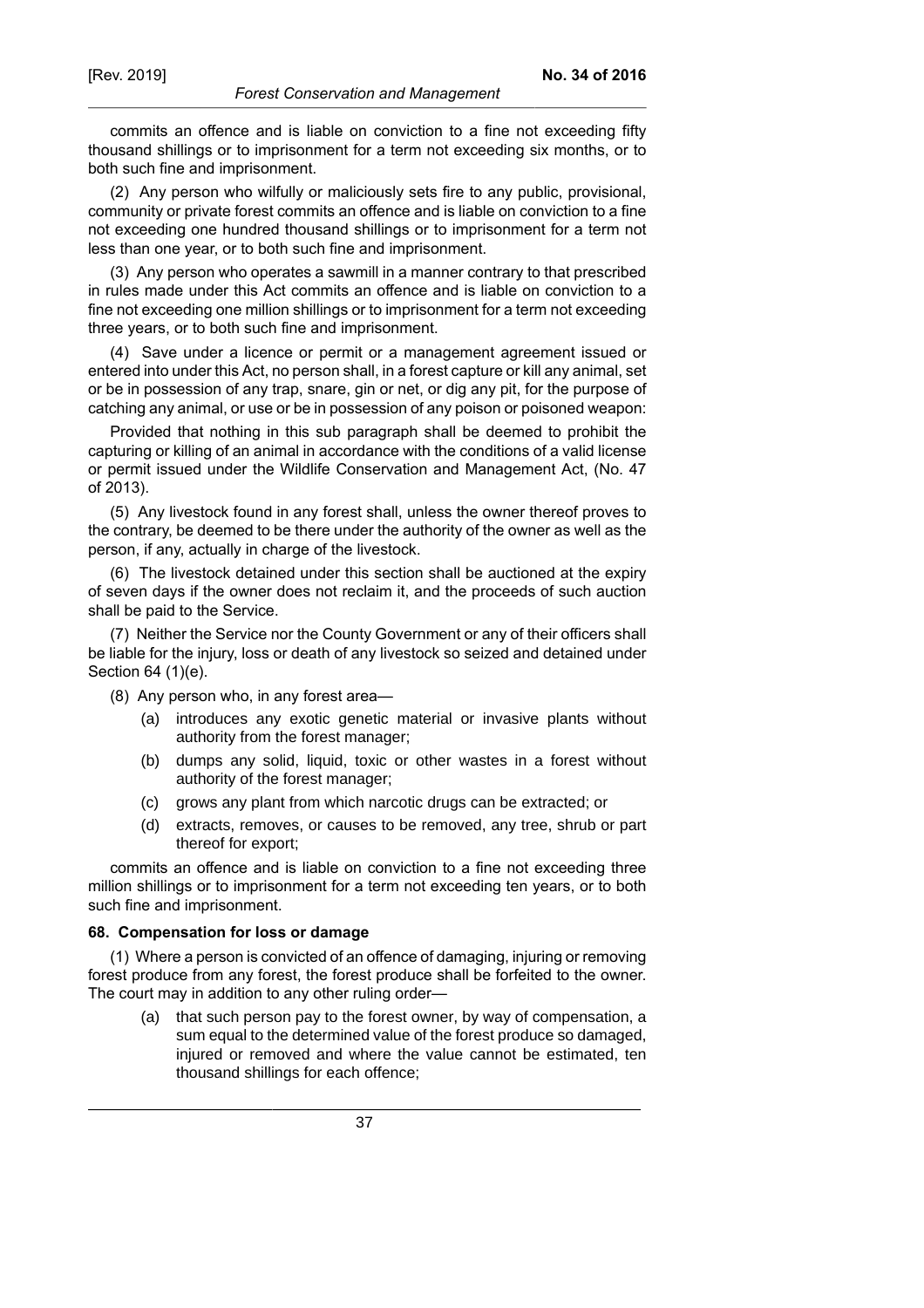#### *Forest Conservation and Management*

- (b) if it is proved to the satisfaction of the court that the person so convicted is the agent or employee of another person, that other person to pay by way of compensation to the forest owner, the value of the forest produce, unless after hearing that other person, the court is satisfied that the offence was not due to his negligence or default;
- (c) the vessels, vehicles, tools or implements used in the commission of the offence be forfeited to the Service:

Provided that the value of the forest produce shall be either the commercial value of the forest produce or the cost of restoring the damage caused to the forest as a result of the offence committed, whichever is higher.

(2) Where a person is convicted of an offence of occupying or cultivating land in a forest area without a licence, the court may, in addition to any other penalty imposed under this Act, order such person to remove any buildings, enclosures, huts or crops within a period to be specified in the order, and if the person so convicted fails to comply with an order within the period so specified, the buildings, enclosures, huts or crops shall be deemed to be the property of the Service, the County Department responsible for forestry or the private forest owner, as the case may be, and may be disposed of as the Service, County Department responsible for forestry or the private forest owner may think fit:

Provided, however, that expenses incurred as a result of keeping in custody anything seized or detained under this section shall be borne by the person whose property is seized or detained.

### **69. General penalty**

Any person found guilty of an offence against the provisions of this Act for which no specific penalty is provided shall be liable on conviction to a fine not exceeding ten thousand shillings or to imprisonment for a term not exceeding three months, or to both such fine and imprisonment.

#### **70. Disputes**

(1) Any dispute that may arise in respect of forest conservation, management, utilization or conservation shall in the first instance be referred to the lowest possible structure under the devolved system of government as set out in the County Governments Act, (No. 17 of 2012).

(2) any matter that may remain un-resolved in the manner prescribed above, shall be referred to the National Environment Tribunal for determination, pursuant to which an appeal subsequent thereto shall, where applicable, lie in the Environment and Land Court as established under the Environment and Land Court Act, (No. 19 of 2011).

### PART X – MISCELLANEOUS

#### **71. Regulations**

(1) The Cabinet Secretary may, on the recommendation of the Board, make Regulations for or with respect to any matter which is necessary or expedient to be prescribed for carrying out or giving effect to this Act.

(2) Without prejudice to the generality of the foregoing, Regulations may be made under this section for—

(a) formulating guidelines on incentives and benefit sharing;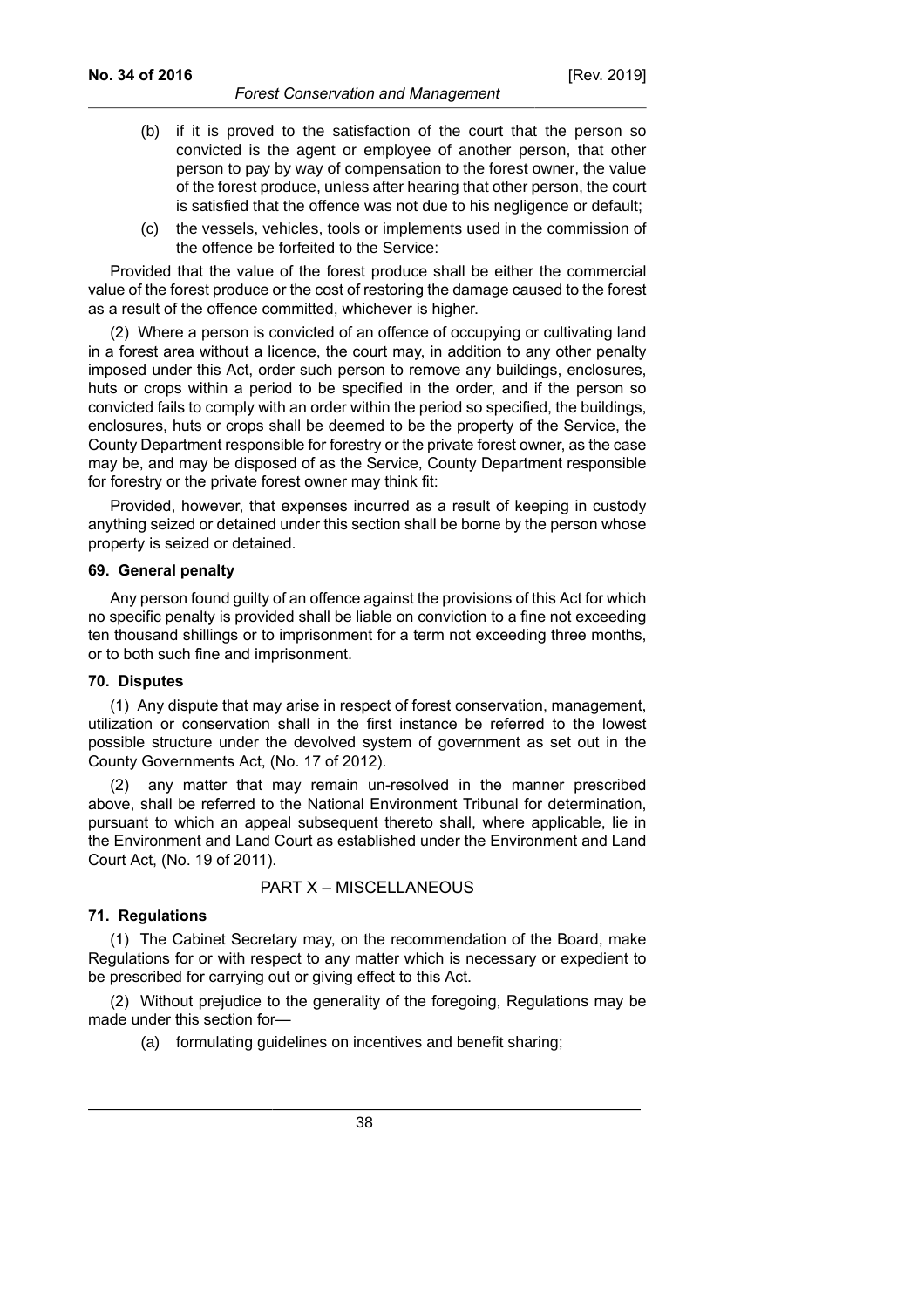**No. 34 of 2016**

- (b) specifying the conditions subject to which any licence, permit or authorization may be granted or issued under this Act;
- (c) regulating activities in public forests, provisional forests, nature reserve and visitor indemnity;
- (d) prescribing measures that enhance community participation in the conservation and management of forests;
- (e) providing for protection of endangered and threatened tree species;
- (f) prescribing measures and mechanisms for participatory forest management agreements with other stakeholders and lead agencies;
- (g) prescribing the manner of representation of communities and other stakeholders to the Board and forest conservation committees;
- (h) controlling the harvesting, collection, sale of and disposal of forest produce including timber grading and marking;
- (i) prescribing the amount of royalties or fees payable under this Act generally or in particular cases;
- (j) regulating the use and occupation of national and county forests for the purposes of residence, cultivation, and grazing;
- (k) providing guidelines for eco-tourism including recreation, camping, picnicking and cultural activities;
- (l) providing guidelines for management planning process;
- (m) providing the circumstances in which licences, permits, leases, concessions and other agreements may be applied for, granted, varied or cancelled, and the manner in which a person to whom a licence is granted may exercise a right or privilege conferred upon him/her by the licence;
- (n) regulating the felling, working and removal of forest produce in areas where trees may be felled or removed;
- (o) providing for compulsory use of property marks by the Service, the County Department responsible for forestry and owners of private forests for the purpose of identifying wood sold from national, county, community, provisional and private forests;
- (p) prescribing conditions under which mismanaged or neglected forests may be declared provisional forests and conditions for reverting them to the original owners;
- (q) providing for the creation of new forest areas including establishment of commercial forests;
- (r) regulating production, transportation and marketing of charcoal;
- (s) ensuring compliance with international obligations;
- (t) regulating engagement and operationalization of the payment for environmental services scheme.

(3) Regulations made under this section may require acts to be performed or done to the satisfaction of the Service, and may empower the Board to issue orders imposing conditions and dates upon, within or before which such acts or things shall be performed or done.

(4) Upon the recommendation of the relevant county government and in consultation with the Board, the Cabinet Secretary may make Regulations in respect of any community forests in the County.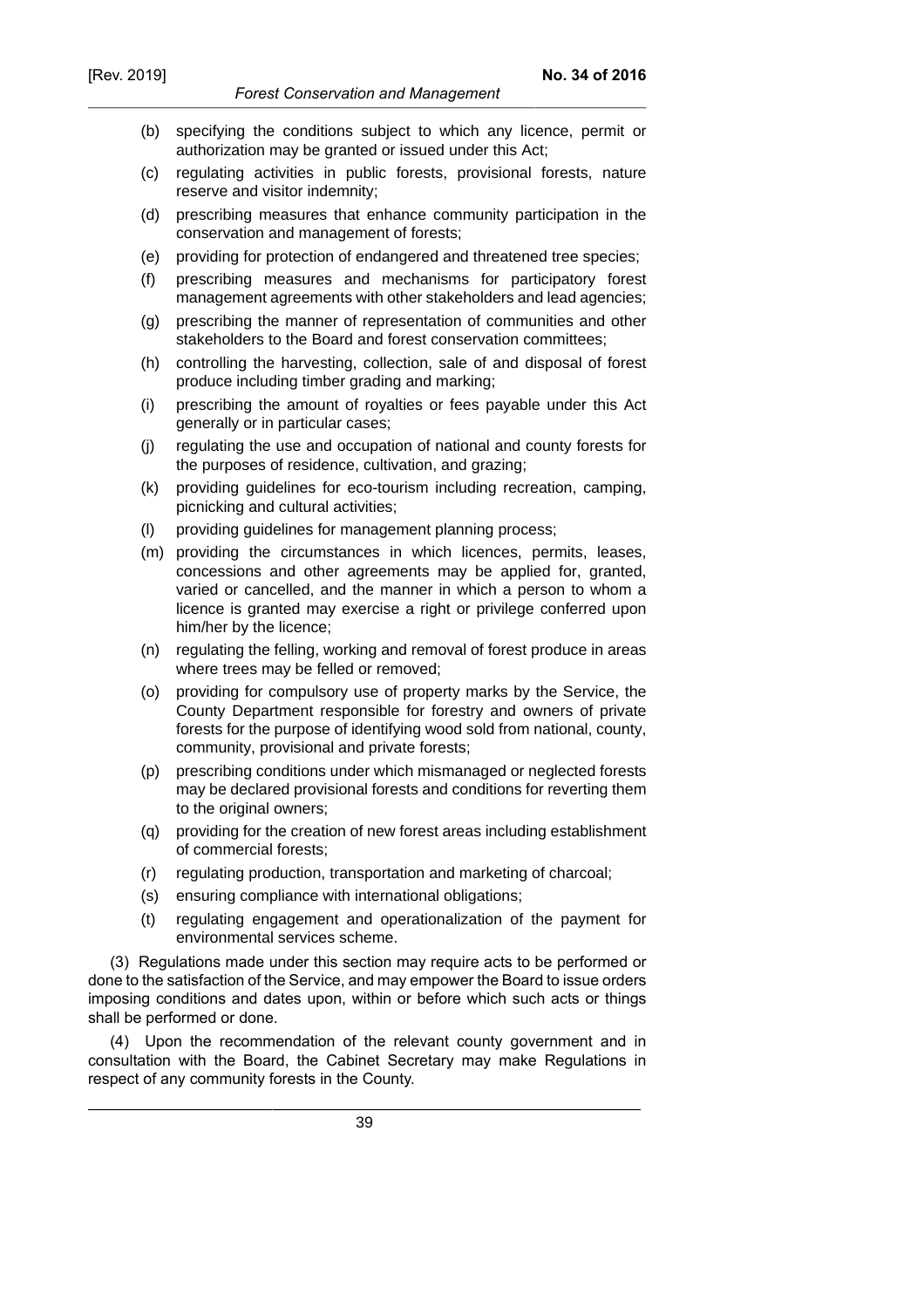- (5) For the purpose of Article 94(6) of the Constitution—
	- (a) the purpose and objective of the delegation under this section is to enable the Cabinet Secretary to make regulations to provide for the better carrying into effect the provisions of this Act;
	- (b) the authority of the Cabinet Secretary to make regulations under this Act will be limited to bringing into effect the provisions of this Act and fulfillment of the objectives specified under this section;

the principles and standards applicable to the regulations made under this section are those set out in the Interpretation and General Provisions Act (Cap. 2) and the Statutory Instruments Act (No. 23 of 2013).

### **72. Maintenance of registers**

(1) The Chief Conservator of Forests shall maintain registers of forest management and conservation activities which shall include but not limited to the following—

- (a) licences issued under this Act;
- (b) public forests;
- (c) community forests;
- (d) private forests;
- (e) forest management agreements and concessions; and
- (f) forest management plans.

(2) Any register maintained under this section shall be open for inspection by the members of the public at the office of the Chief Conservator of Forests.

### **73. International instruments, conventions and agreements**

(1) The provisions of this Act shall be carried out in accordance with any treaties, conventions or international agreements concerning forests or forest resources as provided for under the Constitution.

(2) The Cabinet Secretary may make regulations and give direction to ensure compliance with international instruments, conventions and agreements ratified by Kenya.

#### [Act No. 18 of 2018, Sch.]

### **74. Co-operation regarding cross-border forest resources**

The Chief Conservator of Forests may, with the approval of the Board, develop management plans for purposes of sustainable management of cross-border forest resources.

[Act No. 18 of 2018, Sch.]

## **75. No. 9 of 1999 to apply**

(1) Where a provision of this Act requires a person to conserve or protect the environment, the relevant provisions of the Environmental Management and Co-ordination Act, 1999, shall also apply with respect to the manner in which the conservation or protection shall proceed.

(2) No user rights or other licence or permit granted under this Act shall exempt a person from complying with the relevant provisions of the Environmental Management and Co-ordination Act, 1999, or any other written law concerning the conservation and protection of the environment.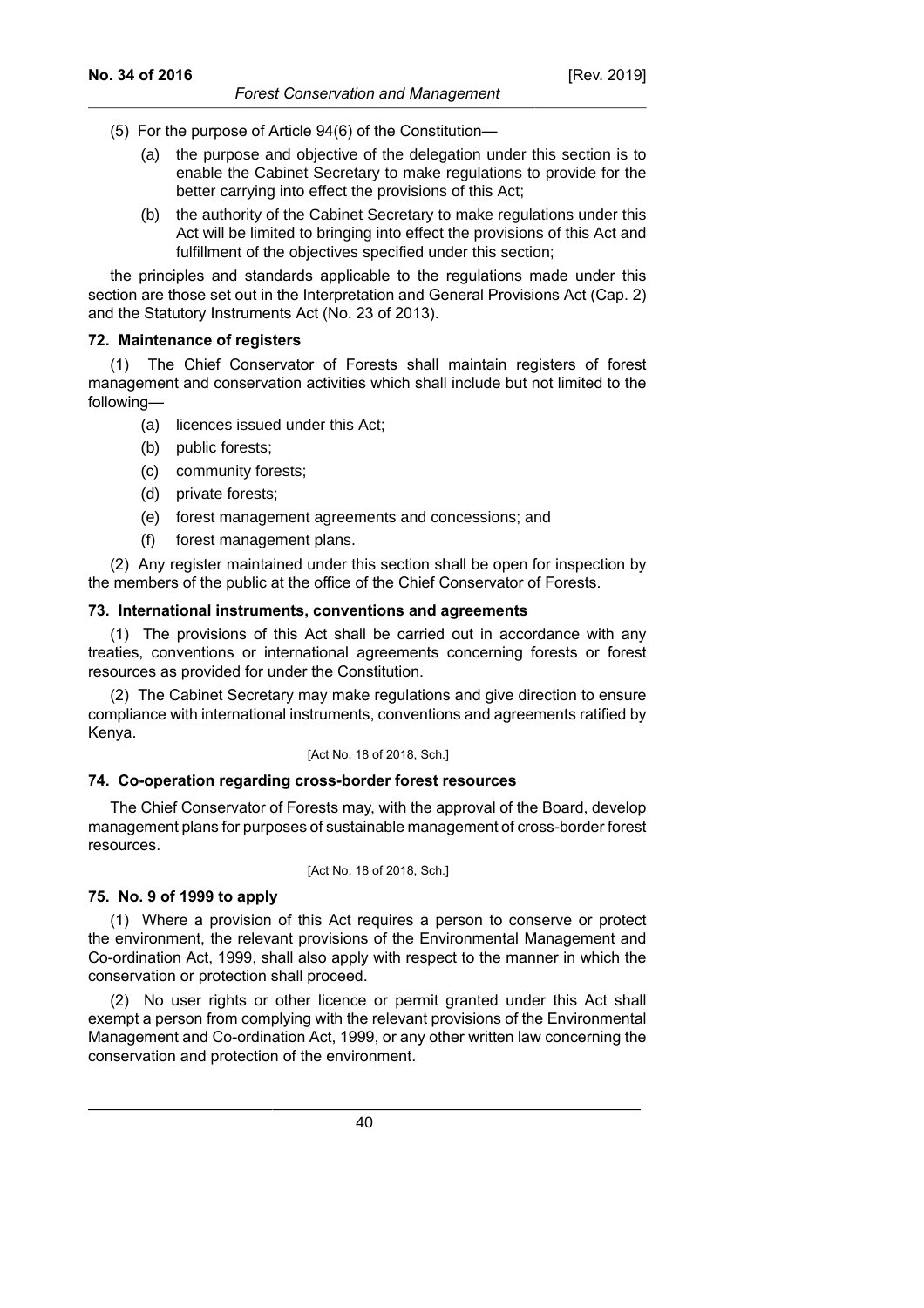#### *Forest Conservation and Management*

(3) A user or other related right shall not be granted under this Act where the requirement for a strategic environmental, cultural, economic and social impact assessment licence under the Environmental Management and Co-ordination Act, 1999, has not been complied with.

PART XI – TRANSITIONAL PROVISIONS

## **76. Repeal of No. 3 of 2005 and Cap. 386**

The Forests Act, (No. 3 of 2005) and Timber Act (Cap. 386) are hereby repealed.

### **77. Savings**

Notwithstanding the repeal of the Forests Act, (No. 3 of 2005)—

- (a) any land which immediately before the commencement of this Act, was gazetted or registered as a forest reserve as set out in the Third Schedule to this Act, or under any other relevant law shall be deemed to be a public forest under this Act;
- (b) the land in paragraph (a) shall not include government settlement schemes already registered before the commencement of this Act; and
- (c) any licence, contract or agreement issued under the repealed Act shall remain in force as if it were a licence, contract, or agreement issued under this Act:

Provided that where the licence, contract or agreement in force immediately before the commencement of this Act relates to activities now outlawed under this Act, shall cease upon commencement of this Act;

- (d) all participatory forest management plans shall be revised to be in conformity with the provisions of this Act;
- (e) subsidiary legislation made in accordance with the Forest Act, (No. 3 of 2005), and still in force on the date of the commencement of this Act, shall remain in force until they are revoked in accordance with the provisions of this Act;
- (f) a person who immediately before the commencement of this Act was an employee of the Service under the repealed Act, shall continue to hold or act in that office as if appointed to that position under this Act, and all benefits accruing to employees under the repealed Act shall continue accruing to them under this Act;
- (g) members of the Board who immediately before the commencement of this Act were appointed as Board members of the Service under the repealed Act, shall continue to hold and act as Board members as if appointed to that position under this Act, for a period not exceeding one year.

### FIRST SCHEDULE

[Section 12.]

## **CONDUCT OF BUSINESS AND AFFAIRS OF THE BOARD**

## **1. Tenure of office and conduct of business of the Board**

(1) The chairperson of the Board shall hold office for a term of three years and shall be eligible for re-appointment for one further term of three years.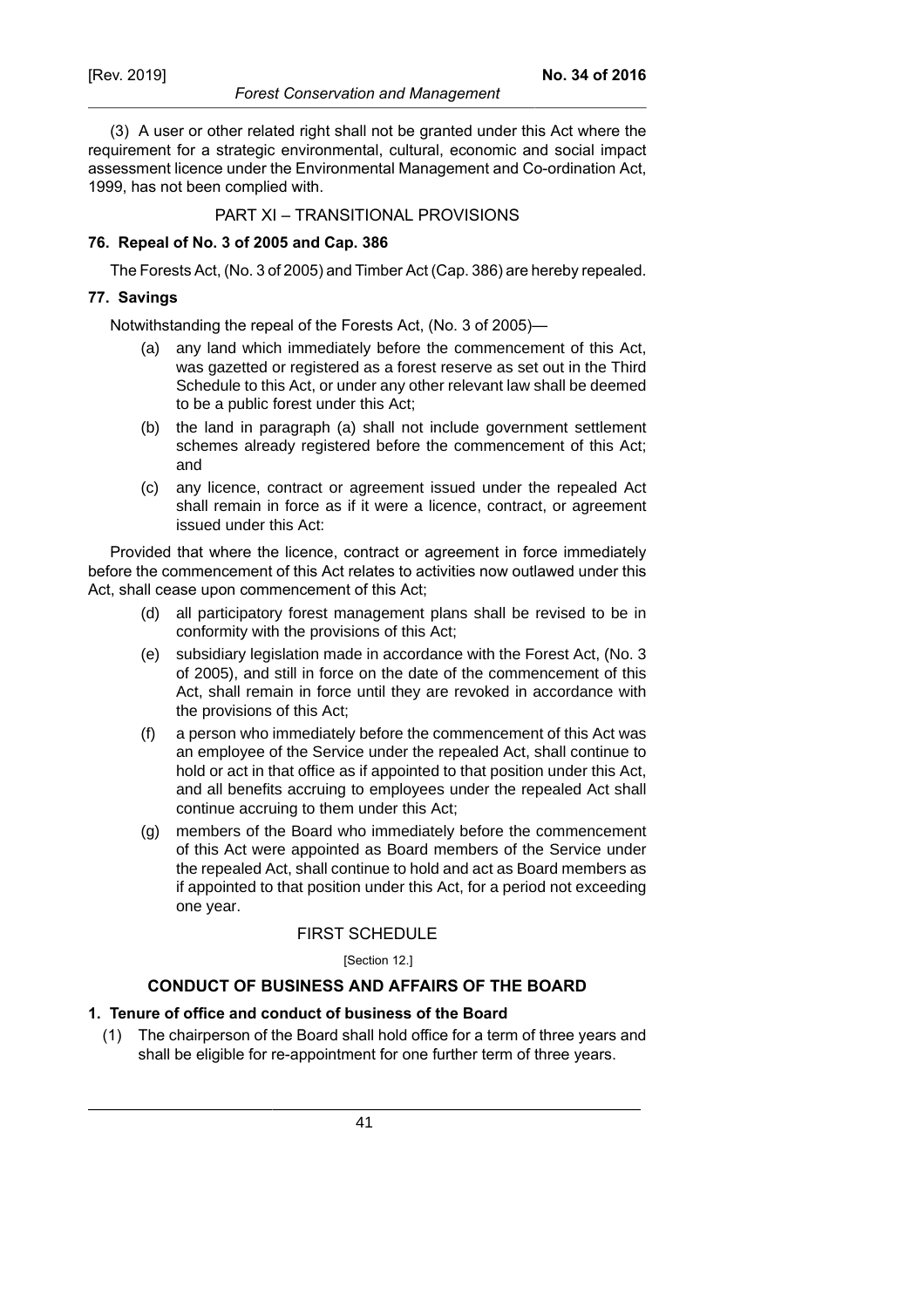- (2) Other than *ex-officio* members, a member of the Board shall, subject to the provisions of this section, hold office for a period not exceeding three years on such terms and conditions as may be specified in the instrument of appointment, and shall be eligible for re-appointment for one further term of three years.
- (3) The members of the Board shall be appointed at different times so that the respective expiry dates of their terms of office fall at different times.
- (4) A member other than the chairperson or an ex-officio member may—
	- (a) at any time resign from office by notice in writing to the Cabinet Secretary;
	- (b) be removed from office by the Cabinet Secretary if the member—
		- (i) has been absent from three consecutive meetings of the Board without the permission of the chairman; or
		- (ii) is adjudged bankrupt or enters into a composition scheme or arrangement with his creditors; or
		- (iii) is convicted of an offence involving fraud or dishonesty; or
		- (iv) is convicted of a criminal offence and sentenced to imprisonment for a term exceeding six months or to a fine exceeding ten thousand shillings; or
		- (v) is incapacitated by prolonged physical or mental illness; or
		- (vi) is found to have acted in a manner prejudicial to the aims and objectives of this Act; or
		- (vii) fails to comply with the provisions of this Act relating to disclosure; or
		- (viii) is otherwise unable or unfit to discharge his/her functions as a member of the Board.

## **2. Meetings of the Board**

(1) The Board shall meet not less than four times in every financial year, and not more than four months shall elapse between the date of one meeting and the date of the next meeting:

Provided that the chairperson may call a special meeting of the Board at any time where he deems it expedient for the transaction of the business of the Board.

- (2) Other than a special meeting, or unless three quarters of members agree, at least fourteen days' written notice of every meeting of the Board shall be given to every member of the Board by the secretary.
- (3) The quorum for the conduct of business of the Board shall be half of the members' and unless a unanimous decision is reached, decisions shall be by a majority vote of the members present, and in the case of an equality of votes, the chairperson or the person presiding shall have a casting vote.
- (4) The chairperson shall preside over all meetings of the Board in which he is present, but in his/her absence, the vice-chairman shall preside, and in his/ her absence the members present shall elect one of their number who shall, with respect to that meeting and the business transacted thereat, have all the powers of the chairperson.
- (5) At the first meeting of the Board, the members shall elect a vicechairperson, not being a public servant, from among its members.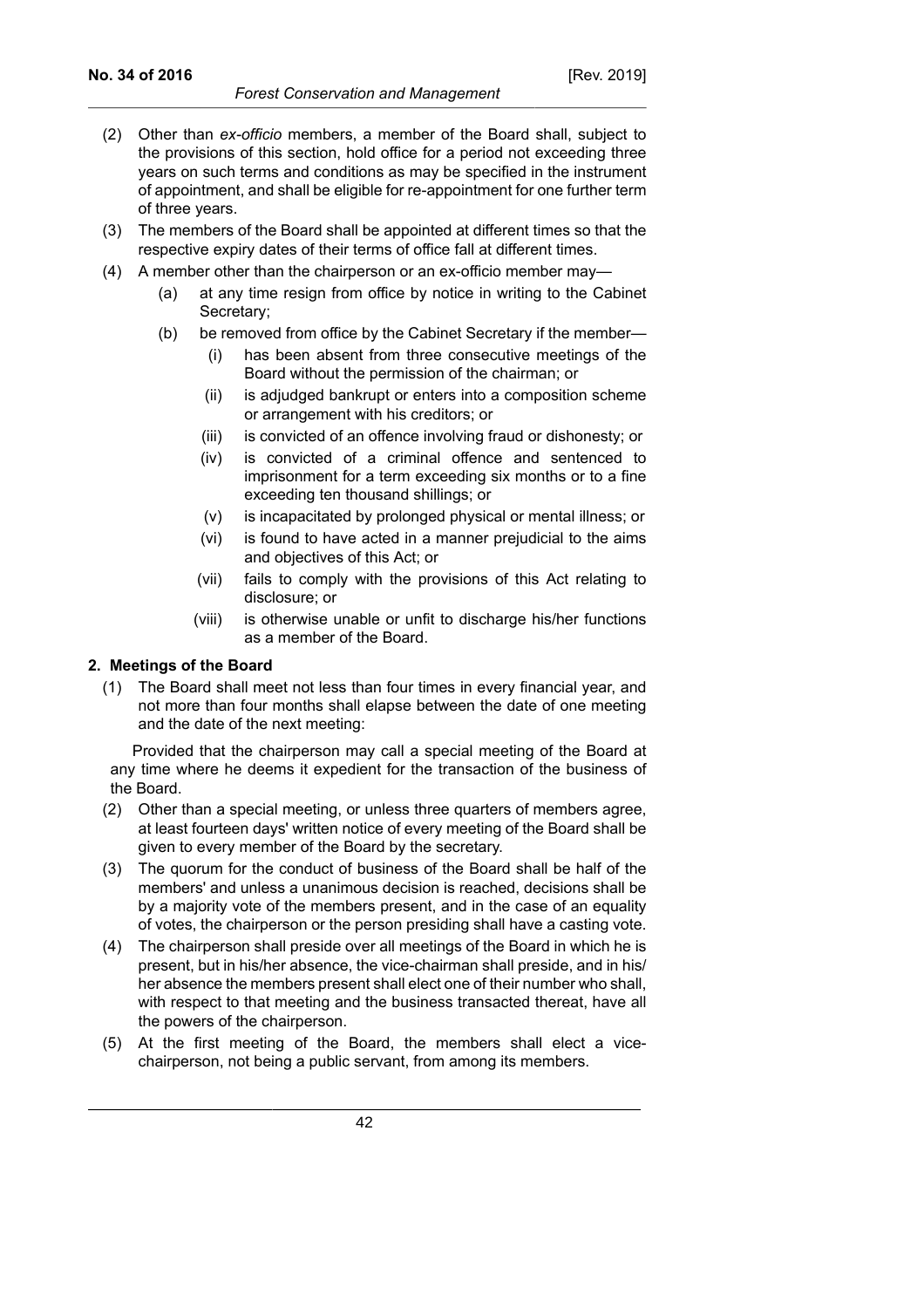## **3. Disclosure of interests**

- (1) If a member is directly or indirectly interested in any contract, proposed contract or other matter before the Board and is present at the meeting of the Board at which the contract, proposed contract or matter is the subject of consideration, he/she shall, at the meeting and as soon as practicable after the commencement thereof, disclose that fact and shall be excluded at the meeting at which the contract, proposed contract or matter is being considered.
- (2) A disclosure of interest made under this section shall be recorded in the minutes of the meeting at which it is made.

## **4. Board may regulate procedure**

Save as provided in this Schedule, the Board may regulate its own procedure.

SECOND SCHEDULE

[Section 34.]

# **PROVISIONS FOR PUBLIC CONSULTATION**

### **1. Local content requirements**

- (1) Where this Act imposes a requirement for public consultation, the responsible authority shall publish a notice in relation to the proposal—
	- (a) in the *Gazette*;
	- (b) in at least two national newspapers;
	- (c) in at least one newspaper circulating in the locality to which the proposal relates; and
	- (d) in at least one Kenyan radio station broadcasting in that locality.
- (2) The notice shall in each case—
	- (a) set out a summary of the proposal;
	- (b) State the premises at which the details of the proposal may be inspected;
	- (c) invite written comments on or objections to the proposal;
	- (d) specify the person or body to which any such comments are to be submitted; and
	- (e) specify a date by which any such comments or objections are required to be received, not being a date earlier than 60 days after publication of the notice.

**2.** The responsible authority shall make arrangements for the public to obtain copies, at reasonable cost, of documents relating to the proposal which are in the possession of the responsible authority.

- **3.** The responsible authority shall consider—
	- (a) any written comments or objections received on or before the date specified under paragraph 2(2) (e); and
	- (b) any comments, whether in writing or not, received at any public meeting held in relation to the proposal at which the responsible authority was represented, or pursuant to any other invitation, to comment.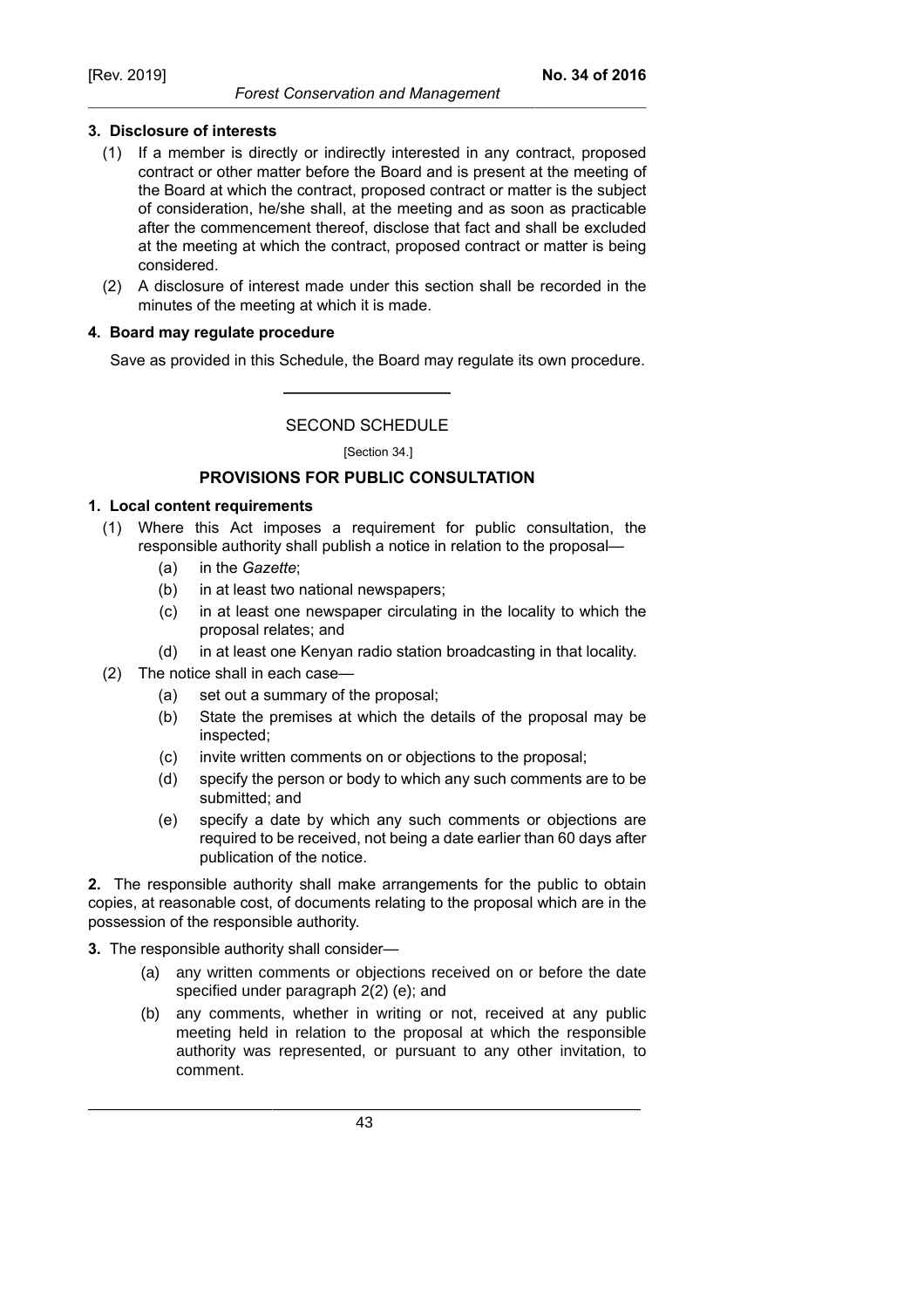**4.** The responsible authority shall publish, through the same media as were employed pursuant to paragraph 1, notice of the fact that a copy of the decision in writing of the responsible authority in relation to the proposal, and of the reasons thereof, is available for public inspection at the same premises as were notified under paragraph 1 (2)(b).

**5.** Where rules made under this Act so require, the responsible authority shall cause a public meeting to be held in relation to a proposal before the responsible authority makes its decision on the proposals.

#### THIRD SCHEDULE

[Section 77(a).]

|     | <b>Name of Forest</b>      | LN. No.   |                               | Name of ForestLN. No.      |                   |      | <b>Name of Forest</b>          | LN. No.  |                            | <b>Name of Forest</b>        | LN. No.   |
|-----|----------------------------|-----------|-------------------------------|----------------------------|-------------------|------|--------------------------------|----------|----------------------------|------------------------------|-----------|
| h.  | Aberdare                   | 48/1943   | 2. Kessop                     |                            | 102/1941          | b.   | Marenk                         | 50/1967  | 4.<br>Northern<br>Tinderet |                              | 44/1932   |
| 5.  |                            |           | 6. Ketnwan                    |                            | 15/1949           |      | Marmanet                       | 44/1932  | 8                          | Nthangu                      | 532/1960  |
| 9.  |                            |           | 10.                           | Kiagu                      | 335/1959          | It.  | Marop                          | 15/1949  | 12                         | Nthoani                      | 27/2013   |
|     | 13. Abiero Hill            | 42/2/2013 | 14.<br>$\ddot{\Omega}$        | Kiambich 185/1961          |                   | 15.  | Marsabit                       | 44/1932  | 16.                        | Ntugi                        | 335/1959  |
| 17. | Amara                      | 69/6/2012 | 18.                           | Kiambu                     | 44/1932           | Ì9.  | Mataa                          | 32/1960  | 20                         | Nuu                          | 303/1961  |
|     | 21. Arabuko<br>Sokoke      | 48/1943   | $\mathbf{z}$                  | Kiamuti                    | 185/1961          | ÞЗ   | Mathews<br>Range               | 54/1956  | 24.                        | Nvaitara                     | 80/1997   |
|     | 25. Bahati                 | 44/1932   | 26<br>$\overline{\mathbf{a}}$ | Kibithew                   | 335/1959          | 27.  | Mau Narok                      | 10/1967  | 28.                        | Nyambeni                     | 335/1959  |
| 29. |                            |           | 30                            | Kibwezi                    | 80/1936           | 31.  |                                |          | 32                         | Nyamweru                     | 57/1941   |
| 33. | Bonjoge                    | 371/1994  | 34.                           | Kieiga                     | 335/1959          | 35.  | Mbili                          | 35/1991  | 36.                        | Nyasumbi                     | 139/1995  |
|     | 37. Buda                   | 44/1932   | 38.                           | Kierera                    | 335/1959          | 39.  | Mchungunyi!35/1991             |          | 40                         | Nyeri                        | 44/1932   |
| 41. | Bunyala                    | 421/1956  | 42.                           | Kiganjo                    | 44/1932           | 13.  | Menengai                       | 27/1977  | 44.                        | Nyeri Hill                   | 26/1944   |
|     | 45. Chebartigon            | 15/1949   | 46.<br>Hill                   | Kijabe                     | 184/1980          | 17.  | Meru<br>(Lower Irrenti).       | 04/1938  | AB.                        | Nveri<br>Municipality        | 200/1987  |
| 49. | Cheboyit                   | 102/1941  | 50.                           | Kijegge                    | 335/1959          | 51.  | Meru (Upper:04/1938<br>Imenti) |          | 52                         | Nzaui                        | 532/1960  |
| 53. | Chemorogok                 | 15/1949   | 54                            | Kikingo                    | 335/1959          | 55.  | Metkei                         | 26/1954  | 66                         | Ol Arabel                    | 107/1941  |
|     | 57. Chemurokoi             | 102/1941  | 58.                           | Kikuyu<br>Escarpment       | 48/1943           | 59.  | Misango                        | 28/2013  | 60.                        | Ol Bolossat                  | 104/1938  |
|     | 61. Chepalungu             | 360/1956  | 62.                           | Kilala                     | 532/1960          | 63.  | Mkonganj<br>North              | 06/1956  | 64.                        | O1 Pusimoru 196/1957         |           |
| 65. | Chepkuchumo                | 27/1962   | 66                            | Kilulunyi 235/1991         |                   | 37.  | Mkongani<br>West               | 06/1956  | 68.                        | Ololua                       | 102/1941  |
| 69. | Cherial                    | 15/1949   | 70                            | Kilungu                    | 14/1933           | 71.  | Mnangei/Siy 22/2013<br>oi      |          | 72.                        | Onoo Water 139/1995<br>Point |           |
|     | 73. Choke<br>(Mnjonyi)     | 235/1991  | 74.                           | Kirnanvi                   | 34/2/2013         | 75.  | Modagache<br>(Weni-Tole)       | 35/1991  | 76.                        | Otacho                       | 219/1992  |
|     | 77. Chonyi<br>(Kaya)       | 88/1994   | 78.                           | Kimojoch 15/1949           |                   | PQ.  | Murinduko                      | 85/1994  | 80                         | Pemwai                       | 15/1949   |
| 81. | Dagoretti                  | 104/1938  | 82.<br>Mvua                   | Kinyesha                   | 235/1991          | 33.  | Molo                           | 44/1932  | 84                         | Perkerra<br>Catchment        | 27/1962   |
| 85. | East Ngamba                | 101/1978  | 86.                           | Kinyo                      | 15/1949           | 37.  | Mosegern                       | 15/1949  | 88.                        | Rabuor                       | 219/1992  |
| 89. | Eastern Mau                | 57/1941   | 90.<br>ni                     | Kiongwa                    | 532/1960          | 91.  | 14/1932<br>Mount Elgon         |          | 92.                        | Ramogi                       | 42/2/2013 |
|     | 93. Eburu                  | 44/1932   | 94.                           | Kioo                       | 532/1960          | 35.  | Mount<br>Kenya                 | 48/1943  | 96.                        | Ranen                        | 37/2/2013 |
| 97. | <b>Eldoret 1 and</b><br>11 | 258/1966  | 98.                           | Kipipiri                   | 218/1956          | 99.  |                                |          |                            | 0. Ribe(Kava)                | 88/1994   |
|     | 101. Embakasi              | 102/1941  | 102                           | Kipkabus 64/1961           |                   | ÌO3  |                                |          |                            | 104. Rumuruti                | 44/1932   |
|     | 105. Embobut               | 26/1954   | 106.                          | Kipkabus 57/1941           |                   | 107  |                                |          |                            | 108. Sagegi Hill             | 219/1992  |
|     | 109. Endau                 | 253/1993  | 110.<br>r                     |                            | Kipkunur 102/1941 | 111. | Mount<br>Londiani              | 44/1932  |                            | 112. Saimo                   | 15/1949   |
|     | 3. Escarpment              | 57/1941   | 114<br>Hill                   | Kiplombe <sub>2/1936</sub> |                   | 115. |                                |          |                            | 116. Sanao                   | 15/1949   |
|     | 117. Figi                  | 235/1991  | 118.                          | Kiptaberr 49/1967          |                   | 119  |                                |          |                            | 120. Sekenwo                 | 27/1962   |
|     | 121. Fururu                | 235/1991  | 122                           | Kitalale                   | 2/1977            | 123. | Mount Nyiru-54/1956            |          |                            | 24. Sekhendu                 | 152/1977  |
|     | 425. Gaikuyu               | 253/1993  | 126                           | Kitale<br>Township         | 44/1932           | 127. | Mrima                          | i04/1961 |                            | 128. Shimba                  | 407/1956  |
|     | 129. Giribe                | 219/1992  | 130<br>Hill                   | Kiteta                     | 14/1933           | 131. |                                |          |                            | 132. Sogotio                 | 102/1941  |

# **GAZETTED PUBLIC FORESTS**